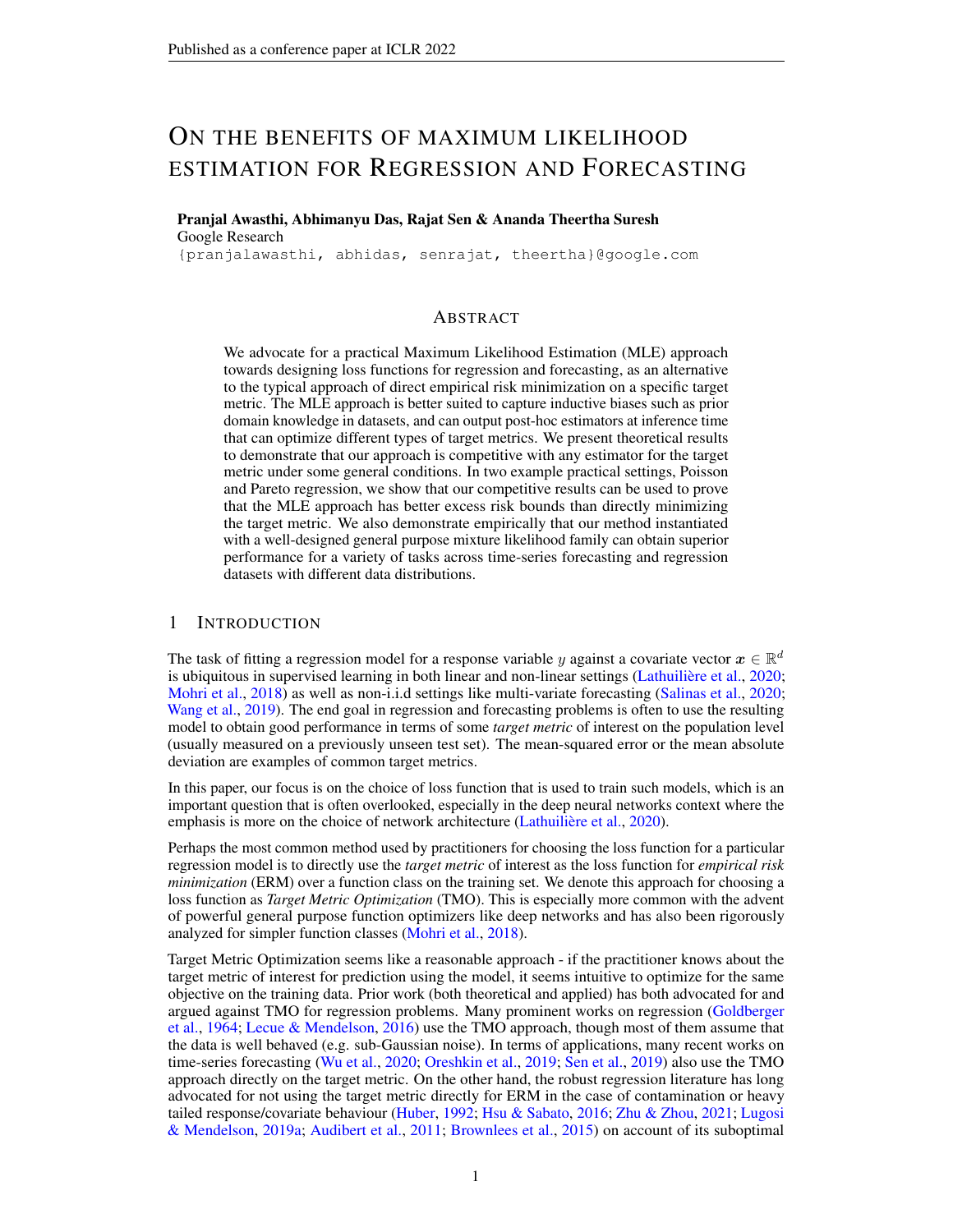high-probability risk bounds. However, as noted in [\(Prasad et al.,](#page-11-5) [2020\)](#page-11-5), many of these methods are either not practical [\(Lugosi & Mendelson,](#page-10-5) [2019a;](#page-10-5) [Brownlees et al.,](#page-9-1) [2015\)](#page-9-1) or have sub-optimal empirical performance (Hsu  $&$  Sabato, [2016\)](#page-10-4). Even more practical methods such as [\(Prasad et al.,](#page-11-5) [2020\)](#page-11-5) would lead to sufficiently more computational overhead over standard TMO.

Another well known approach for designing a loss function is *Maximum Likelihood Estimation* (MLE). Here one assumes that the conditional distribution of y given x belongs to a family of distributions  $p(y|x; \theta)$  parameterized by  $\theta \in \Theta$  [\(McCullagh & Nelder,](#page-11-6) [2019\)](#page-11-6). Then one can choose the negative log likelihood as the loss function to optimize using the training set, to obtain an estimate  $\theta_{\text{mle}}$ . This approach is sometimes used in the forecasting literature [\(Salinas et al.,](#page-11-1) [2020;](#page-11-1) [Davis & Wu,](#page-9-2) [2009\)](#page-9-2) where the choice of a likelihood can encode prior knowledge about the data. For instance a negative binomial distribution can be used to model count data. During inference, given a new instance  $x'$ , one can output the statistic from  $p(y|\mathbf{x}'; \hat{\boldsymbol{\theta}}_{mle})$  that optimizes the target metric, as the prediction value [\(Gneiting,](#page-10-6) [2011\)](#page-10-6). MLE also seems like a reasonable approach for loss function design - it is folklore that the MLE is asymptotically optimal for parameter estimation, in terms of having the smallest asymptotic variance among all estimators [\(Heyde,](#page-10-7) [1978;](#page-10-7) [Rao,](#page-11-7) [1963\)](#page-11-7), when the likelihood is well-specified. However, much less is known about finite-sample, fixed-dimension analysis of MLE, which is the typical regime of interest for the regression problems we consider in this paper. An important practical advantage for MLE is that model training is agnostic to the choice of the target metric - the same trained model can output estimators for different target metrics at inference time. Perhaps the biggest argument against the MLE approach is the requirement of knowing the likelihood distribution family. We address both these topics in Section [5.](#page-6-0)

Both TMO and MLE can be viewed as offering different approaches to selecting the loss function for a given regression model. In this paper, we argue that in several settings, both from a practical and theoretical perspective, MLE might be a better approach than TMO. This result might not be immediately obvious apriori - while MLE does benefit from prior knowledge of the distribution, TMO also benefits from prior knowledge of the target metric at training time.

### Our *main contributions* are as follows:

Competitiveness of MLE: In Section [3,](#page-2-0) we prove that under some general conditions on the family of distributions and a property of interest, the MLE approach is competitive with any estimator for the property. We show that this result can be applied to fixed design regression problems in order to prove that MLE can be competitive (up to logarithmic terms) with any estimator in terms of excess square loss risk, under some assumptions.

**Example Applications:** In Section [4.1,](#page-4-0) we apply our general theorem to prove an excess square loss bound for the the MLE estimator for Poisson regression with the identity link [\(Nelder & Wedderburn,](#page-11-8) [1972;](#page-11-8) [Lawless,](#page-10-8) [1987\)](#page-10-8). We show that these bounds can be better than those of the TMO estimator, which in this case is least-squares regression. Then in Section [4.2,](#page-5-0) we show a similar application in the context of Pareto regression i.e  $y|x$  follows a Pareto distribution. We show that MLE can be competitive with robust estimators like the one in (Hsu  $\&$  Sabato, [2016\)](#page-10-4) and therefore can be better than TMO (least-squares).

Empirical Results: We propose the use of a general purpose mixture likelihood family (see Section [5\)](#page-6-0) that can capture a wide variety of prior knowledge across datasets, including zero-inflated or bursty data, count data, sub-Gaussian continuous data as well as heavy tailed data, through different choices of (learnt) mixture weights. Then we empirically show that the MLE approach with this likelihood can outperform ERM for many different commonly used target metrics like WAPE, MAPE and RMSE [\(Hyndman & Koehler,](#page-10-9) [2006\)](#page-10-9) for two popular forecasting and two regression datasets. Moreover the MLE approach is also shown to have better probabilistic forecasts (measured by quantile losses [\(Wen et al.,](#page-11-9) [2017\)](#page-11-9)) than quantile regression [\(Koenker & Bassett Jr,](#page-10-10) [1978;](#page-10-10) [Gasthaus](#page-9-3) [et al.,](#page-9-3) [2019;](#page-9-3) [Wen et al.,](#page-11-9) [2017\)](#page-11-9) which is the TMO approach in this case.

# 2 PRIOR WORK ON MLE

Maximum likelihood estimators (MLE) have been studied extensively in statistics starting with the work of [Wald](#page-11-10) [\(1949\)](#page-11-10); [Redner](#page-11-11) [\(1981\)](#page-11-11), who showed the maximum likelihood estimates are asymptotically consistent for parametric families. [Fahrmeir & Kaufmann](#page-9-4) [\(1985\)](#page-9-4) showed asymptotic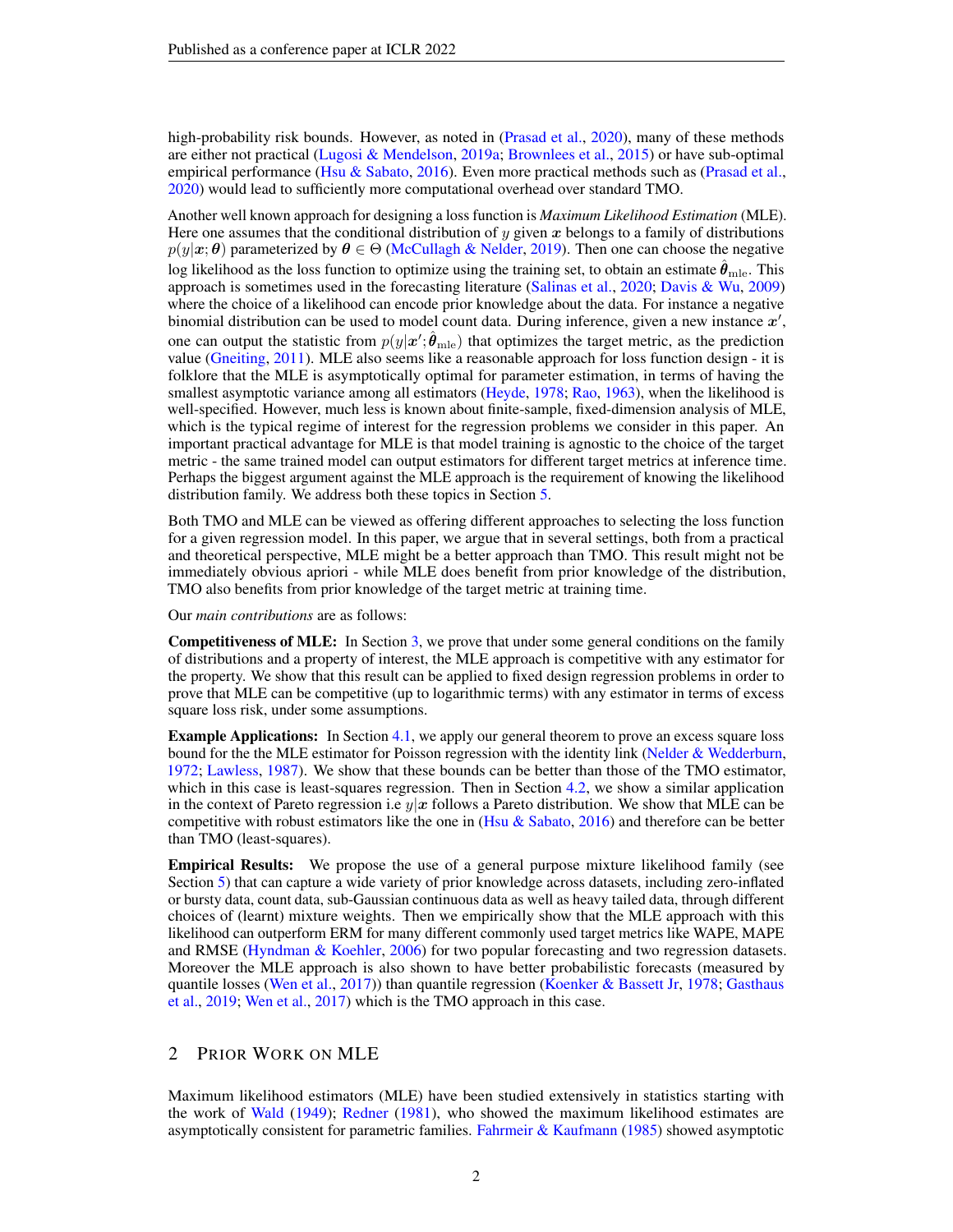normality for MLE for generalized linear models. It is also known that under some regularity assumptions, MLE achieves the Cramer-Rao lower bound asymptotically [\(Lehmann & Casella,](#page-10-11) [2006\)](#page-10-11). However, we note that none of these asymptotic results directly yield finite sample guarantees.

Finite sample guarantees have been shown for certain problem scenarios. Geer  $\&$  van de Geer [\(2000\)](#page-9-5); [Zhang](#page-12-2) [\(2006\)](#page-12-2) provided uniform convergence bounds in Hellinger distance for maximum likelihood estimation. These ideas were recently used by [Foster & Krishnamurthy](#page-9-6)  $(2021)$  to provide algorithms for contextual bandits. There are other works which study MLE for non-parametric distributions e.g., [Dümbgen & Rufibach](#page-9-7) [\(2009\)](#page-9-7) showed convergence rates for log-concave distributions. There has been some works [\(Sur & Candès,](#page-11-12) [2019;](#page-11-12) [Bean et al.,](#page-9-8) [2013;](#page-9-8) [Donoho & Montanari,](#page-9-9) [2016;](#page-9-9) [El Karoui,](#page-9-10) [2018\)](#page-9-10) that show that MLE can be sub-optimal for high dimensional regression i.e when the dimension grows with the number of samples. In this work we focus on the setting where the dimension does not scale with the number of samples.

Our MLE results differ from the above work as we provide finite sample competitiveness guarantees. Instead of showing that the maximum likelihood estimator converges in some distance metric, we show that under some mild assumptions it can work as well as other estimators. Hence, our methods are orthogonal to known well established results in statistics.

Perhaps the closest to our work is the competitiveness result of [Acharya et al.](#page-9-11) [\(2017\)](#page-9-11), who showed that MLE is competitive when the size of the output alphabet is bounded and applied to profile maximum likelihood estimation. In contrast, our work applies for unbounded output alphabets and can provide stronger guarantees in many scenarios.

### <span id="page-2-0"></span>3 COMPETITIVENESS OF MLE

In this section, we will show that under some reasonable assumptions on the likelihood family, the MLE is competitive with any estimator in terms of estimating any property of a distribution from the family. We will then show that this result can be applied to derive bounds on the MLE in some fixed design regression settings that can be better than that of TMO. We will first setup some notation.

**Notation:** Given a positive semi-definite symmetric matrix  $M$ ,  $||x||_M := x^T M x$  is the matrix norm of the vector x.  $\lambda(M)$  denotes an eigenvalue of a symmetric square matrix M; specifically  $\lambda_{\max}(M)$  and  $\lambda_{\min}(M)$  denote the maximum and minimum eigenvalues respectively. The letter f is used to denote general probability densities. We use  $p$  to denote the conditional probability density of the response given the covariate.  $\|\cdot\|_1$  will be overloaded to denote the  $\ell_1$  norm between two probability distributions i.e  $||p - p'||_1 := \int |p(z) - p'(z)| dz$ .  $D_{\text{KL}}(p_1; p_2)$  will be used to denote the KL-divergence between the two distributions. If Z is a set equipped with a norm  $\|\cdot\|$ , then  $\mathcal{N}(\epsilon, \mathcal{Z})$ will denote an  $\epsilon$ -net i.e any point  $z \in \mathcal{Z}$  has a corresponding point  $z' \in \mathcal{N}(\epsilon, \mathcal{Z})$  s.t  $||z - z'|| \leq \epsilon$ .  $\mathbb{B}_r^d$  denotes the ball centered at the origin with radius r and  $\mathbb{S}_r^{d-1}$  denotes its surface. We define  $[n] := \{1, 2, \dots, n\}. \mid \cdot \mid$  denotes the size of the enclosed set.

**General Competitiveness:** We first consider a general family of distributions  $F$  over the space *Z*. For a sample  $z \sim f$  (for  $z \in \mathcal{Z}$  and  $f \in \mathcal{F}$ ), the MLE distribution is defined as  $f_z =$  $\argmax_{f \in \mathcal{F}} f(z)$ . We are interested in estimating a property  $\pi : \mathcal{F} \to \mathcal{W}$  of these distributions from an observed sample. The following definition will be required to impose some joint conditions on the distribution family and the property being estimated, that are needed for our result.

<span id="page-2-2"></span>**Definition 1.** The tuple  $(F, \pi)$ , where F is a set of distributions and  $\pi : F \to W$  a property *of those distributions, is said to be*  $(T, \epsilon, \delta_1, \delta_2)$ -approximable, if there exists a set of distribu*tions*  $\tilde{\mathcal{F}} \subseteq \mathcal{F}$  *s.t*  $|\tilde{\mathcal{F}}| \leq T$  *and for every*  $f \in \mathcal{F}$ *, there exists a*  $\tilde{f}$  *such that*  $||f - \tilde{f}||_1 \leq \delta_1$  *and*  $\Pr_{z \sim f} \left( \left\| \pi(f_z) - \pi(\tilde{f}_z) \right\| \geq \epsilon \right) \leq \delta_2$ , where  $\tilde{f}_z = \operatorname{argmax}_{\tilde{f} \in \tilde{\mathcal{F}}} \tilde{f}(z)$  and W has a norm  $\|\cdot\|.$ 

The above definition states that the set of distributions F has a finite  $\delta$ -cover,  $\tilde{\mathcal{F}}$  in terms of the  $\ell_1$ distance. Moreover the cover is such that solving MLE on the cover and applying the property  $\pi$  on the result of the MLE is not too far from  $\pi$  applied on the MLE over the whole set  $\mathcal F$ . This property is satisfied trivially if  $F$  is finite. We note that it is also satisfied by some commonly used set of distributions and corresponding properties. Now we state our main result.

<span id="page-2-1"></span>**Theorem 1.** Let  $\hat{\pi}$  be an estimator such that for any  $f \in \mathcal{F}$  and  $z \sim f$ ,  $Pr(\|\pi(f) - \hat{\pi}(z)\| \geq \epsilon) \leq \delta$ . Let  $\mathcal{F}_f$  be a subset of  $\mathcal F$  *that contains*  $f$  *such that with probability at least*  $1-\delta$ *,*  $f_z \in \mathcal F_f$  *and* ( $\mathcal F_f$ *,*  $\pi$ )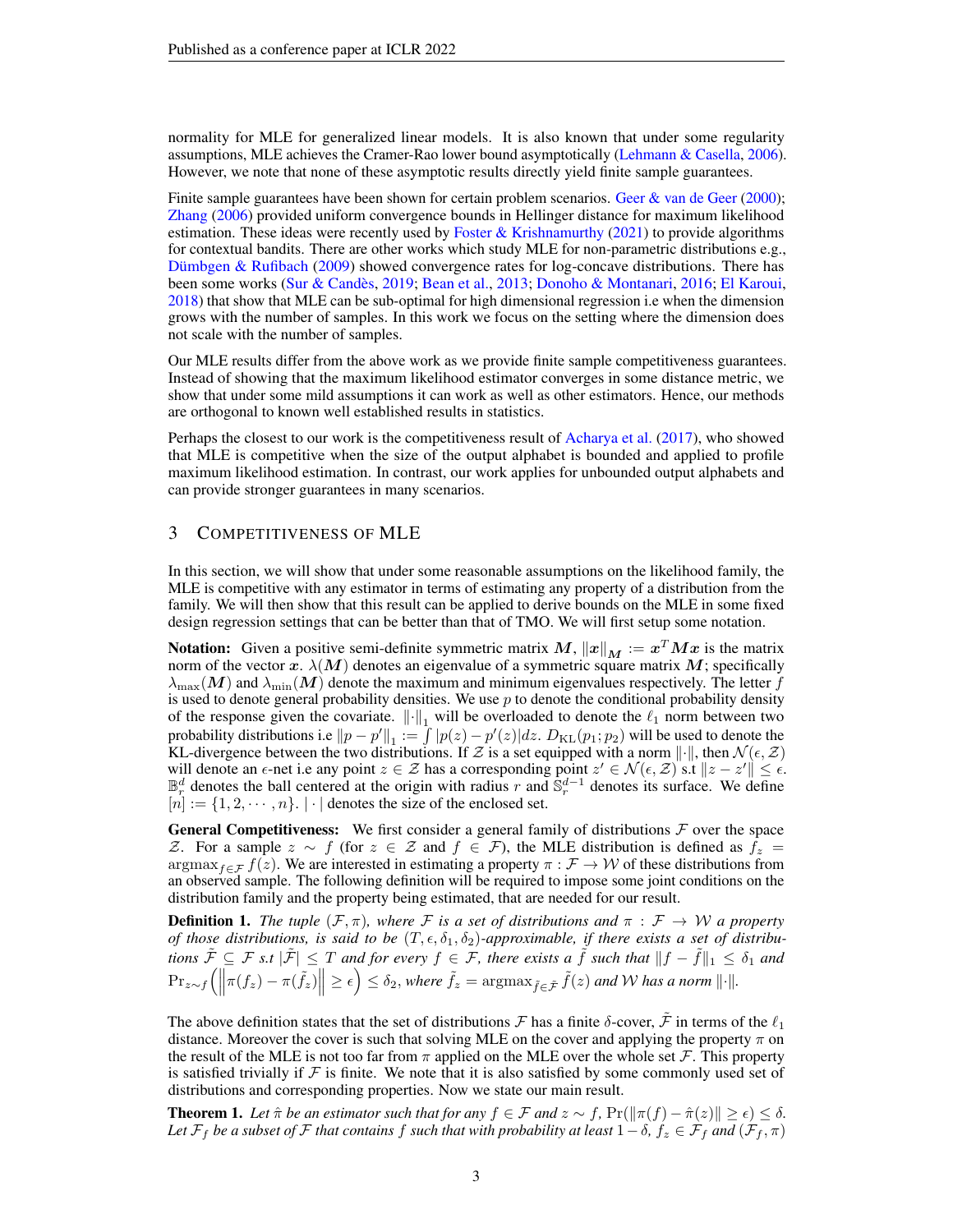*is*  $(T, \epsilon, \delta_1, \delta_2)$ -*approximable. Then the MLE satisfies the following bound,* 

$$
\Pr(\|\pi(f) - \pi(f_z)\| \ge 3\epsilon) \le (T+3)\delta + \delta_1 + \delta_2.
$$

We provide the proof of Theorem [1](#page-2-1) in Appendix [A.](#page-13-0) We also provide a simpler version of this result for finite distribution families as Theorem  $3$  in [A](#page-13-0)ppendix  $A$  for the benefit of the reader.

Competitiveness in Fixed Design Regression: Theorem [1](#page-2-1) can be used to show that MLE is competitive with respect to any estimator for square loss minimization in fixed design regression. We will first formally introduce the setting. Consider a fixed design matrix  $X \in \mathbb{R}^{n \times d}$  where n is the number of samples and d the feature dimension. We will work in a setting where  $n \gg d$ . The target vector is a random vector given by  $y^n \in \mathbb{R}^n$ . Let  $y_i$  be the *i*-th coordinate of  $y^n$  and  $x_i$  denote the  $i$ -th row of the design matrix. We assume that the target is generated from the conditional distribution given  $x_i$  such that,

$$
y_i \sim p(\cdot|\boldsymbol{x}_i;\boldsymbol{\theta}^*), \ \boldsymbol{\theta}^* \in \Theta.
$$

We are interested in optimizing a target metric  $\ell(\cdot, \cdot)$  given an instance of the random vector  $y^n$ . The final objective is to optimize,

$$
\min_{h \in \mathcal{H}} \mathbb{E}_{y_i \sim p(\cdot | \boldsymbol{x}_i; \boldsymbol{\theta}^*)} \left[ \frac{1}{n} \sum_{i=1}^n \ell(y_i, h(\boldsymbol{x}_i)) \right],
$$

where  $H$  is a class of functions. In this context, we are interested in comparing two approaches.

TMO (see [\(Mohri et al.,](#page-11-0) [2018\)](#page-11-0)). This is standard empirical risk minimization on the target metric where given an instance of the random vector  $y^n$  one outputs the estimator  $\hat{h}$  =  $\min_{h \in \mathcal{H}} \frac{1}{n} \sum_{i=1}^n \ell(y_i, h(\boldsymbol{x}_i)).$ 

MLE and post-hoc inference (see [\(Gneiting,](#page-10-6) [2011\)](#page-10-6)). In this method one first solves for the parameter in the distribution family that best explains the empirical data by MLE i.e.,

$$
\hat{\boldsymbol{\theta}}_{\text{mle}} := \operatornamewithlimits{argmin}_{\boldsymbol{\theta} \in \Theta} \mathcal{L}(y^n; \theta), \ \ \text{where } \mathcal{L}(y^n; \theta) := \sum_{i=1}^n -\log p(y_i|\boldsymbol{x}_i; \boldsymbol{\theta})
$$

Then during inference given a sample  $x_i$  the predictor is defined as,  $\tilde{h}(x_i)$  :=  $\operatorname{argmin}_{\hat{y}} \mathbb{E}_{y \in p(\cdot | \boldsymbol{x}_i; \hat{\boldsymbol{\theta}}_{\text{mle}})} [\ell(y, \hat{y})]$  or in other words we output the statistic from the MLE distribution that optimizes the loss function of interest. For instance if  $\ell$  is the square loss, then  $h(x_i)$  will be the mean of the conditional distribution  $p(y|\boldsymbol{x}_i;\hat{\boldsymbol{\theta}}_\text{mle}).$ 

We will prove a general result using Theorem [1](#page-2-1) when the target metric  $\ell$  is the square loss and  $\mathcal{H}$  is a linear function class. Moreover, the true distribution  $p(\cdot|\boldsymbol{x}_i;\boldsymbol{\theta}^*)$  is such that  $\mathbb{E}[\dot{y}_i] = \langle \boldsymbol{\theta}^*, \boldsymbol{x}_i \rangle$  for all  $i \in [n]$  i.e we are in the linear realizable setting.

In this case the quantity of interest is the excess square loss risk given by,

$$
\mathcal{E}(\boldsymbol{\theta}) := \frac{1}{n} \sum_{i=1}^{n} \mathbb{E}_{y^n} ||y^n - \boldsymbol{X}\boldsymbol{\theta}||_2^2 - \frac{1}{n} \sum_{i=1}^{n} \mathbb{E}_{y^n} ||y^n - \boldsymbol{X}\boldsymbol{\theta}^*||_2^2 = ||\boldsymbol{\theta} - \boldsymbol{\theta}^*||_{\Sigma}^2,
$$
 (1)

where  $\Sigma := (\sum_i x_i x_i^T)/n$  is the normalized covariance matrix, and  $\theta^*$  is the population minimizer of the target metric over the linear function class. Now we are ready to state the main result.

<span id="page-3-0"></span>Theorem 2. *Consider a fixed design regression setting where the likelihood family is parameterized*  $by \,\bm{\theta} \in \Theta \subseteq \mathbb{B}^d_w$  and  $|\check{\mathcal{N}}(\epsilon,\Theta \cap \check{\mathbb{B}}^d_w)| \leq |\mathcal{N}(\epsilon,\mathbb{B}^d_w)|$  *for a small enough*  $\epsilon$ . Further the following *conditions hold,*

- *1.*  $D_{\text{KL}}(p(y_i; \theta); p(y_i; \theta')) \leq L \|\theta \theta'\|_2$ .
- 2. *The negative log-likelihood*  $\mathcal{L}(y^n; \theta)$  *as a function of*  $\theta$  *is*  $\alpha$ -strongly convex and  $\beta$ -smooth, w.p. *at least*  $1 - \delta$ *.*

*Further suppose there exists an estimator*  $\theta_{est}$  *such that*  $\mathcal{E}(\theta_{est}) \leq (c_1 + c_2 \log(1/\delta))^{\eta} / n$ *, where*  $c_1, c_2$  are problem dependent quantities and  $\eta > 0$ . Then the MLE estimator also satisfies,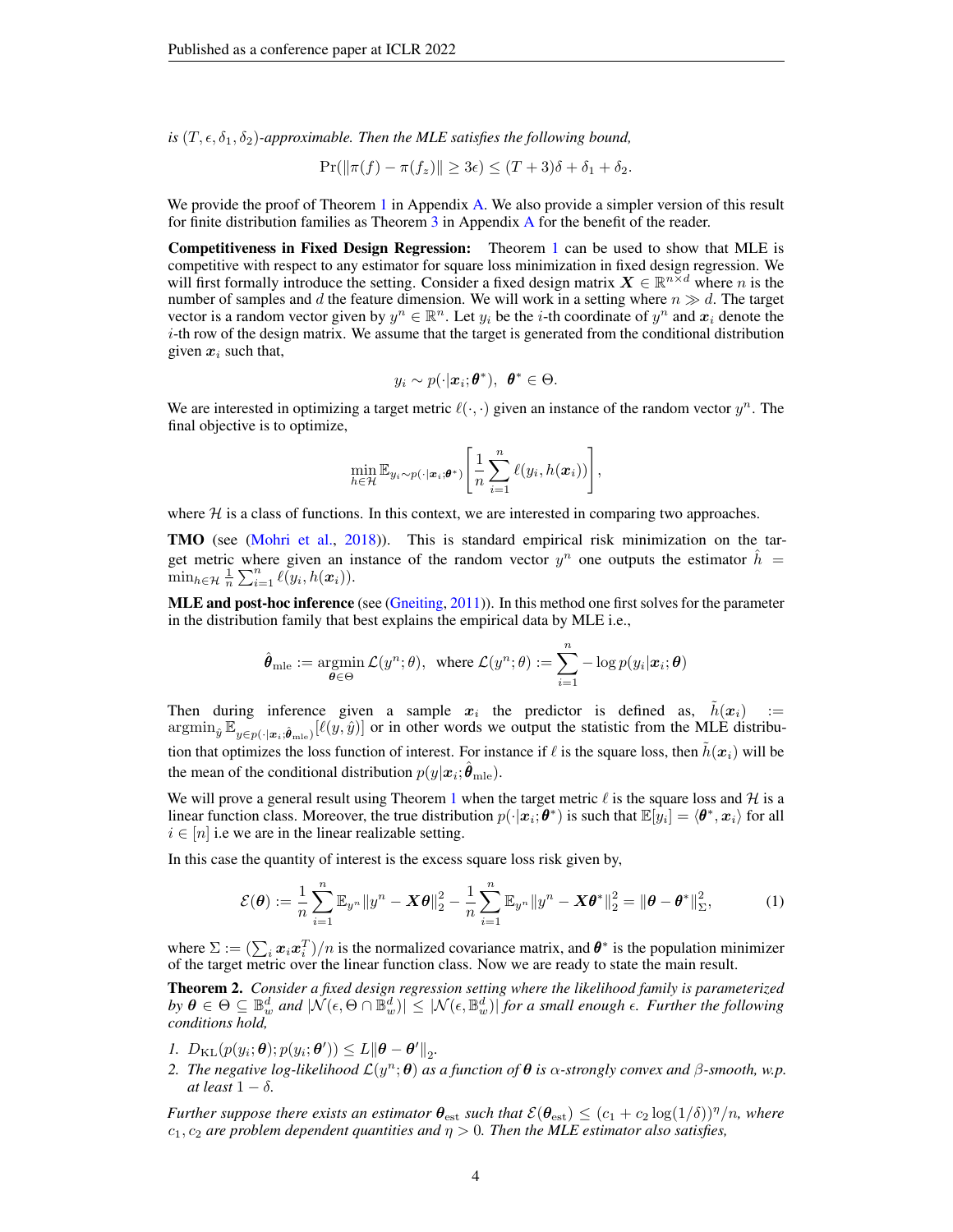$$
\mathcal{E}(\hat{\theta}_{\text{mle}}) = O\left(\frac{\left(c_1 + c_2 d \left(\log n + \log(w L \lambda_{\text{max}}(\Sigma)) + \log(\beta/\alpha) + \log \frac{1}{\delta}\right)\right)^{\eta}}{n}\right)
$$

*w.p at least*  $1 - \delta$ *.* 

We provide the proof in Appendix [C.](#page-15-0) The proof involves proving the conditions in Theorem [1](#page-2-1) and bounding the size of the cover  $T$ .

In order to better understand Theorem [2,](#page-3-0) let us consider a typical case where there exists a possibly complicated estimator such that  $\mathcal{E}(\theta_{est}) = O((d + \log(1/\delta))/n)$ . In this case the above theorem implies that MLE will be competitive with this estimator up to a  $\log n$  factor. In many cases the MLE might be much simpler to implement than the original estimator but would essentially match the same error bound. We now provide specific examples in subsequent sections.

### 4 APPLICATIONS OF COMPETITIVENESS RESULT

In this section we will specialize to two examples, Poisson regression and Pareto regression, where we show that MLE can be better than TMO through the use of our competitive result in Theorem [2.](#page-3-0)

#### <span id="page-4-0"></span>4.1 POISSON REGRESSION

We work in the fixed design setting in Section [3](#page-2-0) and assume that the conditional distribution of  $y|x$  is Poisson i.e,

$$
p(y_i = k | \boldsymbol{x}_i; \boldsymbol{\theta}^*) = \frac{\mu_i^k e^{-\mu_i}}{k!} \quad \text{where,} \quad \mu_i = \langle \boldsymbol{\theta}^*, \boldsymbol{x}_i \rangle > 0,
$$
 (2)

for all  $i \in [n]$ . Poisson regression is a popular model for studying count data regression which naturally appears in many applications like demand forecasting [\(Lawless,](#page-10-8) [1987\)](#page-10-8). Note that here we study the version of Poisson regression with the identity link function [\(Nelder & Wedderburn,](#page-11-8) [1972\)](#page-11-8), while another popular variant is the one with exponential link function [\(McCullagh & Nelder,](#page-11-6) [2019\)](#page-11-6). We choose the identity link function for a fair comparison of the two approaches as it is realizable for both the approaches under the linear function class i.e the globally optimal estimator in terms of population can be obtained by both approaches. The exponential link function would make the problem non-realizable under a linear function class for the TMO approach.

We make the following natural assumptions. Let  $\Sigma = (\sum_{i=1}^n x_i x_i^T)/n$  be the design covariance matrix as before and  $\mathbf{M} = (\sum_{i=1}^n \mu_i \mathbf{u}_i \mathbf{u}_i^T)/n$ , where  $\mathbf{u}_i = \mathbf{x}_i / ||\mathbf{x}_i||_2$ . Let  $\chi$  and  $\zeta$  be the condition numbers of the matrices  $\overline{M}$  and  $\Sigma$  respectively.

<span id="page-4-2"></span>Assumption 1. *The parameter space* Θ *and the design matrix* X *satisfy the following,*

- (A1) The parameter space  $\Theta = \{ \theta \in \mathbb{R}^d : ||\theta||_2 \leq w, \min(||\theta||_2^2, \langle \theta, x_i \rangle) \geq \gamma > 0, \forall i \in [n] \}.$
- *(A2) The design matrix is such that*  $\lambda_{\min}(\Sigma) > 0$  *and*  $\left\| \boldsymbol{x}_i \right\|_2 \leq R$  *for all*  $i \in [n]$ *.*
- (A3) Let  $\lambda_{\min}(M) \ge \frac{R^2}{4n\gamma^2} (d \log(24\chi) + \log(1/\delta))$  and  $\sqrt{\lambda_{\max}(M)(d \log(24\chi) + \log(1/\delta))} \le$  $\sqrt{n}\lambda_{\min}(\boldsymbol{M})/16$  $\sqrt{n}\lambda_{\min}(\boldsymbol{M})/16$  $\sqrt{n}\lambda_{\min}(\boldsymbol{M})/16$ , for a small  $\delta \in (0,1)$ *.*

The above assumptions are fairly mild. For instance  $\lambda_{\min}$  is  $\tilde{\Omega}(1/d)$  for random Gaussian covariance matrices [\(Bai & Yin,](#page-9-12) [2008\)](#page-9-12). The other part merely requires that  $\lambda_{\min}(M) = \tilde{\Omega}(\sqrt{d\lambda_{\max}(M)/n})$ .

We are interested in comparing MLE with TMO for the square loss which is just the least-squares estimator i.e  $\hat{\theta}_{ls} := \operatorname{argmin}_{\theta \in \Theta} \frac{1}{n} ||y^n - X\theta||_2^2$ . Note that it is apriori unclear as to which approach would be better in terms of the target metric because on one hand the MLE method knows the distribution family but on the other hand TMO is explicitly geared towards minimizing the square loss during training.

Least squares analysis is typically provided for regression under sub-Gaussian noise. By adapting existing techniques [\(Hsu et al.,](#page-10-12) [2012\)](#page-10-12), we show the following guarantee for Poisson regression with least square loss. We provide a proof in Appendix [D](#page-17-0) for completeness.

<span id="page-4-3"></span><span id="page-4-1"></span><sup>&</sup>lt;sup>1</sup>Note that the constants can be further tightened in our analysis.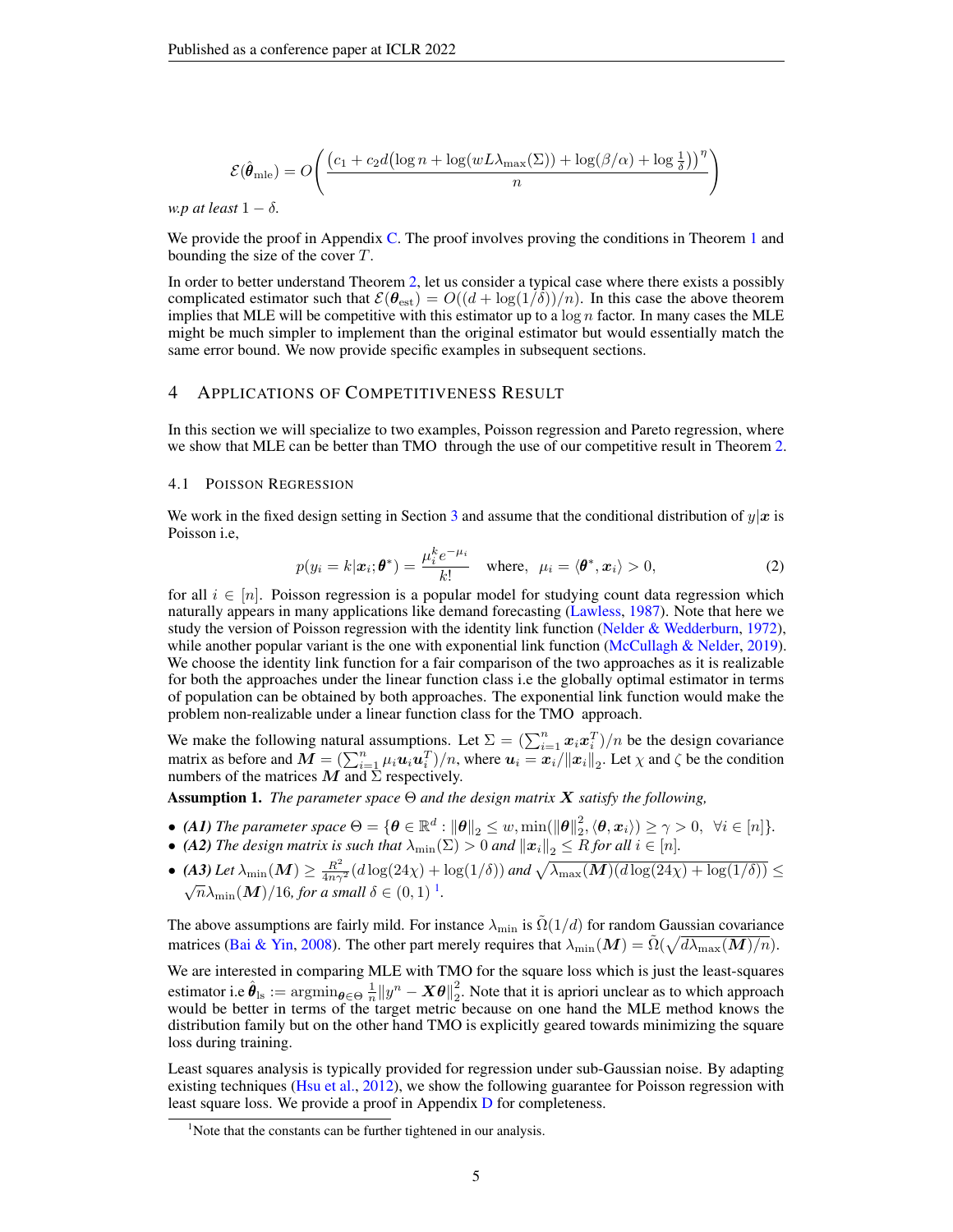**Lemma 1.** Let  $\mu_{max} = \max_i \mu_i$ . The least squares estimator  $\hat{\theta}_{ls}$  satisfies the following loss bounds *w.p. at least*  $1 - \delta$ *,* 

$$
\mathcal{E}(\hat{\theta}_{\text{ls}}) = \begin{cases} O\left(\frac{\mu_{max}}{n} \left( \log \frac{1}{\delta} + d \right) \right) & \text{if } \mu_{max} \ge \left( \log(1/\delta) + d \log 6 \right) / 2\\ O\left(\frac{1}{n} \left( \log \frac{1}{\delta} + d \right)^2 \right) & \text{otherwise} \end{cases}
$$

Now we present our main result in this section which uses the competitiveness bound in Theorem [2](#page-3-0) coupled with the existence of a superior estimator compared to TMO, to show that the MLE estimator can have a better bound than TMO.

In Theorem [4](#page-21-0) (in Appendix [F\)](#page-21-1), under some mild assumptions on the covariates, we construct an estimator  $\theta_{\text{est}}$  with the following bound for the Poisson regression setting,

$$
\mathcal{E}(\boldsymbol{\theta}_{\text{est}}) \le c \cdot ||\boldsymbol{\theta}^*||^2 \cdot \lambda_{\max}(\Sigma) \bigg(\frac{d + \log(\frac{1}{\delta})}{n}\bigg). \tag{3}
$$

The construction of the estimator is median-of-means tournament based along the lines of (Lugosi  $\&$ [Mendelson,](#page-10-5) [2019a\)](#page-10-5) and therefore the estimator might not be practical. However, this immediately gives the following bound on the MLE as a corollary of Theorem [2.](#page-3-0)

<span id="page-5-1"></span>Corollary 1. *Under assumption [1](#page-4-2) and the conditions of Theorem [4,](#page-21-0) the MLE estimator for the Poisson regression setting satisfies w.p. at least*  $1 - \delta$ *,* 

$$
\mathcal{E}(\hat{\pmb{\theta}}_{\mathrm{mle}})=O\bigg(\|\pmb{\theta}^*\|^2\cdot\lambda_{\max}(\Sigma)\frac{d(\log n+\log(wR\lambda_{\max}(\Sigma))+\log\chi+\log\frac{1}{\delta})}{n}\bigg).
$$

The bound in Corollary [1](#page-5-1) can be better than the bound for  $\hat{\theta}_{\rm ls}$  in Lemma [1.](#page-4-3) In the sub-Gaussian region, the bound in Lemma [1](#page-4-3) scales linearly with  $\mu_{max}$  which can be prohibitively large even when a few covariates have large norms. The bound for the MLE estimator in Corollary [1](#page-5-1) has no such dependence. Further, in the sub-Exponential region the bound in Lemma [1](#page-4-3) scales as  $O(d^2/n)$  while the bound in Corollary [1](#page-5-1) has a  $\tilde{O}(d/n)$  dependency, up to log-factors. In Appendix [G,](#page-22-0) we also show that when the covariates are one-dimensional, an even sharper analysis is possible, that shows that the MLE estimator is always better than least squares in terms of excess risk. In Appendix [I.8,](#page-30-0) we perform a simulated experiment that shows a linear growth of the test error w.r.t  $\lambda_{\text{max}}(\Sigma)$ , further showing the efficacy of our theoretical bounds.

#### <span id="page-5-0"></span>4.2 PARETO REGRESSION

Now we will provide an example of a heavy tailed regression setting where it is well-known that TMO for the square loss does not perform well [\(Lugosi & Mendelson,](#page-10-5) [2019a\)](#page-10-5). We will consider the Pareto regression setting given by,

$$
p(y_i|\boldsymbol{x}_i) = \frac{bm_i^b}{y_i^{b+1}}, \ \ m_i = \frac{b-1}{b} \langle \boldsymbol{\theta}^*, \boldsymbol{x}_i \rangle \quad \text{ for } y_i \ge m_i \tag{4}
$$

provided  $\langle \theta^*, x_i \rangle > \gamma$  for all  $i \in [n]$ . Thus  $y_i$  is Pareto given  $x_i$  and  $\mathbb{E}[y_i | x_i] = \mu_i := \langle \theta^*, x_i \rangle$ . We will assume that  $b > 4$  such that  $4 + \epsilon$ -moment exists for  $\epsilon > 0$ . As in the Poisson setting, we choose this parametrization for a fair comparison between TMO and MLE i.e in the limit of infinite samples  $\theta^*$  lies in the linear solution space for both TMO (least squares) and MLE.

As before, to apply Theorem [2](#page-3-0) we need an estimator with a good risk bound. We use the estimator in Theorem 4 of (Hsu  $\&$  Sabato, [2016\)](#page-10-4), which in the fixed design pareto regression setting yields,

$$
\mathcal{E}(\boldsymbol{\theta}_{\text{est}}) = \left(1 + O\left(\frac{d \log \frac{1}{\delta}}{n}\right)\right) \frac{\|\boldsymbol{\theta}^*\|_{\Sigma}^2}{b(b-2)}.
$$

Note that the above estimator might not be easily implementable, however this yields the following corollary of Theorem [2,](#page-3-0) which is a bound on the performance of the MLE estimator.

<span id="page-5-2"></span>Corollary 2. *Under assumptions of our Pareto regression setting, the MLE estimator satisfies w.p. at least*  $1 - \delta$ *,* 

$$
\mathcal{E}(\hat{\theta}_{\text{mle}}) = 1 + O\left(\frac{d^2\left(\log n + \log \zeta + \log \frac{b w R \lambda_{\text{max}}(\Sigma)}{\gamma} + \log \frac{1}{\delta}\right)}{n}\right) \frac{\|\theta^*\|_{\Sigma}^2}{b(b-2)}.
$$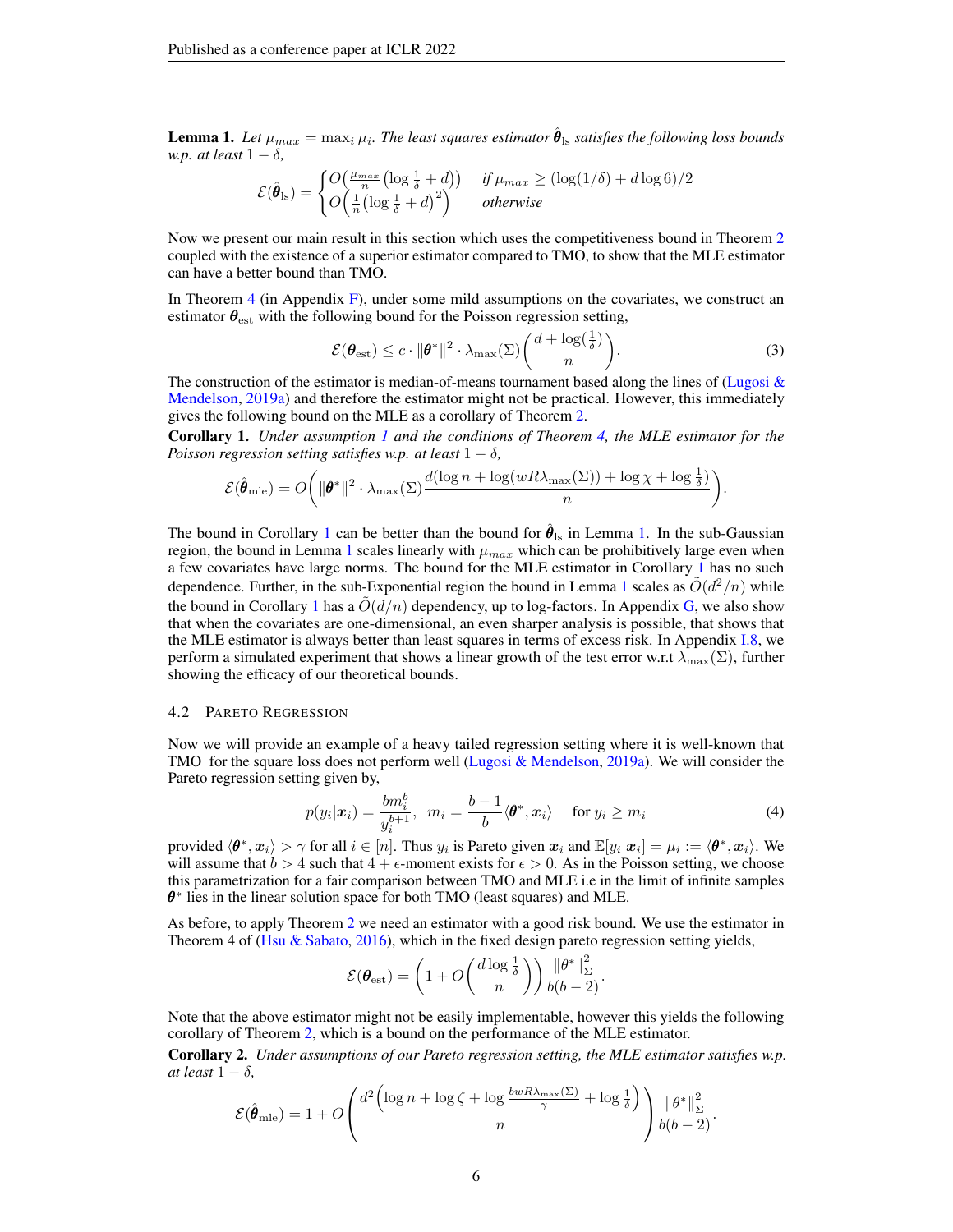The proof is provided in Appendix [H.](#page-25-0) It involves verifying the two conditions in Theorem [2](#page-3-0) in the Pareto regression setting.

The above MLE guarantee is expected to be much better than what can be achieved by TMO which is least-squares. It is well established in the literature [\(Hsu & Sabato,](#page-10-4) [2016;](#page-10-4) [Lugosi & Mendelson,](#page-10-5) [2019a\)](#page-10-5) that ERM on square loss cannot achieve a  $O(\log(1/\delta))$  dependency in a heavy tailed regime; instead it can achieve only a  $O(\sqrt{1/\delta})$  rate.

### <span id="page-6-0"></span>5 CHOICE OF LIKELIHOOD AND INFERENCE METHODS

In this section we discuss some practical considerations for MLE, such as adapting to a target metric of interest at inference time, and the choice of the likelihood family.

Inference for different target metrics: In most practical settings, the trained regression model is used at inference time to predict the response variable on some test set to minimize some target metric. For the MLE based approach, once the distribution parameters are learnt, this involves using an appropriate statistic of the learnt distribution at inference time (see Section [3\)](#page-2-0). For mean squared error and mean absolute error, the estimator corresponds to the mean and median of the distribution, but for several other commonly used loss metrics in the forecasting domain such as Mean Absolute Percentage Error (MAPE) and Relative Error (RE) [\(Gneiting,](#page-10-6) [2011;](#page-10-6) [Hyndman & Koehler,](#page-10-9) [2006\)](#page-10-9), this estimator corresponds to a median of a transformed distribution [\(Gneiting,](#page-10-6) [2011\)](#page-10-6). Please see Appendix [I](#page-26-0) for more details. This ability to optimize the estimator at inference time for different target metrics using a *single trained model* is another advantage that MLE based approaches have over TMO models that are trained individually for specific target metrics.

Mixture Likelihood: An important practical question when performing MLE-based regression is to decide which distribution family to use for the response variable. The goal is to pick a distribution family that can capture the inductive biases present in the data. It is well known that a misspecified distribution family for MLE might adversely affect generalization error of regression models (Heagerty  $&$  Kurland, [2001\)](#page-10-13). At the same time, it is also desirable for the distribution family to be generic enough to cater to diverse datasets with potentially different types of inductive biases, or even datasets for which no distributional assumptions can be made in advance.

A simple approach that we observe to work particularly well in practice with regression models using deep neural networks is to assume the response variable comes from a mixture distribution, where each mixture component belongs to a different distribution family and the mixture weights are learnt along with the parameters of the distribution. More specifically, we consider a mixture distribution of k components  $p(y|\bm{x};\bm{\theta}_1,\dots,\bm{\theta}_k,w_1,\dots,w_k) = \sum_{j=1}^k w_j p_j(y|\bm{x};\bm{\theta}_j)$ , where each  $p_j$  characterizes a different distribution family, and the mixture weights  $w_i$  and distribution parameters  $\theta_i$  are learnt together. We would like to have a mixture distribution that can handle different situations like sparse data, sub-Exponential and sub-Gaussian tails, count data as well as heavy tailed data. Moreover it should be applicable to continuous valued datasets in general.

We use a three component mixture of  $(i)$  the constant 0 (zero-inflation for dealing with bi-modal sparse data),  $(ii)$  a continuous version of negative binomial where n and p are learnt and  $(iii)$  a Pareto distribution where the scale parameter is learnt. We provide more details about the continuous version of negative binomial distribution in Appendix [I.2.](#page-27-0) Our experiments in Section [6](#page-6-1) show that this mixture shows promising performance on a variety of datasets.

This will increase the number of parameters and the resulting likelihood might require non-convex optimization. However, we empirically observed that with sufficiently over-parameterized networks and gradient-based optimizers, this is not a problem in practice (Fig. [4](#page-30-1) shows a convergence curve).

# <span id="page-6-1"></span>6 EMPIRICAL RESULTS

We present empirical results on two time-series forecasting problems and two regression problems using neural networks. We will first describe our models and baselines. Our goal is to compare the MLE approach with the TMO approach for three target metrics per dataset.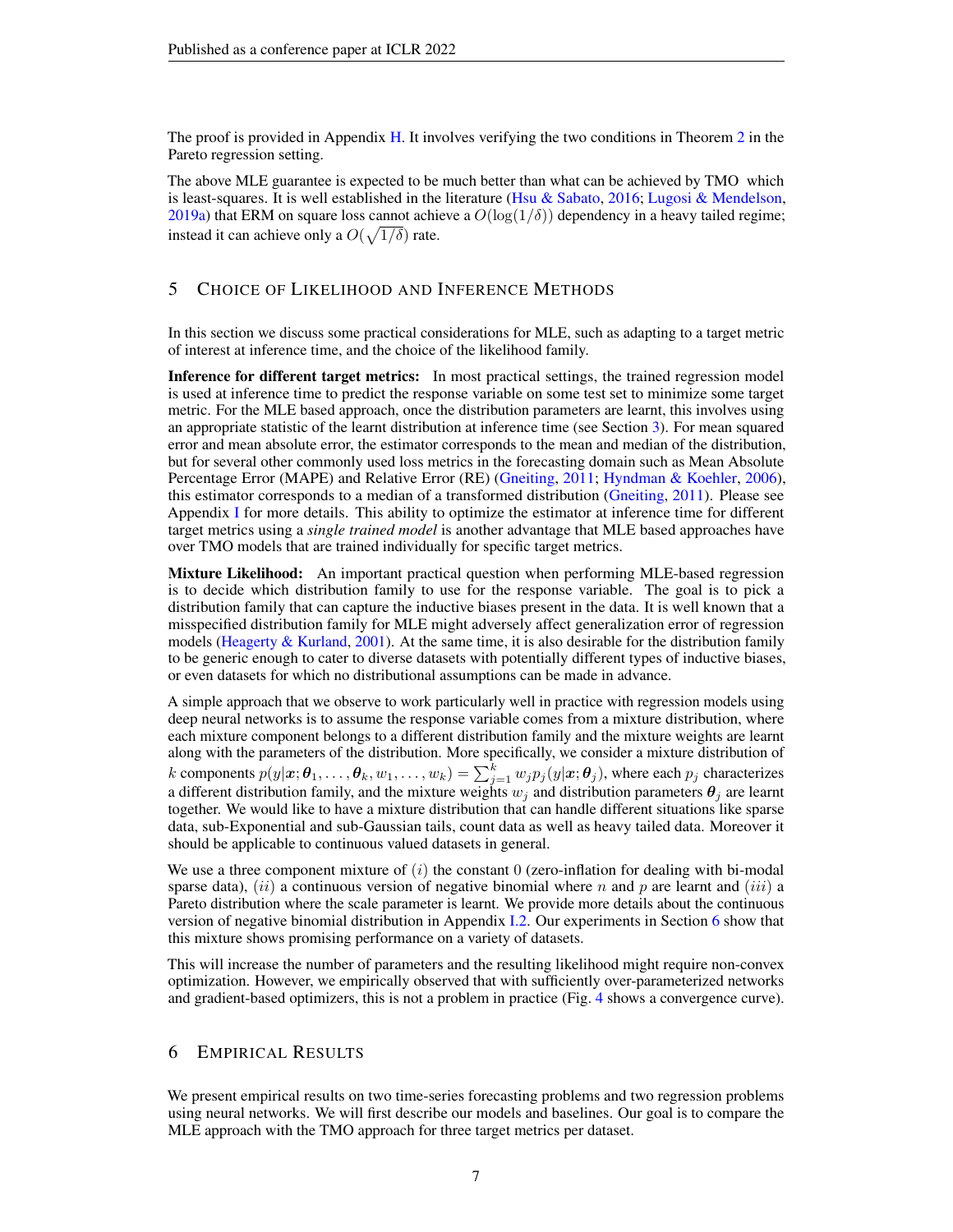<span id="page-7-1"></span>

| Model      |                   | Favorita          |                     |                   | M.5               |                    |
|------------|-------------------|-------------------|---------------------|-------------------|-------------------|--------------------|
|            | <b>MAPE</b>       | <b>WAPE</b>       | <b>RMSE</b>         | <b>MAPE</b>       | <b>WAPE</b>       | <b>RMSE</b>        |
| TMO(MSE)   | $0.6121 + 0.0075$ | $0.2891 + 0.0023$ | $175.3782 + 0.8235$ | $0.5045 + 0.004$  | $0.2839 + 0.0008$ | $7.507 + 0.023$    |
| TMO(MAE)   | $0.3983 + 0.0012$ | $0.2258 + 0.0006$ | $161.4919 + 0.4748$ | $0.4452 + 0.0005$ | $0.266 + 0.0001$  | $7.0503 + 0.0094$  |
| TMO(MAPE)  | $0.3199 + 0.0011$ | $0.2528 + 0.0016$ | $192.3823 + 1.3871$ | $0.3892 + 0.0001$ | $0.3143 + 0.0007$ | $11.3799 + 0.1965$ |
| TMO(Huber) | $0.432 + 0.0033$  | $0.2366 + 0.0018$ | $164.7006 + 0.7178$ | $0.4722 + 0.0007$ | $0.269 + 0.0002$  | $7.093 + 0.0133$   |
| MLE (ZNBP) | $0.3139 + 0.0011$ | $0.2238 + 0.0009$ | $164.6521 + 1.5185$ | $0.3864 + 0.0001$ | $0.2677 + 0.0002$ | $7.2133 + 0.0152$  |

Table 1: We provide the MAPE, WAPE and RMSE metrics for all the models on the test set of two time-series datasets. The confidence intervals provided are one standard error over 50 experiments, for each entry. TMO(<loss>) refers to TMO using the <loss>. For the MLE row, we only train one model per dataset. The same model is used to output a different statistic for each column during inference. For MAPE, we output the optimizer of MAPE given in Section [I.5.](#page-28-0) For WAPE we output the median and for RMSE we output the mean.

<span id="page-7-2"></span>

| Model                                                         | Bicycle Share                                                                                         |                                                                                                      |                                                                                                         | Gas Turbine                                                                                         |                                                                                                      |                                                                                                       |
|---------------------------------------------------------------|-------------------------------------------------------------------------------------------------------|------------------------------------------------------------------------------------------------------|---------------------------------------------------------------------------------------------------------|-----------------------------------------------------------------------------------------------------|------------------------------------------------------------------------------------------------------|-------------------------------------------------------------------------------------------------------|
|                                                               | <b>MAPE</b>                                                                                           | <b>WAPE</b>                                                                                          | <b>RMSE</b>                                                                                             | <b>MAPE</b>                                                                                         | <b>WAPE</b>                                                                                          | <b>RMSE</b>                                                                                           |
| TMO(MSE)<br>TMO(MAE)<br>TMO(MAPE)<br>TMO(Huber)<br>MLE (ZNBP) | $0.2503 + 0.0008$<br>$0.2594 + 0.0011$<br>$0.2382 + 0.0012$<br>$0.2536 + 0.0011$<br>$0.1969 + 0.0018$ | $0.1421 + 0.0003$<br>$0.1436 + 0.0003$<br>$0.1469 + 0.0012$<br>$0.1414 + 0.0004$<br>$0.1235 + 0.001$ | $878.5815 + 1.3059$<br>$901.1357 + 1.4943$<br>899.9163+4.8219<br>889.1173+1.9654<br>$767.4368 + 7.1274$ | $0.8884 + 0.0118$<br>$0.774 + 0.0054$<br>$0.8108 + 0.0009$<br>$0.902 + 0.0128$<br>$0.9877 + 0.0019$ | $0.3496 + 0.0041$<br>$0.3389 + 0.0019$<br>$0.8189 + 0.001$<br>$0.3598 + 0.0049$<br>$0.3379 + 0.0004$ | $1.5628 + 0.0071$<br>$1.5789 + 0.0067$<br>$3.0573 + 0.0019$<br>$1.5992 + 0.0082$<br>$1.4547 + 0.0054$ |

Table 2: We provide the MAPE, WAPE and RMSE metrics for all the models on the test set of two regression datasets. The confidence intervals provided are one standard error over 50 experiments, for each entry. TMO(<loss>) refers to TMO using the <loss>. For the MLE row, we only train one model per dataset. The same model is used to output a different statistic for each column during inference. For MAPE, we output the optimizer of MAPE given in Section [I.5.](#page-28-0) For WAPE we output the median and for RMSE we output the mean.

Common Experimental Protocol: Now we describe the common experimental protocol on all the datasets (we get into dataset related specifics and architectures subsequently). For a fair comparison the architecture is kept the same for TMO and MLE approaches. For each dataset, we tune the hyper-parameters for the TMO(MSE) objective. Then these hyper-parameters are held fixed for all models for that dataset i.e only the output layer and the loss function is modified. We provide all the details in Appendix [I.](#page-26-0) Our code will be available [here.](https://github.com/rajatsen91/mle_reg_forecast)

For the MLE approach, the output layer of the models map to the MLE parameters of the mixture distribution introduced in Section [5,](#page-6-0) through link functions. The MLE output has 6 parameters, three for mixture weights, two for negative binomial component and one for the scale parameter in Pareto. The choice of the link functions and more details are specified in Appendix [I.3.](#page-27-1) The loss function used is the negative log-likelihood implemented in Tensorflow Probability [\(Dillon et al.,](#page-9-13) [2017\)](#page-9-13). Note that for the MLE approach *only one* model is trained per dataset and during inference we output the statistic that optimizes the target metric in question. We refer to our MLE based models that employ the mixture likelihood from Section [5](#page-6-0) as  $MLE$  (ZNBP) loss, where ZNBP refers to the mixture components Zero, Negative-Binomial and Pareto.

For TMO, the output layer of the models map to  $\hat{y}$  and we directly minimize the target metric in question. Note that this means we need to train *a separate model for every target metric*. Thus we have one model each for target metrics in {'MSE', 'MAE', 'MAPE'}. Further we also train a model using the Huber loss<sup>[2](#page-7-0)</sup>. In order to keep the number of parameters the same as that of MLE, we add an additional 6 neurons to the TMO models.

#### 6.1 EXPERIMENTS ON FORECASTING DATASETS

We perform our experiments on two well-known forecasting datasets used in Kaggle competitions.

- 1. The M5 dataset [\(M5,](#page-10-14) [2020\)](#page-10-14) consists of time series data of product sales from 10 Walmart stores in three US states. The data consists of two different hierarchies: the product hierarchy and store location hierarchy. For simplicity, in our experiments we use only the product hierarchy consisting of 3K individual time-series and 1.8K time steps.
- 2. The Favorita dataset [\(Favorita,](#page-9-14) [2017\)](#page-9-14) is a similar dataset, consisting of time series data from Corporación Favorita, a South-American grocery store chain. As above, we use the product hierarchy, consisting of 4.5k individual time-series and 1.7k time steps.

The task is to predict the values for the last 14 days all at once. The preceding 14 days are used for validation. We provide more details about the dataset generation for reproducibility in Appendix [I.](#page-26-0)

<span id="page-7-0"></span><sup>&</sup>lt;sup>2</sup>The Huber loss is commonly used in robust regression [\(Huber,](#page-10-3) [1992;](#page-10-3) [Lugosi & Mendelson,](#page-10-5) [2019a\)](#page-10-5)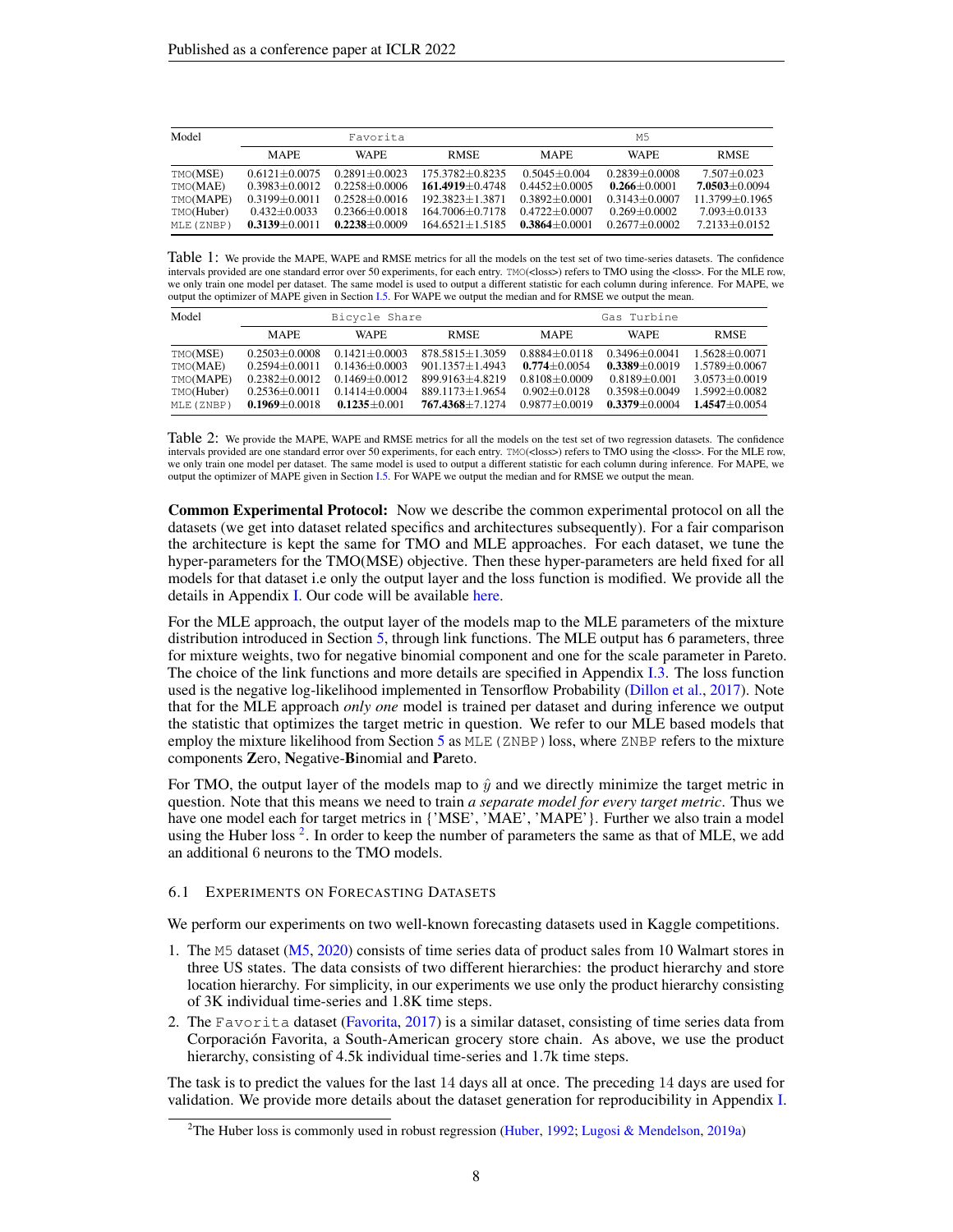<span id="page-8-0"></span>

| p90OL<br>p10OL<br>Model<br>$0.2521 + 0.002$<br>$0.3314 + 0.0016$<br>$175.501 + (-1.1928$<br>MLE (NB)<br>TMO (Quantile)<br>$0.0973 \pm 0.0002$<br>$0.0628 + 0.0019$<br>$0.2453 + 0.002$<br>$0.3186 + 0.0011$<br>$170.0075 + 1.282$<br>MLE (ZNB)<br>$0.2238 + 0.0009$<br>$0.3139 + 0.0011$<br>$0.0788 + 0.0008$<br>MLE (ZNBP)<br>$0.0536 + 0.0007$<br>MLE (ZNBP) |  |  | Model | <b>MAPE</b> | <b>WAPE</b> | <b>RMSE</b>            |
|----------------------------------------------------------------------------------------------------------------------------------------------------------------------------------------------------------------------------------------------------------------------------------------------------------------------------------------------------------------|--|--|-------|-------------|-------------|------------------------|
|                                                                                                                                                                                                                                                                                                                                                                |  |  |       |             |             |                        |
|                                                                                                                                                                                                                                                                                                                                                                |  |  |       |             |             |                        |
|                                                                                                                                                                                                                                                                                                                                                                |  |  |       |             |             | $164.6521 + (-1.5185)$ |

est during inference. It is compared with Quantile regression (TMO where we progressively add the components of our mixture distribubased). The results, averaged over 50 runs along with the correspond-tion. There are three MLE models in the progression: Negative Binoing confidence intervals are presented.

Table 3: The MLE model predicts the empirical quantile of inter- Table 4: We perform an ablation study on the Favorita dataset, mial (NB), Zero-Inflated Negative Binomial (ZNB) and finally ZNBP.

The base architecture for the baselines as well as our model is a seq-2-seq model [\(Sutskever et al.,](#page-11-13) [2014\)](#page-11-13). The encoders and decoders both are LSTM cells [\(Hochreiter & Schmidhuber,](#page-10-15) [1997\)](#page-10-15). The architecture is illustrated in Figure [1](#page-28-1) and described in more detail in Appendix [I.](#page-26-0)

We present our experimental results in Table [1.](#page-7-1) On both the datasets the MLE model with the appropriate inference-time estimator for a metric is always better than TMO trained on the same target metric, except for WAPE in M5 where MLE's performance is only marginally worse. Note that the MLE model is always the best or second best performing model on *all* metrics, among *all* TMO models. For TMO the best performance is not always achieved for the same target metric. For instance, TMO(MAE) performs better than TMO(MSE) for the RMSE metric on the Favorita dataset. In Table [4](#page-8-0) we perform an ablation study on the Favorita dataset, where we progressively add mixture components resulting in three MLE models: Negative Binomial, Zero-Inflated Negative Binomial and finally ZNBP. This shows that each of the components add value in this dataset.

#### 6.2 EXPERIMENTS ON REGRESSION DATASETS

We perform our experiments on two standard regression datasets,

- 1. The Bicyle Share dataset [\(Bicycle,](#page-9-15) [2017\)](#page-9-15) has daily counts of the total number of rental bikes. The features include time features as well as weather conditions such as temperature, humidity, windspeed etc. A random 10% of the dataset is used as test and the rest for training and validation. The dataset has a total of 730 samples.
- 2. The Gas Turbine dataset [\(Kaya et al.,](#page-10-16) [2019\)](#page-10-16) has 11 sensor measurements per example (hourly) from a gas turbine in Turkey. We consider the level of NOx as our target variable and the rest as predictors. There are 36733 samples in total. We use the official train/test split. A randomly chosen 20% of the training set is used for validation. The response variable is continuous.

For all our models, the model architecture is a fully connected DNN with one hidden layer that has 32 neurons. Note that for categorical variables, the input is first passed through an embedding layer (one embedding layer per feature), that is jointly trained. We provide further details like the shape of the embedding layers in Appendix [I.](#page-26-0) The architecture is illustrated in Figure [2.](#page-29-0)

We present our results in Table [2.](#page-7-2) On the Bicycle Share dataset, the MLE (ZNBP) based model performs optimally in all metrics and often outperforms the TMO models by a large margin even though TMO is a separate model per target metric. On the Gas Turbine dataset, the MLE based model is optimal for WAPE and RMSE, however it does not perform that well for the MAPE metric.

In Table [3,](#page-8-0) we compare the MLE based approach versus quantile regression (TMO based) on the Bicycle Share dataset, where the metric presented is the normalized quantile loss [\(Wang et al.,](#page-11-2) [2019\)](#page-11-2). We train the TMO model for the corresponding quantile loss directly and the predictions are evaluated on normalized quantile losses as shown in the table. The MLE based model is trained by minimizing the negative log-likelihood and then during inference we output the corresponding empirical quantile from the predicted distribution. MLE (ZNBP) outperforms TMO(Quantile) significantly.

Discussion: We compare the approaches of direct ERM on the target metric (TMO) and MLE followed by post-hoc inference time optimization for regression and forecasting problems. We prove a general competitiveness result for the MLE approach and also show theoretically that it can be better than TMO in the Poisson and Pareto regression settings. Our empirical results show that our proposed general purpose likelihood function employed in the MLE approach can uniformly perform well on several tasks across four datasets. Even though this addresses some of the concerns about choosing the correct likelihood for a dataset, some limitations still remain for example concerns about the non-convexity of the log-likelihood. We provide a more in-depth discussion in Appendix [J.](#page-30-2)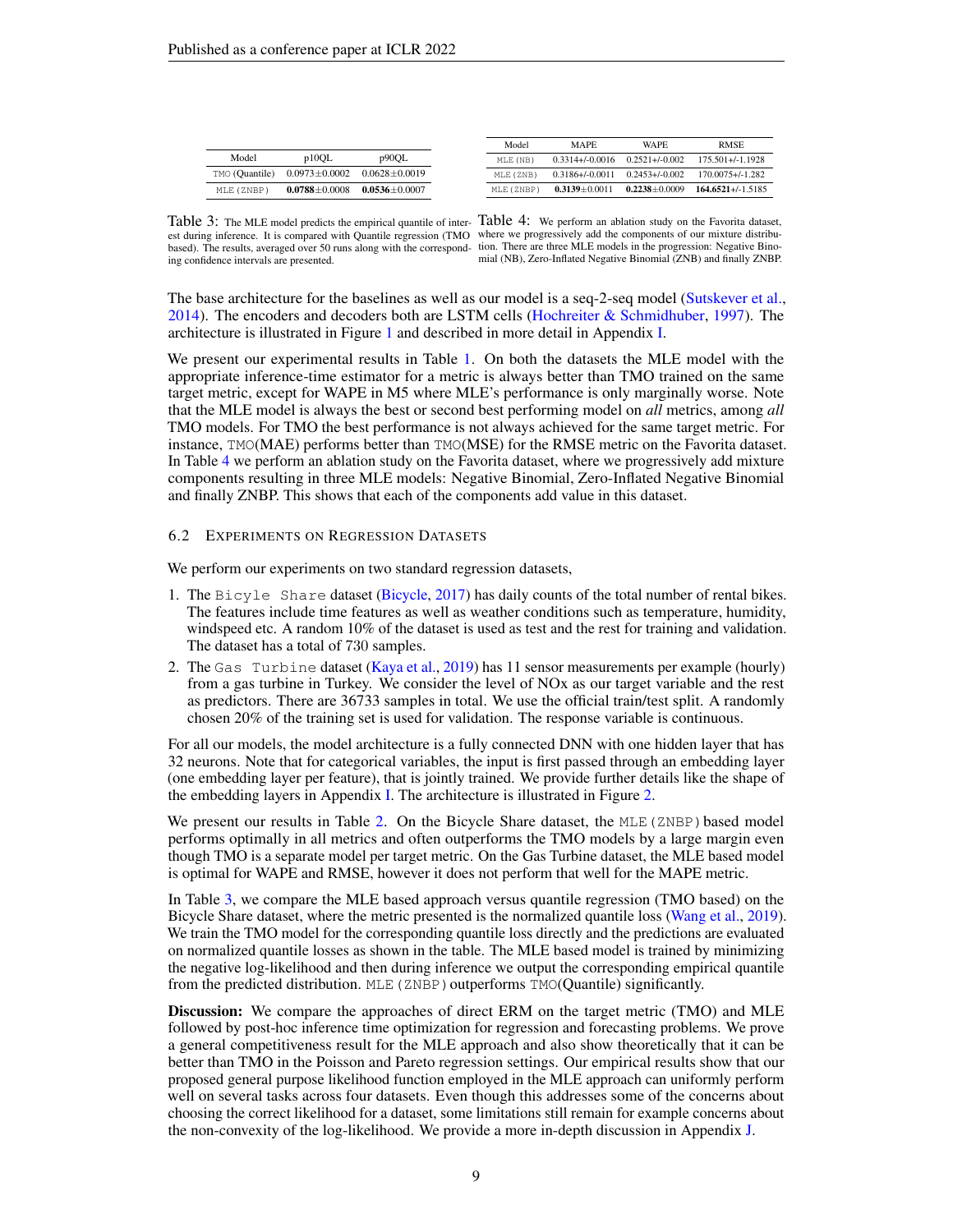### **REFERENCES**

- <span id="page-9-16"></span>Martín Abadi, Paul Barham, Jianmin Chen, Zhifeng Chen, Andy Davis, Jeffrey Dean, Matthieu Devin, Sanjay Ghemawat, Geoffrey Irving, Michael Isard, et al. Tensorflow: A system for large-scale machine learning. In *12th USENIX symposium on operating systems design and implementation (OSDI 16)*, pp. 265–283, 2016.
- <span id="page-9-11"></span>Jayadev Acharya, Hirakendu Das, Alon Orlitsky, and Ananda Theertha Suresh. A unified maximum likelihood approach for estimating symmetric properties of discrete distributions. In *International Conference on Machine Learning*, pp. 11–21. PMLR, 2017.
- <span id="page-9-0"></span>Jean-Yves Audibert, Olivier Catoni, et al. Robust linear least squares regression. *The Annals of Statistics*, 39(5):2766–2794, 2011.
- <span id="page-9-12"></span>Zhi-Dong Bai and Yong-Qua Yin. Limit of the smallest eigenvalue of a large dimensional sample covariance matrix. In *Advances In Statistics*, pp. 108–127. World Scientific, 2008.
- <span id="page-9-8"></span>Derek Bean, Peter J Bickel, Noureddine El Karoui, and Bin Yu. Optimal m-estimation in highdimensional regression. *Proceedings of the National Academy of Sciences*, 110(36):14563–14568, 2013.
- <span id="page-9-15"></span>Bicycle. Bicycle share dataset. [https://www.kaggle.com/contactprad/](https://www.kaggle.com/contactprad/bike-share-daily-data/) [bike-share-daily-data/](https://www.kaggle.com/contactprad/bike-share-daily-data/), 2017.
- <span id="page-9-1"></span>Christian Brownlees, Emilien Joly, and Gábor Lugosi. Empirical risk minimization for heavy-tailed losses. *The Annals of Statistics*, 43(6), Dec 2015. ISSN 0090-5364. doi: 10.1214/15-aos1350. URL <http://dx.doi.org/10.1214/15-AOS1350>.
- <span id="page-9-17"></span>Yunshun Chen, Aaron TL Lun, and Gordon K Smyth. From reads to genes to pathways: differential expression analysis of rna-seq experiments using rsubread and the edger quasi-likelihood pipeline. *F1000Research*, 5, 2016.
- <span id="page-9-2"></span>Richard A Davis and Rongning Wu. A negative binomial model for time series of counts. *Biometrika*, 96(3):735–749, 2009.
- <span id="page-9-13"></span>Joshua V Dillon, Ian Langmore, Dustin Tran, Eugene Brevdo, Srinivas Vasudevan, Dave Moore, Brian Patton, Alex Alemi, Matt Hoffman, and Rif A Saurous. Tensorflow distributions. *arXiv preprint arXiv:1711.10604*, 2017.
- <span id="page-9-9"></span>David Donoho and Andrea Montanari. High dimensional robust m-estimation: Asymptotic variance via approximate message passing. *Probability Theory and Related Fields*, 166(3):935–969, 2016.
- <span id="page-9-7"></span>Lutz Dümbgen and Kaspar Rufibach. Maximum likelihood estimation of a log-concave density and its distribution function: Basic properties and uniform consistency. *Bernoulli*, 15(1):40–68, 2009.
- <span id="page-9-10"></span>Noureddine El Karoui. On the impact of predictor geometry on the performance on high-dimensional ridge-regularized generalized robust regression estimators. *Probability Theory and Related Fields*, 170(1):95–175, 2018.
- <span id="page-9-4"></span>Ludwig Fahrmeir and Heinz Kaufmann. Consistency and asymptotic normality of the maximum likelihood estimator in generalized linear models. *The Annals of Statistics*, 13(1):342–368, 1985.
- <span id="page-9-14"></span>Favorita. Favorita forecasting dataset. [https://www.kaggle.com/c/](https://www.kaggle.com/c/favorita-grocery-sales-forecasting/) [favorita-grocery-sales-forecasting/](https://www.kaggle.com/c/favorita-grocery-sales-forecasting/), 2017.
- <span id="page-9-6"></span>Dylan J Foster and Akshay Krishnamurthy. Efficient first-order contextual bandits: Prediction, allocation, and triangular discrimination. *arXiv preprint arXiv:2107.02237*, 2021.
- <span id="page-9-3"></span>Jan Gasthaus, Konstantinos Benidis, Yuyang Wang, Syama Sundar Rangapuram, David Salinas, Valentin Flunkert, and Tim Januschowski. Probabilistic forecasting with spline quantile function rnns. In *The 22nd international conference on artificial intelligence and statistics*, pp. 1901–1910. PMLR, 2019.
- <span id="page-9-5"></span>Sara A Geer and Sara van de Geer. *Empirical Processes in M-estimation*, volume 6. Cambridge university press, 2000.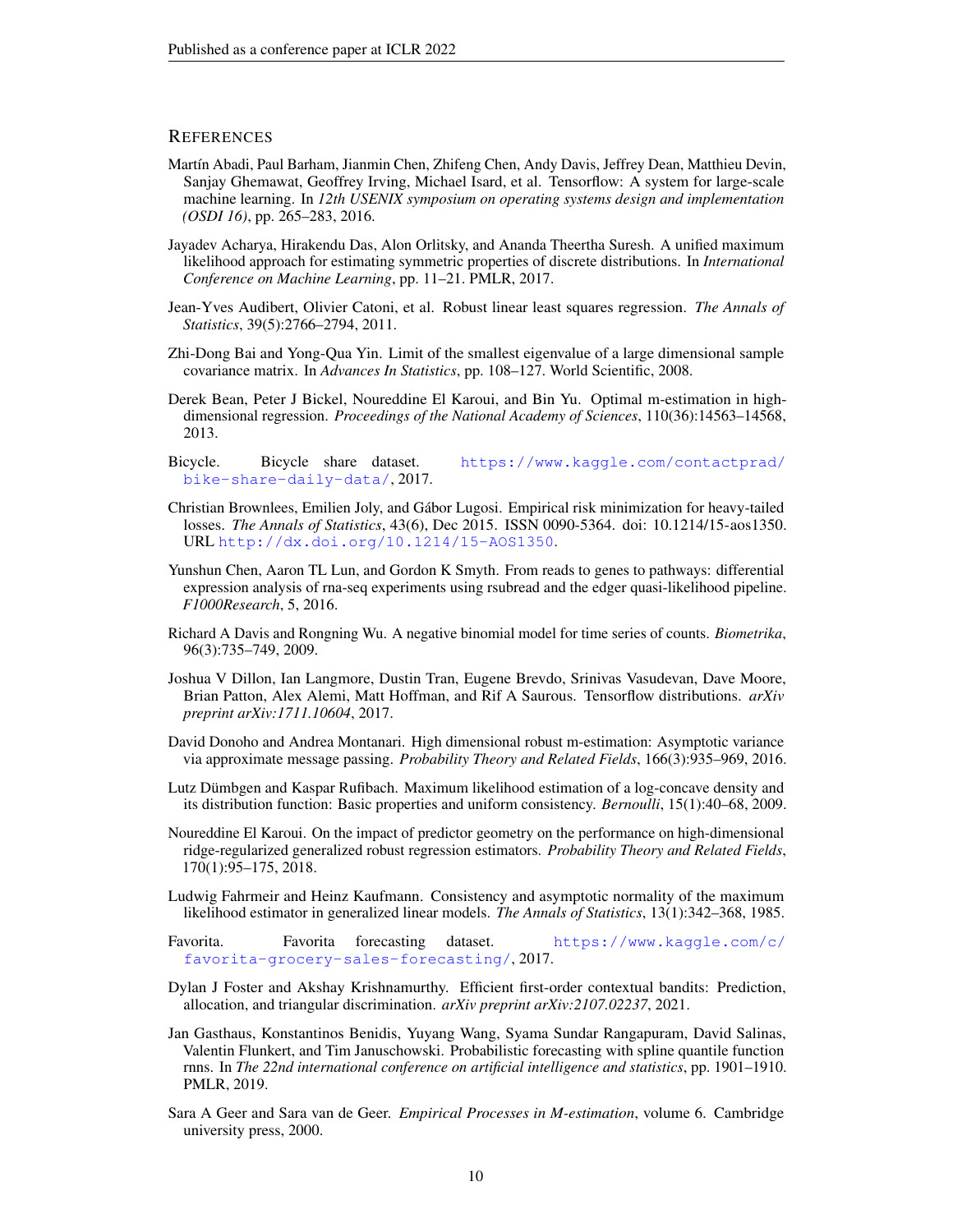- <span id="page-10-6"></span>Tilmann Gneiting. Making and evaluating point forecasts. *Journal of the American Statistical Association*, 106(494):746–762, 2011.
- <span id="page-10-1"></span>Arthur Stanley Goldberger et al. Econometric theory. *Econometric theory.*, 1964.
- <span id="page-10-19"></span>Ian Goodfellow, Yoshua Bengio, Aaron Courville, and Yoshua Bengio. *Deep learning*, volume 1. MIT Press, 2016.
- <span id="page-10-13"></span>Patrick J Heagerty and Brenda F Kurland. Misspecified maximum likelihood estimates and generalised linear mixed models. *Biometrika*, 88(4):973–985, 2001.
- <span id="page-10-7"></span>C.C. Heyde. On an optimal asymptotic property of the maximum likelihood estimator of a parameter from a stochastic process. *Stochastic Processes and their Applications*, 8(1): 1–9, 1978. ISSN 0304-4149. URL [https://www.sciencedirect.com/science/](https://www.sciencedirect.com/science/article/pii/0304414978900649) [article/pii/0304414978900649](https://www.sciencedirect.com/science/article/pii/0304414978900649).
- <span id="page-10-15"></span>Sepp Hochreiter and Jürgen Schmidhuber. Long short-term memory. *Neural computation*, 9(8): 1735–1780, 1997.
- <span id="page-10-4"></span>Daniel Hsu and Sivan Sabato. Loss minimization and parameter estimation with heavy tails. *Journal of Machine Learning Research*, 17(18):1–40, 2016. URL [http://jmlr.org/papers/v17/](http://jmlr.org/papers/v17/14-273.html) [14-273.html](http://jmlr.org/papers/v17/14-273.html).
- <span id="page-10-12"></span>Daniel Hsu, Sham M Kakade, and Tong Zhang. Random design analysis of ridge regression. In *Conference on learning theory*, pp. 9–1. JMLR Workshop and Conference Proceedings, 2012.
- <span id="page-10-3"></span>Peter J Huber. Robust estimation of a location parameter. In *Breakthroughs in statistics*, pp. 492–518. Springer, 1992.
- <span id="page-10-9"></span>Rob John Hyndman and Ann B Koehler. Another look at measures of forecast accuracy. *International Journal of Forecasting*, 22(4):679–688, 2006.
- <span id="page-10-16"></span>Heysem Kaya, PINAR TÜFEKCİ, and Erdinc Uzun. Predicting co and no x emissions from gas turbines: novel data and a benchmark pems. *Turkish Journal of Electrical Engineering & Computer Sciences*, 27(6):4783–4796, 2019.
- <span id="page-10-18"></span>Bernhard Klar. Bounds on tail probabilities of discrete distributions. *Probability in the Engineering and Informational Sciences*, 14(2):161–171, 2000.
- <span id="page-10-10"></span>Roger Koenker and Gilbert Bassett Jr. Regression quantiles. *Econometrica: journal of the Econometric Society*, pp. 33–50, 1978.
- <span id="page-10-0"></span>Stéphane Lathuilière, Pablo Mesejo, Xavier Alameda-Pineda, and Radu Horaud. A comprehensive analysis of deep regression. *IEEE Transactions on Pattern Analysis and Machine Intelligence*, 42 (9):2065–2081, 2020. doi: 10.1109/TPAMI.2019.2910523.
- <span id="page-10-8"></span>Jerald F Lawless. Negative binomial and mixed poisson regression. *The Canadian Journal of Statistics/La Revue Canadienne de Statistique*, pp. 209–225, 1987.
- <span id="page-10-2"></span>G. Lecue and S. Mendelson. Learning subgaussian classes: Upper and minimax bounds. *In S. Boucheron and N. Vayatis, editors, Topics in Learning Theory. Societe Mathematique de France*, 2016.
- <span id="page-10-11"></span>Erich L Lehmann and George Casella. *Theory of point estimation*. Springer Science & Business Media, 2006.
- <span id="page-10-5"></span>Gábor Lugosi and Shahar Mendelson. Mean estimation and regression under heavy-tailed distributions: A survey. *Foundations of Computational Mathematics*, 19(5):1145–1190, 2019a.
- <span id="page-10-17"></span>Gábor Lugosi and Shahar Mendelson. Sub-gaussian estimators of the mean of a random vector. *The annals of statistics*, 47(2):783–794, 2019b.
- <span id="page-10-14"></span>M5. M5 forecasting dataset. [https://www.kaggle.com/c/](https://www.kaggle.com/c/m5-forecasting-accuracy/) [m5-forecasting-accuracy/](https://www.kaggle.com/c/m5-forecasting-accuracy/), 2020.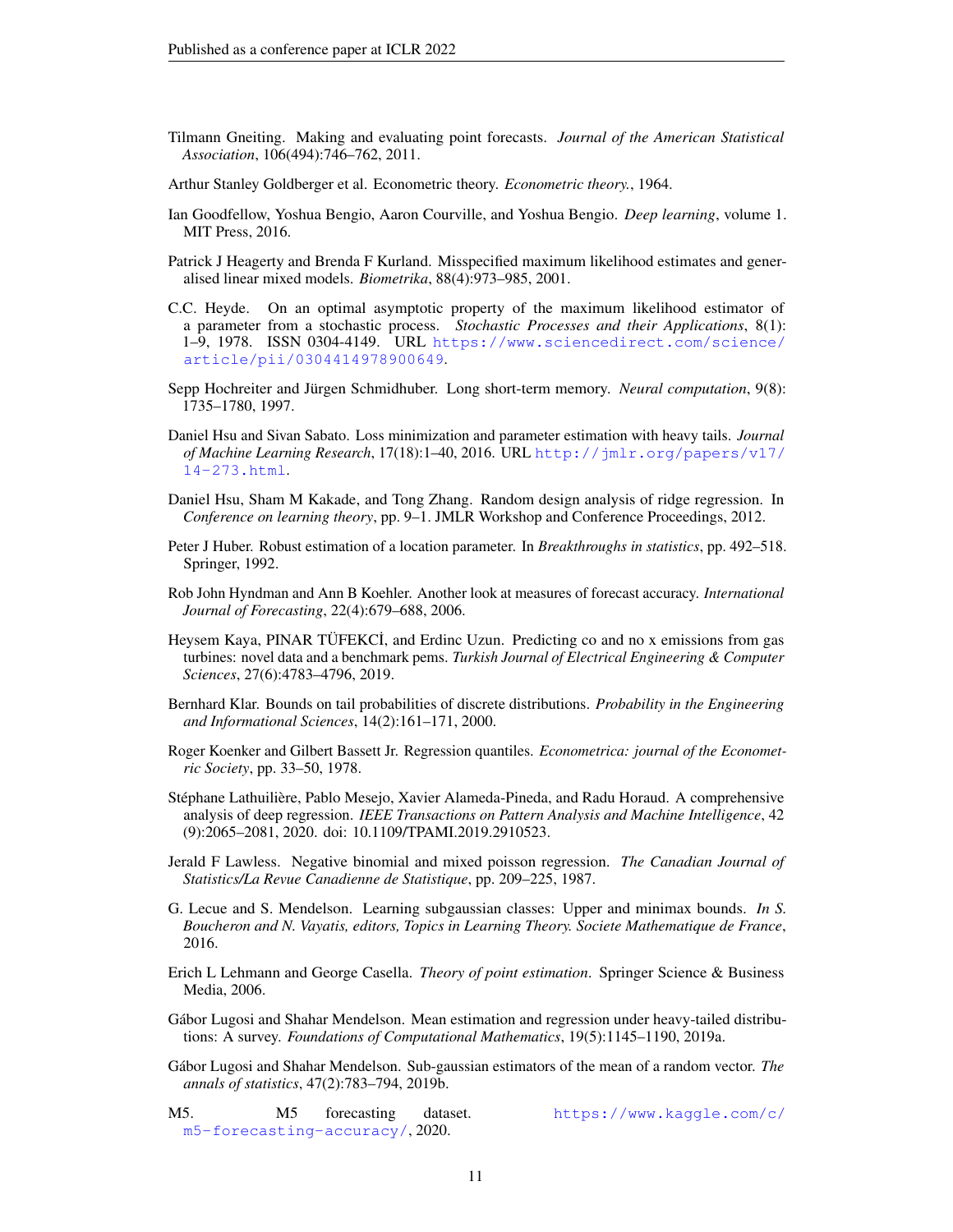<span id="page-11-18"></span>Davis J McCarthy, Yunshun Chen, and Gordon K Smyth. Differential expression analysis of multifactor rna-seq experiments with respect to biological variation. *Nucleic acids research*, 40 (10):4288–4297, 2012.

<span id="page-11-6"></span>Peter McCullagh and John A Nelder. *Generalized linear models*. Routledge, 2019.

- <span id="page-11-0"></span>Mehryar Mohri, Afshin Rostamizadeh, and Ameet Talwalkar. *Foundations of machine learning*. MIT press, 2018.
- <span id="page-11-8"></span>John Ashworth Nelder and Robert WM Wedderburn. Generalized linear models. *Journal of the Royal Statistical Society: Series A (General)*, 135(3):370–384, 1972.
- <span id="page-11-16"></span>Ryan O'Donnell. *Analysis of boolean functions*. Cambridge University Press, 2014.
- <span id="page-11-3"></span>Boris N Oreshkin, Dmitri Carpov, Nicolas Chapados, and Yoshua Bengio. N-beats: Neural basis expansion analysis for interpretable time series forecasting. *arXiv preprint arXiv:1905.10437*, 2019.
- <span id="page-11-5"></span>Adarsh Prasad, Arun Sai Suggala, Sivaraman Balakrishnan, and Pradeep Ravikumar. Robust estimation via robust gradient estimation. *Journal of the Royal Statistical Society: Series B (Statistical Methodology)*, 82(3):601–627, 2020.
- <span id="page-11-7"></span>C.R. Rao. Criteria of estimation in large samples. *Sankhyā*, 25, Ser A, 1963.
- <span id="page-11-11"></span>Richard Redner. Note on the consistency of the maximum likelihood estimate for nonidentifiable distributions. *The Annals of Statistics*, pp. 225–228, 1981.
- <span id="page-11-14"></span>Philippe Rigollet. High-dimensional statistics. [https://ocw.mit.edu/courses/](https://ocw.mit.edu/courses/mathematics/18-s997-high-dimensional-statistics-spring-2015/lecture-notes/MIT18_S997S15_Chapter2.pdf) [mathematics/18-s997-high-dimensional-statistics-spring-2015/](https://ocw.mit.edu/courses/mathematics/18-s997-high-dimensional-statistics-spring-2015/lecture-notes/MIT18_S997S15_Chapter2.pdf) [lecture-notes/MIT18\\_S997S15\\_Chapter2.pdf](https://ocw.mit.edu/courses/mathematics/18-s997-high-dimensional-statistics-spring-2015/lecture-notes/MIT18_S997S15_Chapter2.pdf), 2015.
- <span id="page-11-15"></span>Alesandro Rinaldo. Sub-exponential concentration. [http://www.stat.cmu.edu/](http://www.stat.cmu.edu/~arinaldo/Teaching/36709/S19/Scribed_Lectures/Feb5_Aleksandr.pdf) [~arinaldo/Teaching/36709/S19/Scribed\\_Lectures/Feb5\\_Aleksandr.pdf](http://www.stat.cmu.edu/~arinaldo/Teaching/36709/S19/Scribed_Lectures/Feb5_Aleksandr.pdf), 2019.
- <span id="page-11-17"></span>Mark D Robinson and Gordon K Smyth. Small-sample estimation of negative binomial dispersion, with applications to sage data. *Biostatistics*, 9(2):321–332, 2008.
- <span id="page-11-1"></span>David Salinas, Valentin Flunkert, Jan Gasthaus, and Tim Januschowski. Deepar: Probabilistic forecasting with autoregressive recurrent networks. *International Journal of Forecasting*, 36(3): 1181–1191, 2020.
- <span id="page-11-4"></span>Rajat Sen, Hsiang-Fu Yu, and Inderjit Dhillon. Think globally, act locally: A deep neural network approach to high-dimensional time series forecasting. *arXiv preprint arXiv:1905.03806*, 2019.
- <span id="page-11-19"></span>Niranjan Srinivas, Andreas Krause, Sham M Kakade, and Matthias Seeger. Gaussian process optimization in the bandit setting: No regret and experimental design. *arXiv preprint arXiv:0912.3995*, 2009.
- <span id="page-11-12"></span>Pragya Sur and Emmanuel J Candès. A modern maximum-likelihood theory for high-dimensional logistic regression. *Proceedings of the National Academy of Sciences*, 116(29):14516–14525, 2019.
- <span id="page-11-13"></span>Ilya Sutskever, Oriol Vinyals, and Quoc V Le. Sequence to sequence learning with neural networks. *arXiv preprint arXiv:1409.3215*, 2014.
- <span id="page-11-10"></span>Abraham Wald. Note on the consistency of the maximum likelihood estimate. *The Annals of Mathematical Statistics*, 20(4):595–601, 1949.
- <span id="page-11-2"></span>Yuyang Wang, Alex Smola, Danielle Maddix, Jan Gasthaus, Dean Foster, and Tim Januschowski. Deep factors for forecasting. In *International Conference on Machine Learning*, pp. 6607–6617. PMLR, 2019.
- <span id="page-11-9"></span>Ruofeng Wen Wen, Kari Torkkola, and Balakrishnan Narayanaswamy. A multi-horizon quantile recurrent forecaster. In *NIPS Time Series Workshop*, 2017.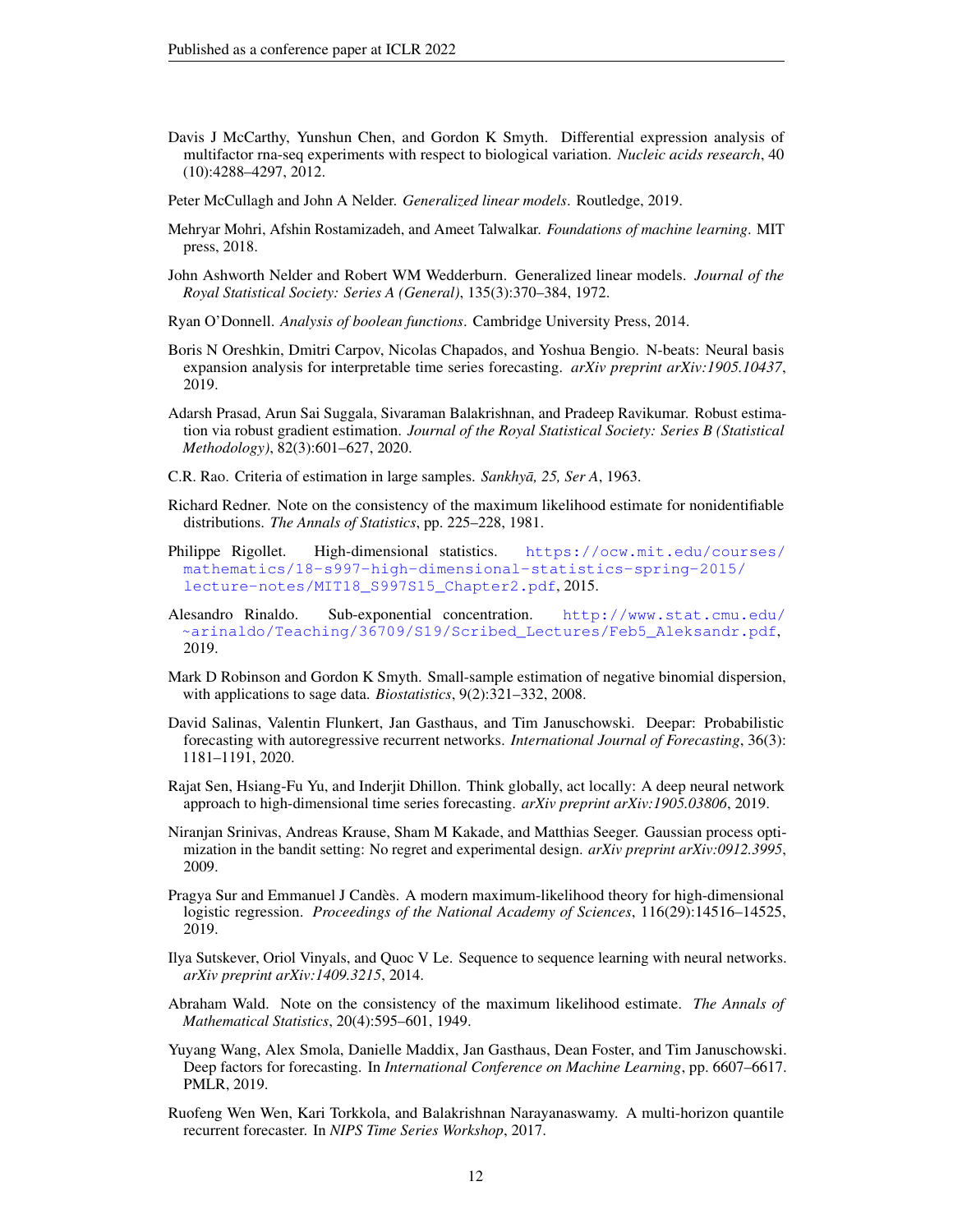- <span id="page-12-0"></span>Zonghan Wu, Shirui Pan, Guodong Long, Jing Jiang, Xiaojun Chang, and Chengqi Zhang. Connecting the dots: Multivariate time series forecasting with graph neural networks. In *Proceedings of the 26th ACM SIGKDD International Conference on Knowledge Discovery & Data Mining*, pp. 753–763, 2020.
- <span id="page-12-2"></span>Tong Zhang. From epsilon-entropy to kl-entropy: Analysis of minimum information complexity density estimation. *The Annals of Statistics*, 34(5):2180–2210, 2006.
- <span id="page-12-1"></span>Ziwei Zhu and Wenjing Zhou. Taming heavy-tailed features by shrinkage. In *International Conference on Artificial Intelligence and Statistics*, pp. 3268–3276. PMLR, 2021.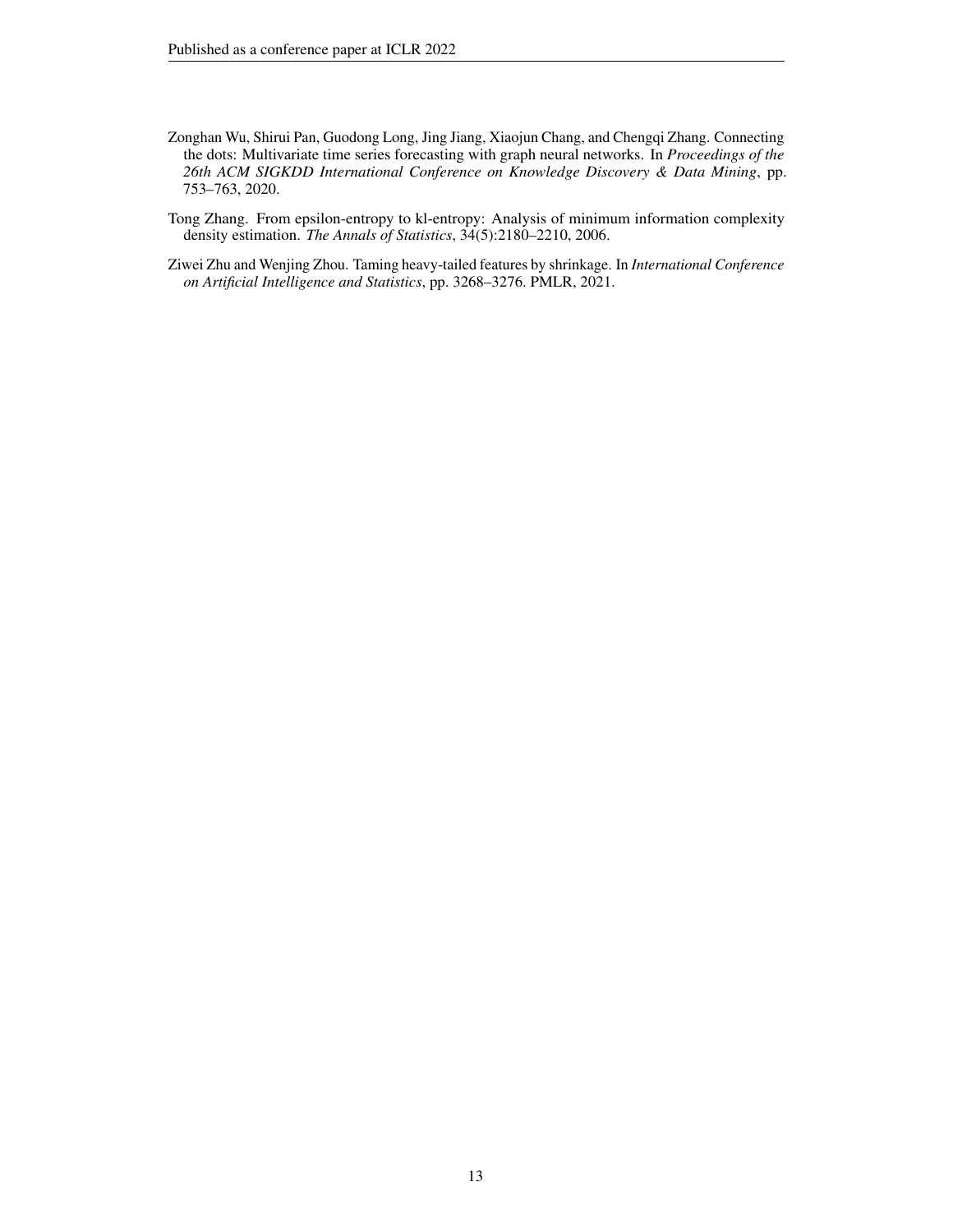# <span id="page-13-0"></span>A PROOF FOR COMPETITIVENESS OF MLE

<span id="page-13-1"></span>**Theorem 3.** *Let*  $\hat{\pi}$  *be an estimator for a property*  $\pi$ *, such that for any*  $f \in \mathcal{F}$  *and*  $z \sim f$ *,* Pr( $\|\pi(f) - f\|$  $\|\hat{\pi}(z)\| \geq \epsilon$ )  $\leq \delta$ . Then the MLE based estimator satisfies the following bound,

$$
\Pr(\|\pi(f) - \pi(f_z)\| \ge 2\epsilon) \le (|\mathcal{F}| + 1)\delta.
$$

*Proof of Theorem [3.](#page-13-1)* By triangle inequality and by the properties,

$$
\|\pi(f) - \pi(f_z)\| \le \|\pi(f) - \hat{\pi}(z)\| + \|\hat{\pi}(z) - \pi(f_z)\|.
$$

Hence,

$$
1_{\|\pi(f) - \pi(f_z)\| \ge 2\epsilon} \le 1_{\|\pi(f) - \hat{\pi}(z)\| \ge \epsilon} + 1_{\|\hat{\pi}(z) - \pi(f_z)\| \ge \epsilon}
$$

.

We now take expectation of both LHS and RHS of the above equation with respect to the distribution f. For the LHS, observe that

$$
\mathbb{E}[1_{\|\pi(f) - \pi(f_z)\| \ge 2\epsilon}] = \Pr(\|\pi(f) - \pi(f_z)\| \ge 2\epsilon).
$$

For the first term in the RHS

$$
\mathbb{E}[1_{\|\pi(f) - \hat{\pi}(z)\| \geq \epsilon}] \leq \Pr(\|\pi(f) - \hat{\pi}(z)\| \geq \epsilon) \leq \delta,
$$

by the assumption in the theorem. Combining the above three equations yield that

$$
\Pr(\|\pi(f) - \pi(f_z)\| \ge 2\epsilon) \le \mathbb{E}[\mathbf{1}_{\|\hat{\pi}(z) - \pi(f_z)\| \ge \epsilon}] + \delta.
$$

We now prove that  $\mathbb{E}[1_{\|\hat{\pi}(z)-\pi(\tilde{f}_z)\|\geq \epsilon}]\leq |\mathcal{F}|\delta$ .

$$
\mathbb{E}[1_{\|\hat{\pi}(z) - \pi(f_z)\| \ge \epsilon}] = \int_z f(z)1_{\|\hat{\pi}(z) - \pi(f_z)\| \ge \epsilon}
$$
  
\n
$$
\stackrel{(a)}{\le} \int_z f_z(z)1_{\|\hat{\pi}(z) - \pi(f_z)\| \ge \epsilon}
$$
  
\n
$$
\le \int_z \sum_f f(z)1_{\|\hat{\pi}(z) - \pi(f)\| \ge \epsilon}
$$
  
\n
$$
\stackrel{(b)}{=} \sum_f \int_z f(z)1_{\|\hat{\pi}(z) - \pi(f)\| \ge \epsilon}
$$
  
\n
$$
= \sum_f \Pr_z(||\hat{\pi}(z) - \pi(f)|| \ge \epsilon)
$$
  
\n
$$
\le \sum_f \delta = |\mathcal{F}|\delta,
$$

where (a) uses the fact that  $f_z$  is the MLE estimate over set F and hence  $f_z(z) \ge f(z)$ . (b) follows from Fubini's theorem.

 $\Box$ 

Now we prove an extension of our last theorem that can deal with infinite likelihood families.

*Proof of Theorem [1.](#page-2-2)* Let  $\tilde{\mathcal{F}}$  be the cover of  $\mathcal{F}_f$  that satisfies assumptions in Definition 1. By triangle inequality and by the properties of  $\tilde{\mathcal{F}}$ , with probability at least  $1 - \delta_2 - \delta$ ,

$$
\|\pi(f) - \pi(f_z)\| \le \|\pi(f) - \hat{\pi}(z)\| + \|\hat{\pi}(z) - \pi(\tilde{f}_z)\| + \|\pi(\tilde{f}_z) - \pi(f_z)\|
$$
  

$$
\le \|\pi(f) - \hat{\pi}(z)\| + \|\hat{\pi}(z) - \pi(\tilde{f}_z)\| + \epsilon
$$

We have used the fact that  $f_z \in \mathcal{F}_f$  w.p at least  $1 - \delta$ . Hence with probability at least  $1 - \delta_2 - \delta$ ,

$$
1_{\|\pi(f)-\pi(f_z)\|\geq 3\epsilon}\leq 1_{\|\pi(f)-\hat{\pi}(z)\|\geq \epsilon}+1_{\|\hat{\pi}(z)-\pi(\tilde{f}_z)\|\geq \epsilon}.
$$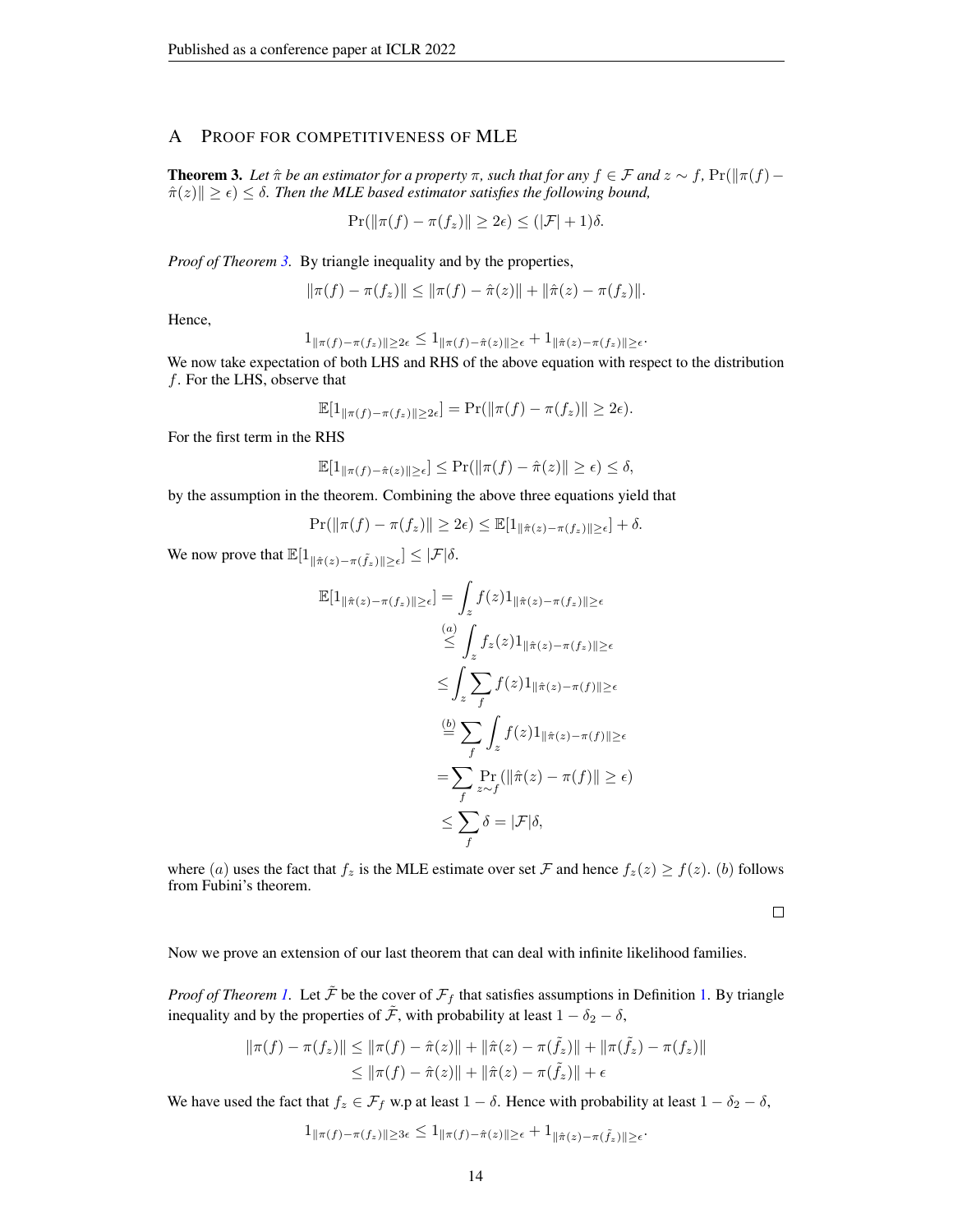We now take expectation of both LHS and RHS of the above equation with respect to the distribution f. For the LHS, observe that

$$
\mathbb{E}[1_{\|\pi(f)-\pi(f_z)\|\geq 3\epsilon}] = \Pr(\|\pi(f)-\pi(f_z)\|\geq 3\epsilon).
$$

For the first term in the RHS

$$
\mathbb{E}[1_{\|\pi(f) - \hat{\pi}(z)\| \geq \epsilon}] \leq \Pr(\|\pi(f) - \hat{\pi}(z)\| \geq \epsilon) \leq \delta,
$$

by the assumption in the theorem. Combining the above three equations yield that

$$
\Pr(||\pi(f) - \pi(f_z)|| \ge 3\epsilon) \le \mathbb{E}[1_{||\hat{\pi}(z) - \pi(\tilde{f}_z)|| \ge \epsilon}] + 2\delta + \delta_2.
$$

We now prove that  $\mathbb{E}[1_{\|\hat{\pi}(z)-\pi(\tilde{f}_z)\|\geq \epsilon}]\leq T\delta+\delta_1$ . Let  $\tilde{f}$  be the distribution in  $\tilde{\mathcal{F}}_f$  that is at most  $\delta_1$ away from  $f$ . Then,

$$
\mathbb{E}[1_{\|\hat{\pi}(z) - \pi(\tilde{f}_z)\| \geq \epsilon}] = \int_z f(z) 1_{\|\hat{\pi}(z) - \pi(\tilde{f}_z)\| \geq \epsilon}
$$
\n
$$
\overset{(a)}{\leq} \int_z \tilde{f}(z) 1_{\|\hat{\pi}(z) - \pi(\tilde{f}_z)\| \geq \epsilon} + \|f - \tilde{f}\|_1
$$
\n
$$
\overset{(b)}{\leq} \int_z \tilde{f}(z) 1_{\|\hat{\pi}(z) - \pi(\tilde{f}_z)\| \geq \epsilon} + \delta_1
$$
\n
$$
\overset{(c)}{\leq} \int_z \tilde{f}_z(z) 1_{\|\hat{\pi}(z) - \pi(\tilde{f}_z)\| \geq \epsilon} + \delta_1
$$
\n
$$
\overset{(d)}{\leq} \int_z \sum_{\tilde{f} \in \tilde{\mathcal{F}}} \tilde{f}(z) 1_{\|\hat{\pi}(z) - \pi(\tilde{f}_z)\| \geq \epsilon} + \delta_1
$$
\n
$$
\overset{(d)}{=} \sum_{\tilde{f} \in \tilde{\mathcal{F}}} \int_z \tilde{f}(z) 1_{\|\hat{\pi}(z) - \pi(\tilde{f})\| \geq \epsilon} + \delta_1
$$
\n
$$
= \sum_{\tilde{f} \in \tilde{\mathcal{F}}} \Pr_z(||\pi(\tilde{f}) - \hat{\pi}(z)|| \geq \epsilon) + \delta_1
$$
\n
$$
\leq (\sum_{\tilde{f} \in \tilde{\mathcal{F}}} \delta) + \delta_1 = T\delta + \delta_1,
$$

where the  $(a)$  follows from the definition of  $\ell_1$  distance between distributions,  $(b)$  follows from the properties of the cover, (c) uses the fact that  $\tilde{f}_z$  is the MLE estimate over set  $\tilde{\mathcal{F}}$  and hence  $\hat{f}_z(z) \geq \hat{f}(z)$ . (d) follows from Fubini's Theorem.

 $\Box$ 

### B OTHER GENERAL RESULTS FOR THE MLE

In this section, we prove that the log likelihood of the MLE distribution at the observed data point is is close to the log-likelihood of the ground truth at the data point, upto an additive factor that depends on the Shtarkov sum of the family.

Lemma 2. *Let* z ∼ f*. The maximum likelihood estimator satisfies the following inequality with probability at least*  $1 - \delta$ *,* 

$$
\log f(z) \le \log f_z(z) \le \log f(z) + \log \left( \sum_{z \in \mathcal{Z}} f_z(z) \right) + \log \frac{1}{\delta},
$$

where  $\sum_{z\in\mathcal{Z}}f_z(z)$  *is the Shtarkov sum of the family F*. Furthermore, if F *is finite, then* 

$$
\log f(z) \le \log f_z(z) \le \log f(z) + \log |\mathcal{F}| + \log \frac{1}{\delta},
$$

*Further is the distribution family is finite, then*

$$
\log f(z) \le \log f_z(z) \le \log f(z) + \log |\mathcal{F}| + \log \frac{1}{\delta}.
$$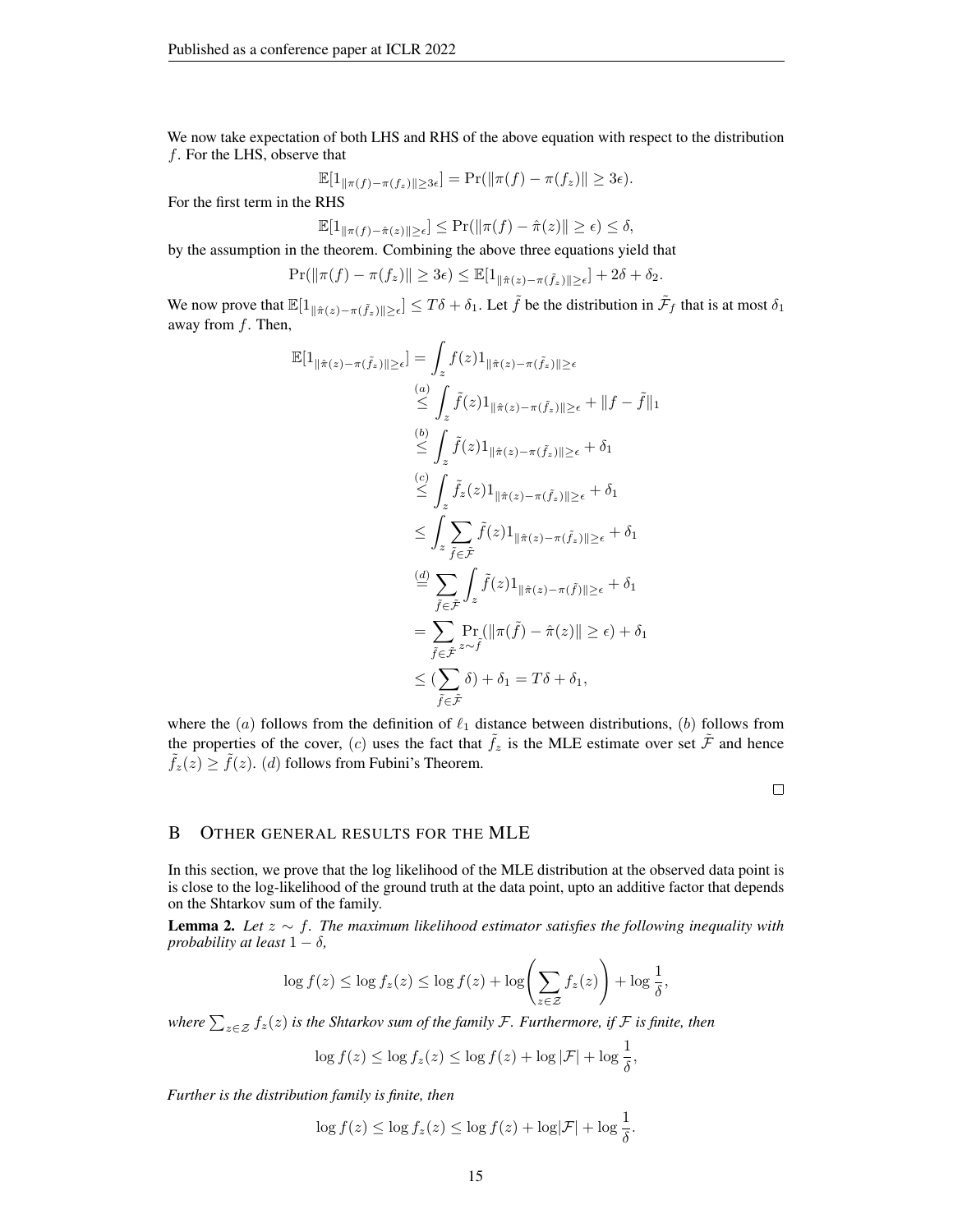*Proof.* Let  $K = \frac{1}{\delta} \sum_{z \in \mathcal{Z}} f_z(z)$ .

$$
\Pr(f(z) \le f_z(z)/K) = \Pr\left(\frac{f_z(z)}{Kf(z)} \ge 1\right)
$$

$$
\le \mathbb{E}\left[\frac{f_z(z)}{Kf(z)}\right]
$$

$$
= \frac{1}{K}\sum_{z \in \mathcal{Z}} f_z(z) = \delta,
$$

where  $(a)$  follows from Markov's inequality. The first part of the lemma follows by taking the logarithm and substituting the value of  $K$ . For the second part, observe that if  $\mathcal F$  is finite then,

$$
\sum_{z \in \mathcal{Z}} f_z(z) \le \sum_{z \in \mathcal{Z}} \sum_{f \in \mathcal{F}} f(z) = \sum_{f \in \mathcal{F}} \sum_{z \in \mathcal{Z}} f(z) = \sum_{f \in \mathcal{F}} 1 = |\mathcal{F}|.
$$

We now prove a result of Shtarkov's sum, which will be useful in other scenarios. **Lemma 3.** *Let*  $w = \pi(z)$  *for some property*  $\pi$ *.* 

$$
\sum_{w} f_w(w) \le \sum_{z} f_z(z).
$$

*Proof.*

$$
\sum_{z} f_z(z) \ge \sum_{z} p_{g(z)}(z) = \sum_{w} \sum_{z:g(z)=w} f_w(z) = \sum_{w} f_w(w).
$$

# <span id="page-15-0"></span>C GENERAL FIXED DESIGN RESULT

In this section, we will prove Theorem [2](#page-3-0) which is an application of Theorem [1](#page-2-1) to the fixed design regression setting with the square loss as the target metric. The theorem holds under some reasonable assumptions. We will fist prove some intermediate lemmas.

<span id="page-15-1"></span>**Lemma 4.** Let  $f(\cdot; \theta) = \prod_{i=1}^n p(\cdot | \boldsymbol{x}_i; \theta)$  in the fixed design setting. If  $\|\theta - \theta'\|_2 \leq \delta$  then,

$$
\|f(\cdot;\boldsymbol{\theta})-f(\cdot;\boldsymbol{\theta}')\|_1 \leq \sqrt{2nL\delta}.
$$

*under the assumptions of Theorem [2.](#page-3-0)*

*Proof.* By Pinskers' inequality we have the following chain,

$$
||f(\cdot; \boldsymbol{\theta}) - f(\cdot; \boldsymbol{\theta}')||_1 \leq \sqrt{2D_{\text{KL}}(f(\cdot; \boldsymbol{\theta}); f(\cdot; \boldsymbol{\theta}'))}
$$
  

$$
\leq \sqrt{2\sum_{i=1}^n D_{\text{KL}}(p(\cdot|\boldsymbol{x}_i; \boldsymbol{\theta}); p(\cdot|\boldsymbol{x}_i; \boldsymbol{\theta}'))}
$$
  

$$
\leq \sqrt{2nL\delta}
$$

<span id="page-15-2"></span>**Lemma 5.** Assume the conditions of Theorem [2](#page-3-0) holds. Let  $\tilde{\theta}_{\text{mle}} := \arg \max_{\theta \in \mathcal{N}(\tilde{\epsilon},\Theta)} \mathcal{L}(y^n, \theta)$ , in *the Poisson regression setting. Then with probability at least*  $1 - \delta$  *we have,* 

$$
|\mathcal{E}(\hat{\boldsymbol{\theta}}_{\text{mle}}) - \mathcal{E}(\tilde{\boldsymbol{\theta}}_{\text{mle}})| \le \frac{4w\lambda_{\text{max}}(\Sigma)\tilde{\epsilon}}{n} \sqrt{\frac{\beta}{\alpha}}.
$$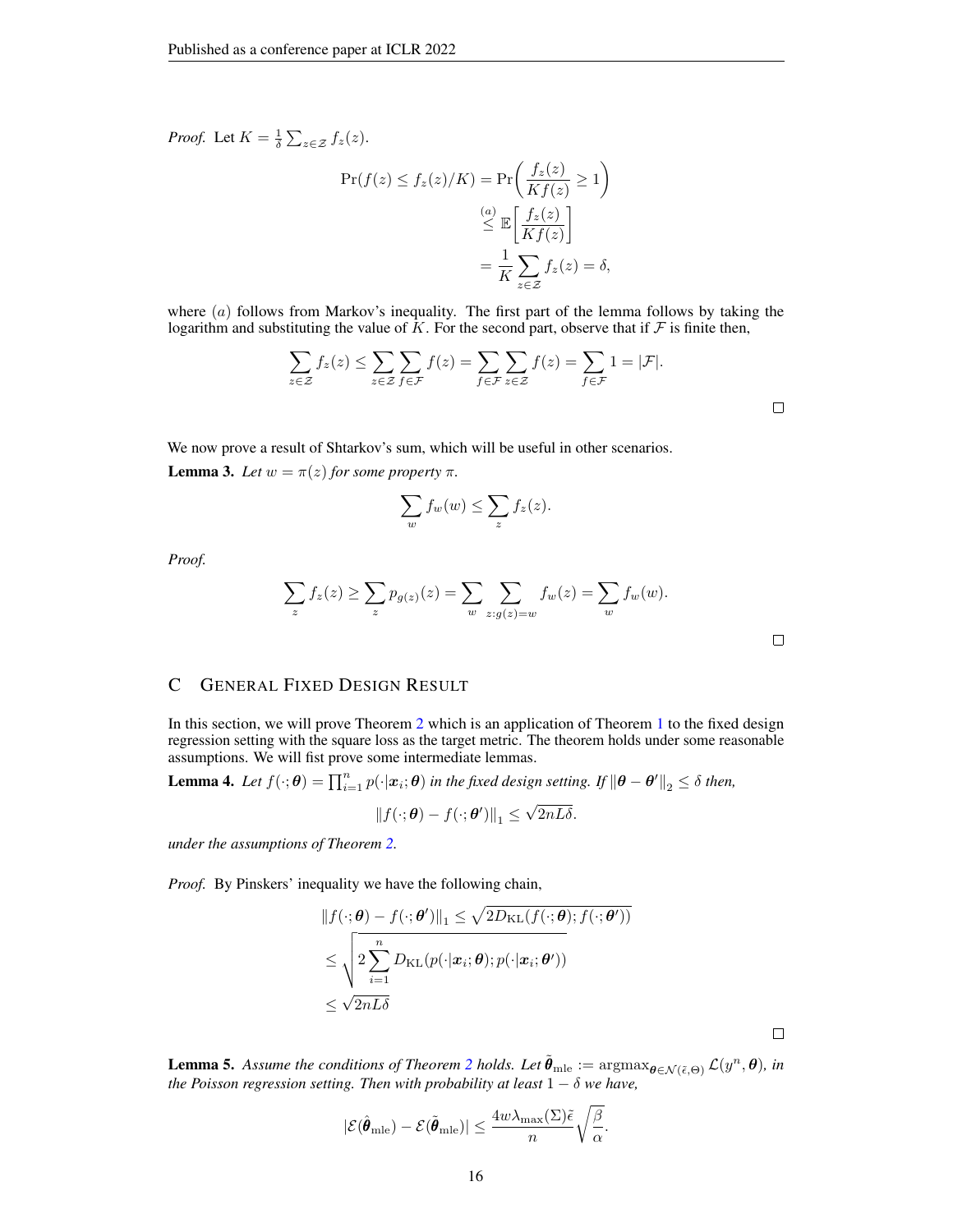*Proof.* We assume that the event in ([2](#page-3-0)) of Theorem 2 holds.

$$
|\mathcal{L}(y^n; \hat{\boldsymbol{\theta}}_{\text{mle}}) - \mathcal{L}(y^n; \boldsymbol{\theta}_c)| \leq \frac{\beta}{2} \tilde{\epsilon}^2,
$$

where  $\theta_c$  is the closest point in  $\mathcal{N}(\tilde{\epsilon}, \Theta)$  to  $\tilde{\theta}_{\text{mle}}$ . Therefore, by definition

$$
\mathcal{L}(y^n; \tilde{\boldsymbol{\theta}}_{\text{mle}}) \le \mathcal{L}(y^n; \hat{\boldsymbol{\theta}}_{\text{mle}}) + (\beta/2)\tilde{\epsilon}^2.
$$

By virtue of the strong-convexity we have,

$$
\left\|\hat{\boldsymbol{\theta}}_{\text{mle}} - \tilde{\boldsymbol{\theta}}_{\text{mle}}\right\|_2^2 \le \frac{\beta}{\alpha} \tilde{\epsilon}^2.
$$

Now by triangle inequality we have,

$$
\begin{aligned} \left| \sqrt{\mathcal{E}(\hat{\pmb{\theta}}_{\mathrm{mle}})} - \sqrt{\mathcal{E}(\tilde{\pmb{\theta}}_{\mathrm{mle}})} \right| &= \left| \left\| \hat{\pmb{\theta}}_{\mathrm{mle}} - \pmb{\theta}^* \right\|_{\Sigma} - \left\| \tilde{\pmb{\theta}}_{\mathrm{mle}} - \pmb{\theta}^* \right\|_{\Sigma} \right| \\ &\leq \left\| \hat{\pmb{\theta}}_{\mathrm{mle}} - \tilde{\pmb{\theta}}_{\mathrm{mle}} \right\|_{\Sigma} \leq \sqrt{\frac{\lambda_{\mathrm{max}}(\Sigma) \beta}{\alpha}} \tilde{\epsilon} \end{aligned}
$$

Now we can use the fact  $|a - b| \leq 2 \max(\sqrt{a}, \sqrt{b}) |\sqrt{a} - b|$  $\sqrt{b}$ | and that  $\Theta \subseteq \mathbb{B}_w^d$  to conclude,

$$
|\mathcal{E}(\hat{\pmb{\theta}}_{\mathrm{mle}}) - \mathcal{E}(\tilde{\pmb{\theta}}_{\mathrm{mle}})| \le 4w\lambda_{\mathrm{max}}(\Sigma)\tilde{\epsilon}\sqrt{\frac{\beta}{\alpha}}.
$$

*Proof of Theorem [2.](#page-3-0)* Consider the net  $\mathcal{N}(\phi, \theta)$ . If  $\phi = \frac{\delta^2}{(2nL)}$ , then by Lemma [4](#page-15-1) the net forms a δ cover on F. Note that under the conditions of Theorem  $2|N(\phi,\theta)| \le (3w/\phi)^d$  $2|N(\phi,\theta)| \le (3w/\phi)^d$ .

Next note that in the application of Theorem [1,](#page-2-1) we should set

$$
\epsilon = \frac{(c_1 + c_2 \log(1/\delta))^{\eta}}{n}
$$

Thus if we set  $\phi$  in place of  $\tilde{\epsilon}$  in Lemma [5](#page-15-2) we would need the following to apply Theorem [1,](#page-2-1)

$$
4w\lambda_{\max}(\Sigma)\phi\sqrt{\frac{\beta}{\alpha}} = \frac{(c_1+c_2\log(1/\delta))^{\eta}}{n}.
$$

Thus,  $\phi$  can be such that,

$$
\log \frac{1}{\phi} \le \max \biggl( \log(2nL), 0.5 \log \frac{\beta}{\alpha} + \log(4w\lambda_{\max}(\Sigma)) + \log(n) \biggr).
$$

From above we can apply Theorem [1](#page-2-1) with the above  $\epsilon$ ,  $\delta_1 = \delta_2 = \delta$  and  $T = (3w/\phi)^d$ . Therefore, we get

$$
\mathbb{P}\bigg(\mathcal{E}(\hat{\pmb{\theta}}_{\text{mle}}) \ge 3\frac{(c_1 + c_2 \log(1/\delta))^{\eta}}{n}\bigg) \le (T+5)\delta. \tag{5}
$$

.

We can set  $\delta = \delta/(T+5)$  to then conclude that w.p at least  $1 - \delta$ ,

$$
\mathcal{E}(\hat{\boldsymbol{\theta}}_{\text{mle}}) = O\bigg(\frac{(c_1 + c_2 d(\log(w) + \log(1/\phi)))^{\eta}}{n}\bigg).
$$

Substituting the bound on  $\log \frac{1}{\phi}$  yields the result.

 $\Box$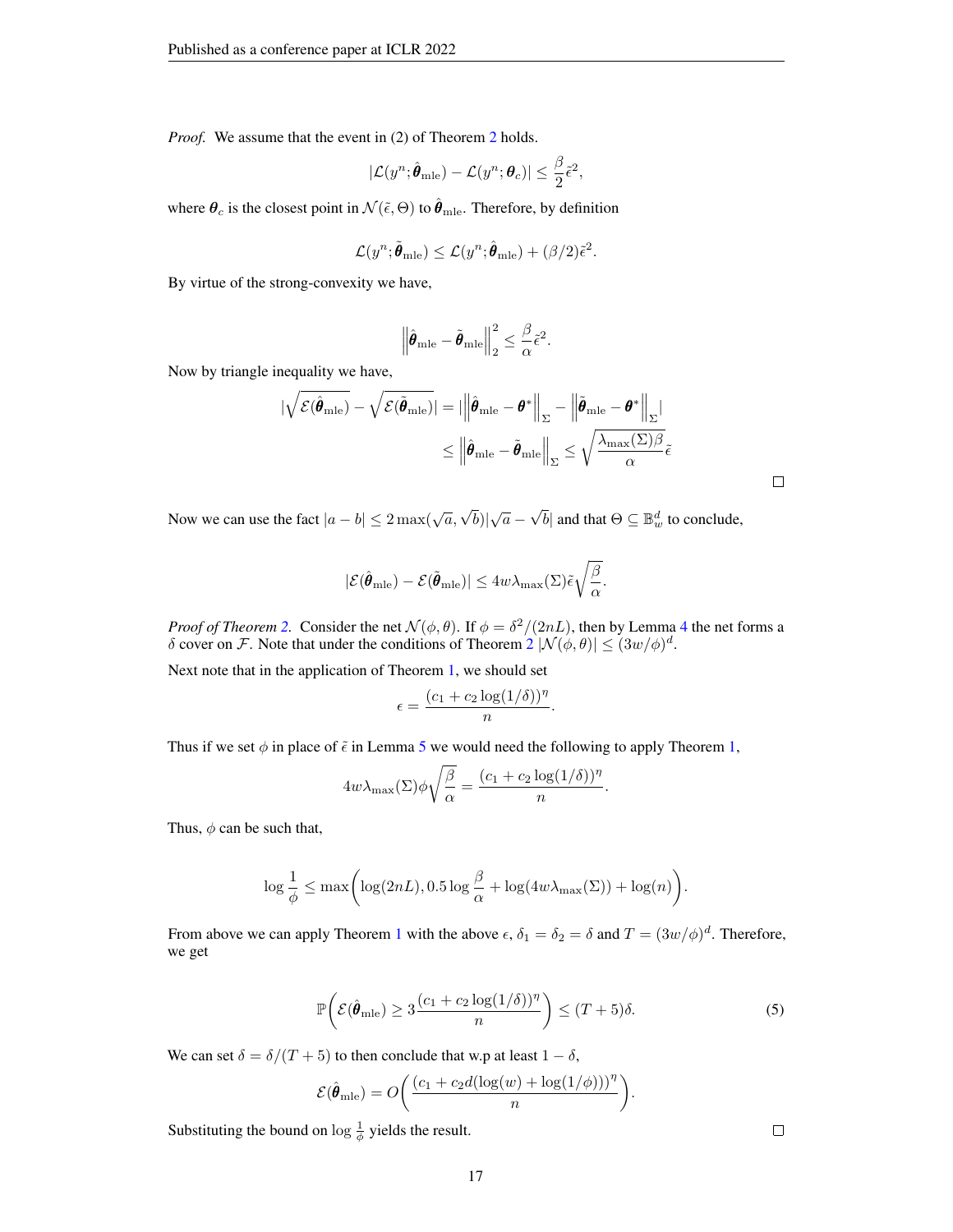# <span id="page-17-0"></span>D LEAST SQUARES FOR POISSON

We begin by restating the following general statement about OLS.

**Lemma 6** (see Theorem 2.2 in [\(Rigollet,](#page-11-14) [2015\)](#page-11-14)). *Suppose*  $r = rank(\mathbf{X}^T \mathbf{X})$  and  $\phi \in \mathbb{R}^{n \times r}$  *be an orthonormal basis for the column-span of* X*. Then we have the following result,*

<span id="page-17-1"></span>
$$
\mathcal{E}(\hat{\boldsymbol{\theta}}_{\text{ls}}) \leq \frac{4}{n} \sup_{\boldsymbol{u} \in \mathbb{S}_1^{r-1}} (\boldsymbol{u}^T \tilde{\boldsymbol{\epsilon}})^2,
$$
\n(6)

where  $\tilde{\epsilon} = \boldsymbol{\phi}^T \boldsymbol{\epsilon}$ . Here,  $\boldsymbol{\epsilon} = y^n - \boldsymbol{X} \boldsymbol{\theta}^*$  for the given response sample  $y^n$ .

Now are at a position to prove Lemma [1.](#page-4-3)

*Proof of Lemma [1.](#page-4-3)* We are interested in tail bounds on the RHS of [\(6\)](#page-17-1). We will first analyze tail bounds for a fixed  $u \in \mathbb{S}^{r-1}_{1}$ . We have the following chain,

$$
\mathbb{E}[\exp\{s\langle \mathbf{u}, \tilde{\boldsymbol{\epsilon}} \rangle\}] = \mathbb{E}[\exp\{s\langle \boldsymbol{\phi}\mathbf{u}, \boldsymbol{\epsilon} \rangle\}] := \mathbb{E}[\exp\{s\langle \mathbf{v}, \boldsymbol{\epsilon} \rangle\}]
$$

$$
= \prod_{i=1}^{n} \mathbb{E}[\exp\{sv_i\epsilon_i\}] = \prod_{i=1}^{n} \mathbb{E}[\exp(sv_i(y_i - \mu_i))]
$$

where  $\mu_i = \langle \theta^*, x_i \rangle$ . Now bounding each term separately we have,

$$
\mathbb{E}[\exp(sv_i(y_i - \mu_i))] = \exp(-sv_i\mu_i)\exp(\mu_i(\exp(sv_i) - 1))
$$

We have,

$$
\prod_{i=1}^{n} \exp(\mu_i(\exp(sv_i) - 1)) = \exp\left(\sum_{i=1}^{n} \mu_i(\exp(sv_i) - 1)\right)
$$
\n
$$
= \exp\left(\sum_{i=1}^{n} \left(\sum_{j=1}^{\infty} \frac{\mu_i}{j!} (sv_i)^j\right)\right) \le \exp\left(\sum_{i=1}^{n} \left(\mu_i s v_i + \sum_{j=2}^{\infty} \mu_{max} \frac{1}{j!} (sv_i)^j\right)\right)
$$
\n
$$
\le \exp\left(\sum_{i} \mu_i s v_i + \mu_{max}(\exp(s) - s - 1)\right),\tag{7}
$$

where we have used the fact that  $||v||_p \le ||v||_2 = 1$  for all  $p \ge 2$ . Thus we have,

$$
\mathbb{E}[\exp\{s\langle \mathbf{u}, \tilde{\pmb{\epsilon}}\rangle\}] \le \exp(\mu_{max}(\exp(s)-s-1)).
$$

This means that the RV  $\langle u, \tilde{\epsilon} \rangle$  is sub-exponential with parameter  $\nu^2 = 2\mu_{max}$  and  $\alpha = 0.56$ . Thus if  $t \leq 4\mu_{max}$  then we have that for a fixed  $u$ ,

$$
\mathbb{P}(\langle \boldsymbol{u}, \tilde{\boldsymbol{\epsilon}} \rangle) \ge t \le \exp\bigg(-\frac{t^2}{4\mu_{max}}\bigg). \tag{8}
$$

Thus by a union bound over the  $\epsilon$ -net with  $\epsilon = 2$ , we have that wp  $1 - \delta$ ,

$$
\sup_{\boldsymbol{u}} \langle \boldsymbol{u}, \tilde{\boldsymbol{\epsilon}} \rangle \leq \sqrt{8 \mu_{max} (\log(1/\delta) + r \log 6)}.
$$

Thus we get the risk bound wp  $1 - \delta$ ,

$$
\mathcal{E}(\hat{\theta}_{\text{ls}}) \le \frac{32\mu_{max}}{n} (\log(1/\delta) + r \log 6). \tag{9}
$$

For the sub-exponential region when  $t \geq \mu_{max}$  we get the bound,

$$
\mathcal{E}(\hat{\theta}_{\text{ls}}) \le \frac{16}{n} \max\left( (\log(1/\delta) + r \log 6)^2, \mu_{max}^2 \right).
$$

We get the bound by setting  $r = d$ .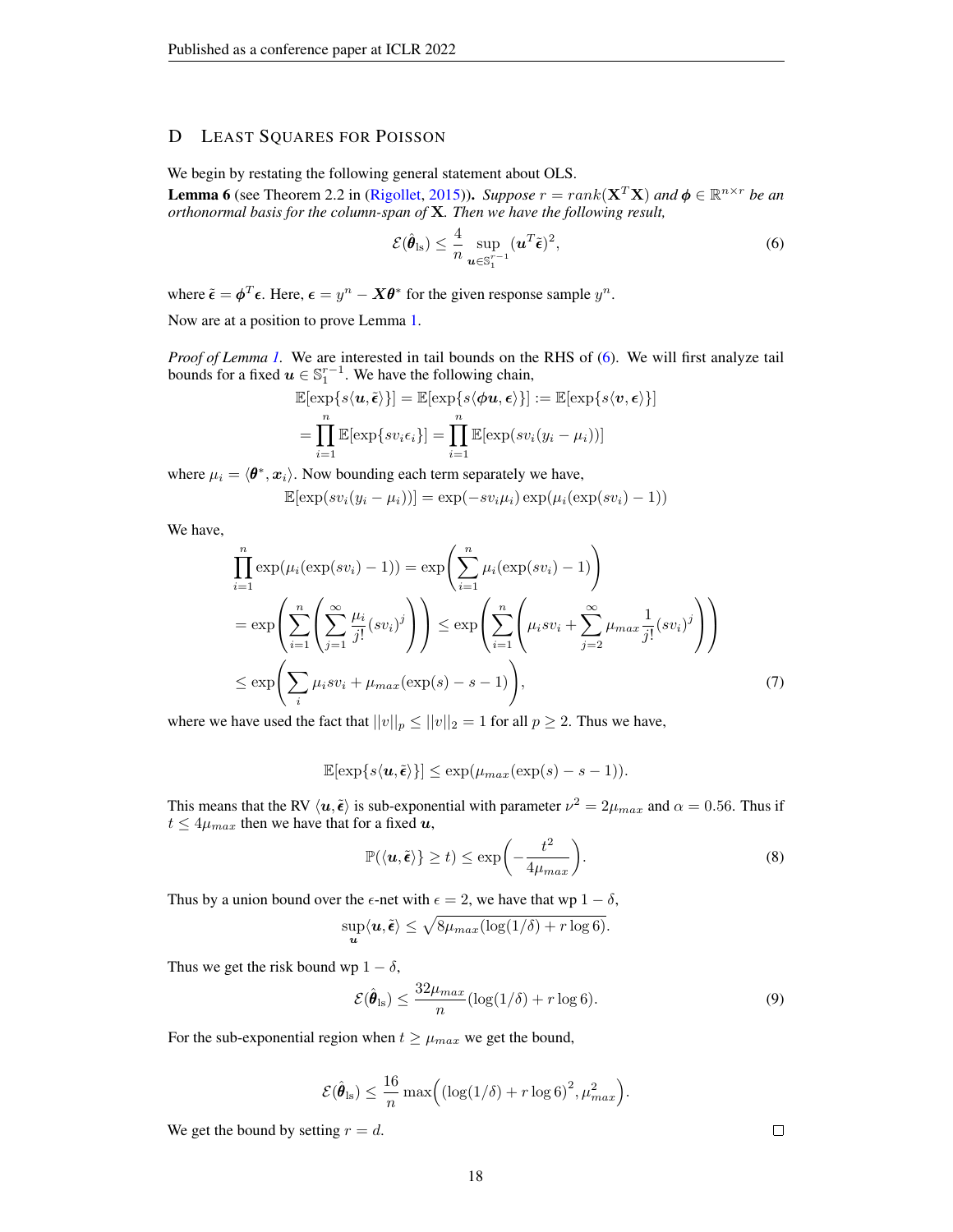### E COMPETITIVENESS FOR POISSON REGRESSION

<span id="page-18-1"></span>**Lemma 7.** Let  $f(\cdot; \theta) = \prod_{i=1}^n p(\cdot | \mathbf{x}_i; \theta)$  where p is defined in Eq. [\(2\)](#page-4-0). If  $\|\theta - \theta'\|_2 \leq \delta$  then,

$$
||f(\cdot;\boldsymbol{\theta}) - f(\cdot;\boldsymbol{\theta}')||_1 \leq R\sqrt{\frac{2nw}{\gamma}}\delta.
$$

*Proof.* By Pinskers' inequality we have the following chain,

$$
||f(\cdot; \boldsymbol{\theta}) - f(\cdot; \boldsymbol{\theta}')||_1 \leq \sqrt{2D_{\text{KL}}(f(\cdot; \boldsymbol{\theta}); f(\cdot; \boldsymbol{\theta}'))}
$$
  
\n
$$
\leq \sqrt{2\sum_{i=1}^n D_{\text{KL}}(p(\cdot|\boldsymbol{x}_i; \boldsymbol{\theta}); p(\cdot|\boldsymbol{x}_i; \boldsymbol{\theta}'))}
$$
  
\n
$$
\leq \sqrt{2\sum_{i=1}^n (\langle \boldsymbol{\theta}, \boldsymbol{x}_i \rangle (\log(\langle \boldsymbol{\theta}, \boldsymbol{x}_i \rangle) - \log(\langle \boldsymbol{\theta}', \boldsymbol{x}_i \rangle)) - (\langle \boldsymbol{\theta}, \boldsymbol{x}_i \rangle - \langle \boldsymbol{\theta}', \boldsymbol{x}_i \rangle))}
$$

Notice that the absolute value of the derivative of a log  $x - x$  wrt x, is upper bounded by  $a/\gamma - 1$  if  $x \ge \gamma > 0$  and also  $a \ge \gamma$ . Therefore, following from above we have,

$$
||f(\cdot; \boldsymbol{\theta}) - f(\cdot; \boldsymbol{\theta}')||_1 \le \sqrt{2 \sum_{i=1}^n \left(\frac{\boldsymbol{\theta}^T \boldsymbol{x}_i}{\gamma} - 1\right) |\langle \boldsymbol{\theta}, \boldsymbol{x}_i \rangle - \langle \boldsymbol{\theta}', \boldsymbol{x}_i \rangle|}
$$
  

$$
\le \sqrt{2 \sum_{i=1}^n \left(\frac{\boldsymbol{\theta}^T \boldsymbol{x}_i}{\gamma} - 1\right) ||\boldsymbol{\theta} - \boldsymbol{\theta}'||_2 R}
$$
  

$$
\le \sqrt{\frac{2nwR^2}{\gamma} ||\boldsymbol{\theta} - \boldsymbol{\theta}'||_2},
$$

thus concluding the proof.

Now we prove high probability bounds on the strong convexity and smoothness of the likelihood in the context of Poisson regression.

<span id="page-18-0"></span>**Lemma 8.** Let  $\chi$  be the condition number of the matrix M, where  $u_i = x_i / \|x_i\|_2$ . Then with *probability at least* 1 − 2δ*, we have*

$$
\lambda_{\min}(\nabla_{\boldsymbol{\theta}}^2 \mathcal{L}(y^n; \boldsymbol{\theta})) \ge \frac{n}{2\|\boldsymbol{\theta}\|^2} \lambda_{\min}(\boldsymbol{M}),
$$
\n(10)

*provided*  $n\lambda_{\min}(M) \ge \frac{1}{4\gamma^2} (d \log(24\chi) + \log(1/\delta))$  *and*  $\sqrt{\lambda_{\max}(M)(d \log(24\chi) + \log(1/\delta))} \le$  $\sqrt{n}\lambda_{\min}(\boldsymbol{M})/16$ .

*Proof.* We start with the expression of the Hessian of  $\mathcal{L}(y^n; \theta)$ ,

$$
\nabla_{\boldsymbol{\theta}}^2 \mathcal{L} = \sum_{i=1}^n \frac{y_i \boldsymbol{x}_i \boldsymbol{x}_i^T}{\langle \boldsymbol{\theta}, \boldsymbol{x}_i \rangle^2} \succcurlyeq \sum_{i=1}^n \frac{y_i \boldsymbol{u}_i \boldsymbol{u}_i^T}{\|\boldsymbol{\theta}\|^2} := L(\boldsymbol{\theta}),
$$

where  $u_i = x_i / \|x_i\|_2$ .

For a fixed unit vector  $u \in \mathbb{S}_1^{d-1}$  let us define,

$$
L(\boldsymbol{u}, \boldsymbol{\theta}) := \sum_{i=1}^n \frac{y_i \boldsymbol{u}^T \boldsymbol{u}_i \boldsymbol{u}_i^T \boldsymbol{u}}{\|\boldsymbol{\theta}\|^2} := \sum_{i=1}^n y_i v_i,
$$

where  $v_i = \langle u_i, u \rangle^2 / ||\boldsymbol{\theta}||^2$ .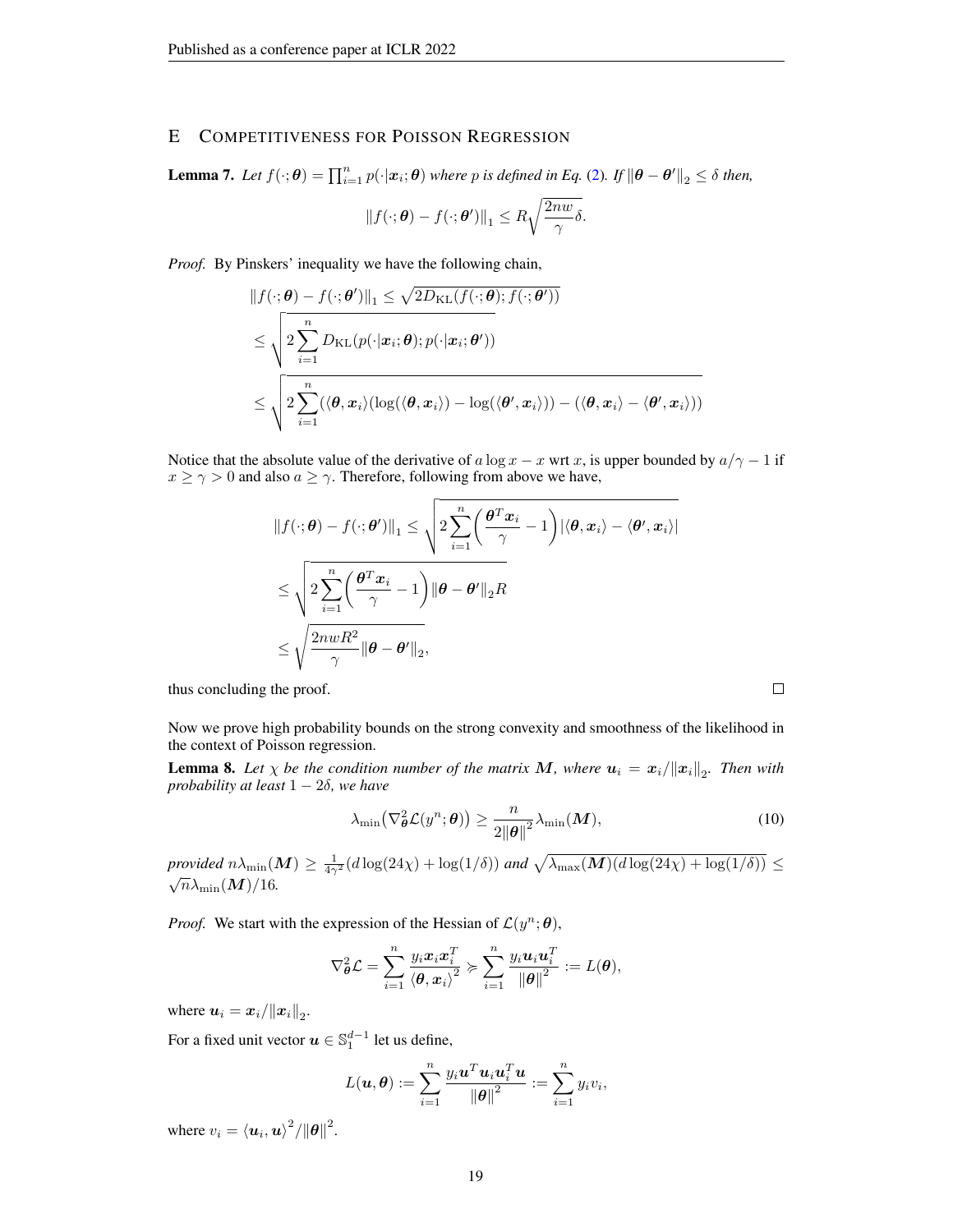Following the definition of sub-exponential RV in [\(Rinaldo,](#page-11-15) [2019\)](#page-11-15),

$$
\sum_{i} y_i v_i \in SE\left(\nu^2 = \sum_{i} \nu_i^2, \alpha = 0.56 \max_i v_i\right),\tag{11}
$$

where  $\nu_i = 2\mu_i v_i^2$ . This implies that wp at east  $1 - 2\delta/C$  we have,

$$
|\sum_{i} y_i v_i - \sum_{i} \mu_i v_i| \leq 2\sqrt{\sum \mu_i v_i^2 \log\left(\frac{C}{\delta}\right)}
$$

if,

$$
\sqrt{\sum \mu_i v_i^2 \log\left(\frac{C}{\delta}\right)} \leq 2(\sum \mu_i v_i^2) / (\max_i v_i).
$$

Note that the above condition is mild and is satisfied when  $\lambda_{\min}(\sum_i \mu_i \bm{u}_i \bm{u}_i^T) \ge \log(C/\delta)/4\gamma^2$ , as  $\min_{\bm{u}}\sum_i\mu_iv_i\ge\lambda_{\min}\bigl(\sum_i\mu_i\bm{u}_i\bm{u}_i^T\bigr).$  Here,  $C$  is a problem dependent constant that will be chosen later.

Now consider an  $\epsilon$ -net in  $\ell_2$  norm over the surface unit sphere denoted by  $\mathcal{N} (\epsilon, d)$ . It is well known that  $|\mathcal{N}(\epsilon, d)| \le (3/\epsilon)^d$ . Now any  $\mathbf{z} \in \mathbb{S}_1^{d-1}$  can be written as  $\mathbf{z} = \mathbf{x} + \mathbf{u}$  where  $\mathbf{x} \in \mathcal{N}(\epsilon, d)$  and  $u \in \mathbb{B}_{\epsilon}^{d-1}$ . Therefore, we have that

$$
L(\bm{z}, \bm{\theta}) \geq L(\bm{x}, \bm{\theta}) - \lambda_{\max}(L(\bm{\theta}))\epsilon
$$

A similar argument as above gives us,

$$
\lambda_{\max}(L(\boldsymbol{\theta})) = \max_{\boldsymbol{u} \in \mathbb{B}_1^{d-1}} L(\boldsymbol{u}, \boldsymbol{\theta}) \le \max_{\boldsymbol{x} \in \mathcal{N}(\epsilon, d)} L(\boldsymbol{x}, \boldsymbol{\theta}) + \frac{1}{2} \max_{\boldsymbol{u} \in \mathbb{B}_1^{d-1}} L(\boldsymbol{u}, \boldsymbol{\theta})
$$
  
\n
$$
\implies \lambda_{\max}(L(\boldsymbol{\theta})) \le 2 \max_{\boldsymbol{x} \in \mathcal{N}(\epsilon, d)} L(\boldsymbol{x}, \boldsymbol{\theta})
$$

Thus by an union bound over the net we have wp  $1 - 2\delta$  and other conditions,

$$
\min_{\boldsymbol{z}\in\mathbb{S}_{1}^{d-1}}L(\boldsymbol{z},\boldsymbol{\theta})\geq\frac{1}{\|\boldsymbol{\theta}\|_{2}^{2}}\lambda_{\min}\Biggl(\sum_{i}\mu_{i}\boldsymbol{u}_{i}\boldsymbol{u}_{i}^{T}\Biggr)-\frac{2\epsilon}{\|\boldsymbol{\theta}\|_{2}^{2}}\lambda_{\max}\Biggl(\sum_{i}\mu_{i}\boldsymbol{u}_{i}\boldsymbol{u}_{i}^{T}\Biggr)\\-\max_{\boldsymbol{u}\in\mathbb{S}_{1}^{d-1}}2(1+2\epsilon)\sqrt{\sum_{i}\frac{\mu_{i}\langle\boldsymbol{u},\boldsymbol{u}_{i}\rangle^{2}}{\|\boldsymbol{\theta}\|^{4}}\log\biggl(\frac{C}{\delta}\biggl)}.
$$

if the conditions above hold with  $C = (3/\epsilon)^d$ . We can now set  $\epsilon = 1/(8*\chi)$  where  $\chi$  is the condition number of the matrix  $\sum_i \mu_i \mathbf{u}_i \mathbf{u}_i^T$ . Now by virtue of that fact that  $\sqrt{\lambda_{\max}(\sum \mu_i \mathbf{u}_i \mathbf{u}_i^T) \log(C/\delta)} \le$  $\lambda_{\min}\left(\sum_i \mu_i \boldsymbol{u}_i \boldsymbol{u}_i^T\right) / 16$  we have the result.  $\Box$ 

Now we will prove a result on the smoothness of the negative log likelihood for the Poisson regression setting.

<span id="page-19-0"></span>**Lemma 9.** With probability at least  $1 - 2\delta$ , we have

$$
\lambda_{\max}(\nabla_{\boldsymbol{\theta}}^2 \mathcal{L}(y^n; \boldsymbol{\theta})) \le \frac{2nR^2}{\gamma^2} \lambda_{\max}(\boldsymbol{M}),
$$
\n(12)

 $if \lambda_{\min}(\boldsymbol{M}) \geq R^2(d \log 6 + \log(1/\delta))/4n\gamma^2$ .

*Proof.* We start by writing out the Hessian again but this time upper bounding it in semi-definite ordering,

$$
\nabla_{\theta}^{2} \mathcal{L} = \sum_{i=1}^{n} \frac{y_{i} x_{i} x_{i}^{T}}{\langle \theta, x_{i} \rangle^{2}} \preccurlyeq \sum_{i=1}^{n} \frac{y_{i} x_{i} x_{i}^{T}}{\gamma^{2}} \preccurlyeq \sum_{i=1}^{n} \frac{y_{i} R^{2} u_{i} u_{i}^{T}}{\gamma^{2}} := L(\theta)
$$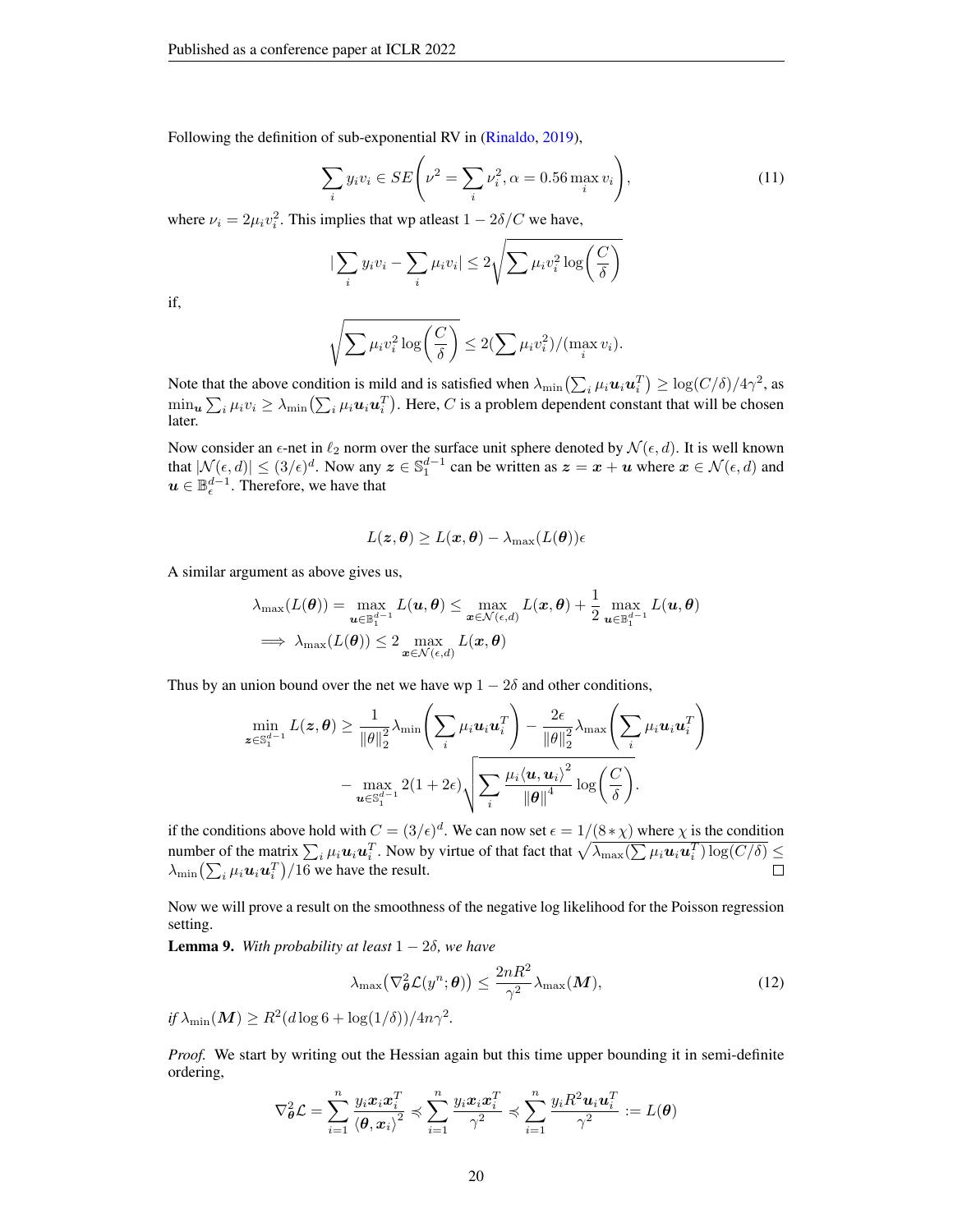For a fixed unit vector  $u \in \mathbb{S}_1^{d-1}$  let us define,

$$
L(\boldsymbol{u},\boldsymbol{\theta}) := \sum_{i=1}^n \frac{y_i R^2 \boldsymbol{u}^T \boldsymbol{u}_i \boldsymbol{u}_i^T \boldsymbol{u}}{\gamma^2} := \sum_{i=1}^n y_i v_i,
$$

where  $v_i = R^2 \langle u_i, u \rangle^2 / \gamma^2$ . Proceeding as in Lemma [8](#page-18-0) we conclude that,

$$
\sum_{i} y_i v_i \in SE\left(\nu^2 = \sum_{i} \nu_i^2, \alpha = 0.56 \max_i v_i\right),\tag{13}
$$

where  $\nu_i = 2\mu_i v_i^2$ . This implies that wp at east  $1 - 2\delta/C$  we have,

$$
|\sum_{i} y_i v_i - \sum_{i} \mu_i v_i| \leq 2\sqrt{\sum \mu_i v_i^2 \log\left(\frac{C}{\delta}\right)}
$$

if,

$$
\sqrt{\sum \mu_i v_i^2 \log\left(\frac{C}{\delta}\right)} \leq 2(\sum \mu_i v_i^2) / (\max_i v_i).
$$

Note that the above condition is mild and is satisfied when  $\lambda_{\min}\left(\sum_i \mu_i \mathbf{u}_i \mathbf{u}_i^T\right) \geq R^2 \log(C/\delta)/4\gamma^2$ , as  $\min_{\bm{u}} \sum_i \mu_i v_i \geq \lambda_{\min} (\sum_i \mu_i \bm{u}_i \bm{u}_i^T)$ . Here,  $C$  is a problem dependent constant that will be chosen later.

Now consider an 1/2-net in  $\ell_2$  norm over the surface unit sphere denoted by  $\mathcal{N}(0.5, d)$ . It is well known that  $|N(\epsilon, d)| \leq (3/\epsilon)^d$ . Now any  $\boldsymbol{z} \in \mathbb{S}_1^{d-1}$  can be written as  $\boldsymbol{z} = \boldsymbol{x} + \boldsymbol{u}$  where  $\boldsymbol{x} \in \mathcal{N}(0.5, d)$ and  $u \in \mathbb{B}_{0.5}^{d-1}$ . Therefore, we have that,

$$
\lambda_{\max}(L(\boldsymbol{\theta})) = \max_{\boldsymbol{u} \in \mathbb{B}_1^{d-1}} L(\boldsymbol{u}, \boldsymbol{\theta}) \le \max_{\boldsymbol{x} \in \mathcal{N}(\epsilon, d)} L(\boldsymbol{x}, \boldsymbol{\theta}) + \frac{1}{2} \max_{\boldsymbol{u} \in \mathbb{B}_1^{d-1}} L(\boldsymbol{u}, \boldsymbol{\theta})
$$
  
\n
$$
\implies \lambda_{\max}(L(\boldsymbol{\theta})) \le 2 \max_{\boldsymbol{x} \in \mathcal{N}(\epsilon, d)} L(\boldsymbol{x}, \boldsymbol{\theta})
$$

Thus we set  $C = 6^d$  and obtain wp at least  $1 - 2\delta$ ,

$$
\lambda_{\max}(L(\boldsymbol{\theta})) \leq 2 \frac{nR^2}{\gamma^2} \lambda_{\max}(\boldsymbol{M}),
$$

provided  $4\sqrt{\lambda_{\max}(M)\log(C/\delta)} \leq \lambda_{\max}(M)/\sqrt{n}$ .

*Proof of Corollary [1.](#page-5-1)* We show that the conditions of Theorem [2](#page-3-0) hold.

*Creating Nets:* First we need to create an  $\epsilon$ -net over the parameter space  $\Theta$ . We start by creating an  $\epsilon$ -net over the sphere with radius w. Now suppose,  $\epsilon < \gamma/2R$ . Then we remove all centers  $\theta_c$  if  $\exists i$ s.t  $\langle \theta_c, x_i \rangle < \gamma/2$ . This is a valid  $\epsilon$ -net over  $\Theta$  as all net partitions that are removed do not have any points lying in  $\Theta$ . In subsequent section, we will always follow this strategy to create  $\epsilon$ -nets over subsets of Θ.

*Strong Convexity and Smoothness:* From Lemma [8](#page-18-0) and [9](#page-19-0) we have that,

$$
\frac{\beta}{\alpha} = \frac{w^2 R^2}{\gamma^2} \chi.
$$

with probability  $1 - O(\delta)$ .

*KL Divergence:* The L in Theorem [2](#page-3-0) is bounded by  $2wR^2/\gamma$  according to Lemma [7.](#page-18-1)

Combining the above into Theorem [2](#page-3-0) and using the estimator in Section [F](#page-21-1) we get our result.

 $\Box$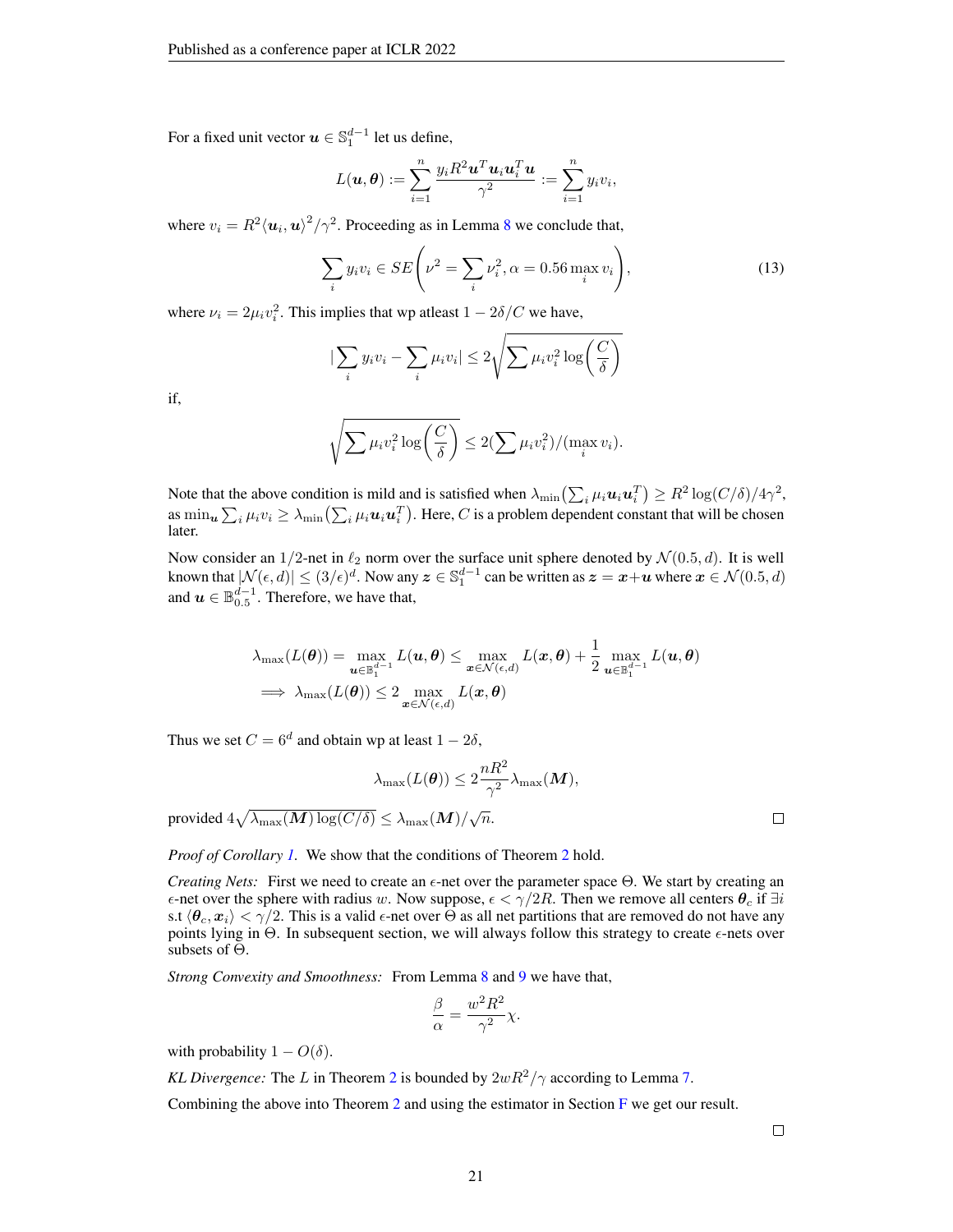# <span id="page-21-1"></span>F MEDIAN OF MEANS ESTIMATOR FOR POISSON

In this section we will design a median of means estimator for the Poisson regression model based on the estimator proposed in the work of [Lugosi & Mendelson](#page-10-17) [\(2019b\)](#page-10-17). Recall that we have a fixed design matrix  $\bm{X}\in\mathbb{R}^{n\times d}$  with rows  $\bm{x}_1,\ldots,\bm{x}_n,$  and for each  $i\in[n],$   $y_i$  is drawn from a Poisson distribution with mean  $\mu_i = \theta^* \cdot x_i$ . We will further assume that the design matrix is chosen from an  $(L, 4)$  hyper-contractive distribution. Mathematically this implies that for any unit vector u

$$
\mathbb{E}[\left(\Sigma^{-\frac{1}{2}}\boldsymbol{x}\cdot u\right)^4] \leq L \cdot \mathbb{E}[\left(\Sigma^{-\frac{1}{2}}\boldsymbol{x}\cdot u\right)^2]^2.
$$

For simplicity we will assume that  $L = O(1)$ . In the above definition note that E is the empirical expectation over teh fixed design. This is a benign assumption and for instance would be satisfied if the design matrix is drawn from a sub-Gaussian distribution. In the general case, the obtained bounds will scale with L. We have the following guarantee associated with Algorithm [1.](#page-21-2)

#### Algorithm 1: Median of Means Estimator

**Input:** Samples  $S = \{(x_1, y_1), \ldots, (x_n, y_n)\}\)$ , confidence parameter  $\delta$ . **Step 1:** Compute  $\Sigma = E[xx^\top]$ . Form  $S' = \{x'_1 = y_1 \Sigma^{-\frac{1}{2}} x_1, \dots, x'_n = y_n \Sigma^{-\frac{1}{2}} x_n\}$ . **Step 2:** Randomly partition S' into k blocks of size  $n/k$  each where  $k = 20 \left[ \log(\frac{1}{\delta}) \right]$ . Step 3: Feed in the k blocks to the median-of-means estimator of [Lugosi & Mendelson](#page-10-17) [\(2019b\)](#page-10-17) to get  $\hat{\mathbf{v}}$ . **Step 4:** Return  $\hat{\theta} = \Sigma^{-\frac{1}{2}} \hat{\mathbf{v}}$ .

<span id="page-21-0"></span>**Theorem 4.** *There is an absolute constant*  $c > 0$  *such that with probability at least*  $1 - \delta$  $1 - \delta$ *, Algorithm 1*  $outputs$   $\hat{\theta}$  *such that* 

<span id="page-21-2"></span>
$$
\|\hat{\boldsymbol{\theta}} - \boldsymbol{\theta}^*\|_{\Sigma}^2 \le c \cdot \|\boldsymbol{\theta}^*\|^2 \cdot \lambda_{\text{max}}(\Sigma) \big(\frac{d + \log(\frac{1}{\delta})}{n}\big). \tag{14}
$$

*Proof.* The proof is exactly along the lines of the proof of Theorem 1 in the work of [\(Lugosi &](#page-10-17) [Mendelson,](#page-10-17) [2019b\)](#page-10-17) that we repeat here for the sake of completeness since the original theorem is not explicitly stated for a fixed design setting. To begin with notice that

$$
\mathbb{E}[y\Sigma^{-\frac{1}{2}}x] = \mathbb{E}[(\boldsymbol{\theta}^* \cdot x)\Sigma^{-\frac{1}{2}}x)] \tag{15}
$$

$$
= \mathbb{E}[(\boldsymbol{\theta}^* \cdot \boldsymbol{x}) \Sigma^{-\frac{1}{2}} \boldsymbol{x}] \tag{16}
$$

$$
=\Sigma^{\frac{1}{2}}\boldsymbol{\theta}^*.\tag{17}
$$

Hence if  $\hat{v}$  is the output of the median of the means estimator in Step 3 of Algorithm [1,](#page-21-2) then the least squares error of  $\hat{\theta}$  is exactly  $\|\hat{\mathbf{v}} - \Sigma^{\frac{1}{2}} \theta^*\|^2$ . For convenience define  $\mu' = \Sigma^{\frac{1}{2}} \theta^*$  and  $\Sigma' = \mathbb{E}[\mathbf{x}'\mathbf{x}'^\top] - \Sigma^{\frac{1}{2}} \mathbf{\theta}^* {\mathbf{\theta}^*}^\top \Sigma^{\frac{1}{2}}$ . Exactly as in [Lugosi & Mendelson](#page-10-17) [\(2019b\)](#page-10-17) our goal is to show that  $\mu'$  beats any other vector  $v$  in the median of means tournament if  $v$  is far away from  $\mu'$ . To quantify this define

$$
r = \max (400\sqrt{\frac{Tr(\Sigma')}{n}}, 4\sqrt{10}\sqrt{\frac{\lambda_{\max}(\Sigma')}{n}}).
$$

For a fixed vector v of length r, and block  $B_j$ ,  $\mu'$  beats v if

$$
-\frac{2k}{n}\sum_{i\in B_j}(\boldsymbol{x}'_i-\boldsymbol{\mu}')\cdot\boldsymbol{v}+r>0.
$$

Let us denote by  $\sigma_{i,j} \in \{0,1\}$  a random variable representing whether data point *i* is in block *j* or not. By Chebychev's inequality we get that with probability at least 9/10,

$$
\left|\frac{k}{n}\sum_{i\in B_j}(\mathbf{x}'_i-\boldsymbol{\mu}')\cdot\mathbf{v}\right|\leq \frac{k}{n}\sqrt{10}\sqrt{\sum_i \mathbb{E}[\sigma_{i,j}^2((\mathbf{x}'_i-\boldsymbol{\mu}')\cdot\mathbf{v})^2]}
$$
(18)

$$
= \frac{k}{n}\sqrt{10}\sqrt{np\frac{1}{n}\sum_{i}\mathbb{E}[(\boldsymbol{x}'_i-\boldsymbol{\mu}')\cdot\boldsymbol{v})^2]}.
$$
 (19)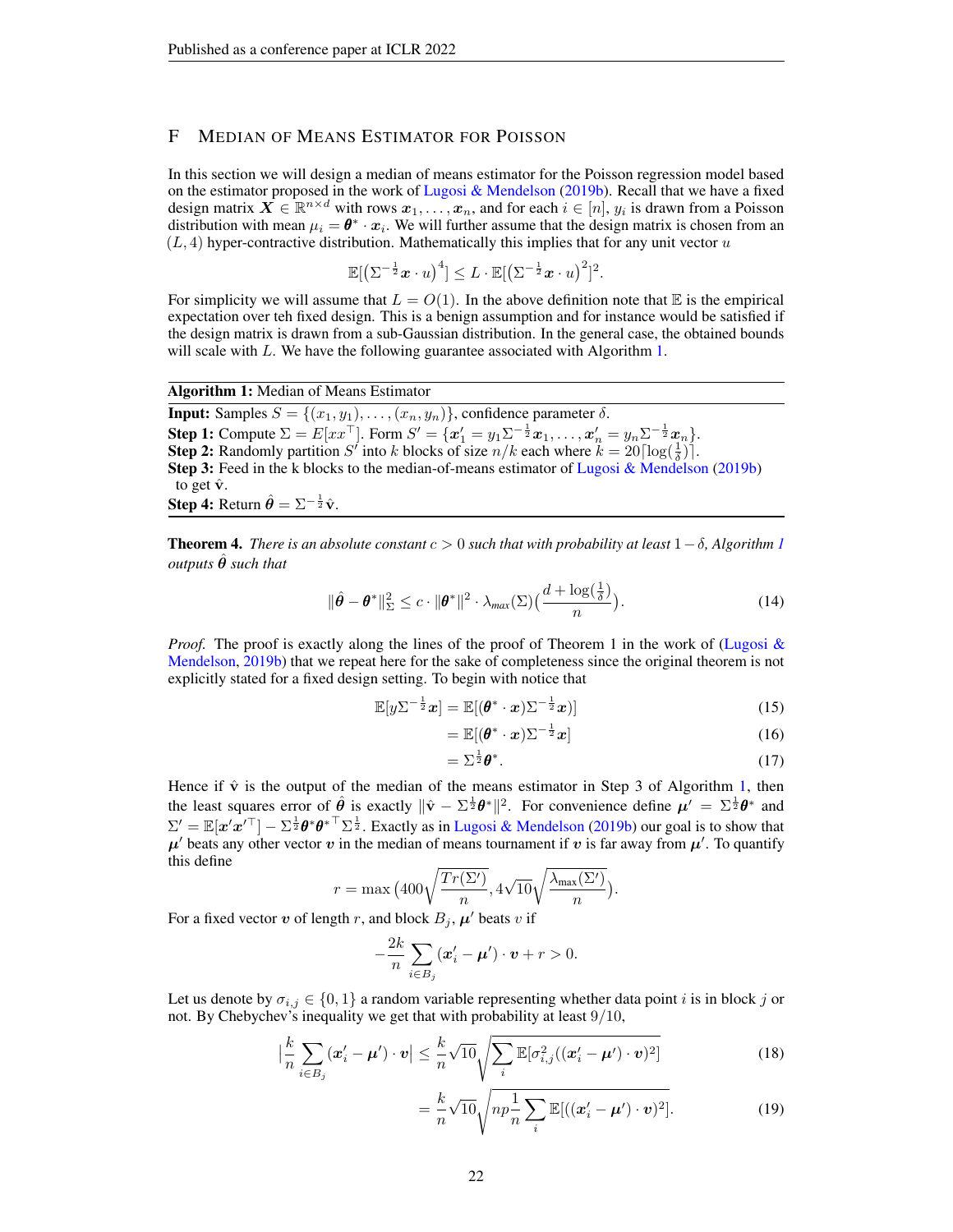Here p is the probability of a point belonging to block k. Noting that  $np = \Theta(n/k)$  we get that with probability at least 9/10,

$$
\left|\frac{k}{n}\sum_{i\in B_j}(\mathbf{x}'_i-\boldsymbol{\mu}')\cdot\mathbf{v}\right|\leq \sqrt{10}r\sqrt{\frac{k\lambda_{\max}(\Sigma')}{n}}.\tag{20}
$$

Applying binomial tail estimates we get that with probability at least  $1 - e^{-k/180}$ ,  $\mu'$  beats v on at least 8/10 of the blocks. By applying the covering argument verbatim as in the proof of Theorem 1 in [Lugosi & Mendelson](#page-10-17) [\(2019b\)](#page-10-17) we get that with probability at least  $1 - \delta$ ,  $\hat{v}$  will satisfy

$$
\|\hat{\mathbf{v}}-\Sigma^{\frac{1}{2}}\boldsymbol{\theta}^*\|^2 \leq c \cdot \lambda_{\max}(\Sigma')\big(\frac{d+\log(\frac{1}{\delta})}{n}\big).
$$

Finally, it remains to bound the spectrum of  $\Sigma'$ . We have

$$
\Sigma' = \mathbb{E}[y^2 \Sigma^{-\frac{1}{2}} x x^\top \Sigma^{-\frac{1}{2}}] - \Sigma^{\frac{1}{2}} \theta^* \theta^{* \top} \Sigma^{\frac{1}{2}}
$$
(21)

$$
\preceq \mathbb{E}[((\boldsymbol{\theta} \cdot \boldsymbol{x})^2 + \boldsymbol{\theta} \cdot \boldsymbol{x}) \Sigma^{-\frac{1}{2}} \boldsymbol{x} \boldsymbol{x}^\top \Sigma^{-\frac{1}{2}}] \tag{22}
$$

$$
\preceq T_1 + T_2,\tag{23}
$$

where

$$
T_1 = \mathbb{E}[(\boldsymbol{\theta}^* \cdot \boldsymbol{x})^2 \Sigma^{-\frac{1}{2}} \boldsymbol{x} \boldsymbol{x}^\top \Sigma^{-\frac{1}{2}}], \qquad (24)
$$

$$
T_2 = \mathbb{E}[(\boldsymbol{\theta}^* \cdot \boldsymbol{x}) \Sigma^{-\frac{1}{2}} \boldsymbol{x} \boldsymbol{x}^\top \Sigma^{-\frac{1}{2}}]. \tag{25}
$$

To bound  $T_1, T_2$  we note that for any function  $m(x)$  we have

$$
\mathbb{E}[m(x)\Sigma^{-\frac{1}{2}}xx^{\top}\Sigma^{-\frac{1}{2}}] \preceq \sqrt{\mathbb{E}[m^2(x)]}I.
$$
 (26)

Using the above inequality and the fact that the design matrix is  $(O(1), 4)$  hyper-contractive we get that

$$
\sqrt{E[(\boldsymbol{\theta}^* \cdot \boldsymbol{x})^2]} = O(||\boldsymbol{\theta}^*|| \sqrt{\lambda_{\max}(\Sigma)})
$$
\n(27)

$$
\sqrt{E[(\boldsymbol{\theta}^* \cdot \boldsymbol{x})^4]} = O(||\boldsymbol{\theta}^*||^2 \lambda_{\max}(\Sigma)).
$$
\n(28)

Combining the above we get that

$$
\Sigma' \preceq T_1 + T_2 \tag{29}
$$

$$
\leq O(\lambda_{\max}(\Sigma))I. \tag{30}
$$

<span id="page-22-1"></span> $\Box$ 

### <span id="page-22-0"></span>G 1-D POISSON REGRESSION

When the covariates are one dimensional, a sharper analysis can actually be performed to show that the MLE dominates TMO in all regimes in the Poisson regression setting considered above.

<span id="page-22-2"></span>**Lemma 10.** *There exists an absolute constant*  $c \geq 2$  *such that for any*  $\delta \in [\frac{1}{n^c}, 1)$ *, it holds with probability at least*  $1 - \delta$  *that,* 

$$
\mathcal{E}(\hat{\theta}_{\text{ls}}) = \frac{1}{n} \sum_{i=1}^{n} (y_i - \hat{\theta}_{\text{ls}})^2 \le \frac{4 \cdot |\theta^*|}{n} \cdot \frac{\sum_{i=1}^{n} |x_i|^3}{\sum_{i=1}^{n} x_i^2} \log\left(\frac{1}{\delta}\right).
$$
 (31)

*The bound above is also tight i.e with constant probability it holds that*

$$
\mathcal{E}(\hat{\theta}_{\text{ls}}) = \frac{1}{n} \sum_{i=1}^{n} (y_i - \hat{\theta}_{\text{ls}})^2 = \Omega \left( \frac{|\theta^*|}{n} \cdot \underbrace{\sum_{i=1}^{n} |x_i|^3}_{:= \mathcal{B}(\hat{\theta}_{\text{ls}})} \right).
$$
 (32)

<span id="page-22-3"></span>We provide the proofs in later in the section. Having established the bound for least squares estimator, we next prove the following upper bound on the mean squared error achieved by the MLE.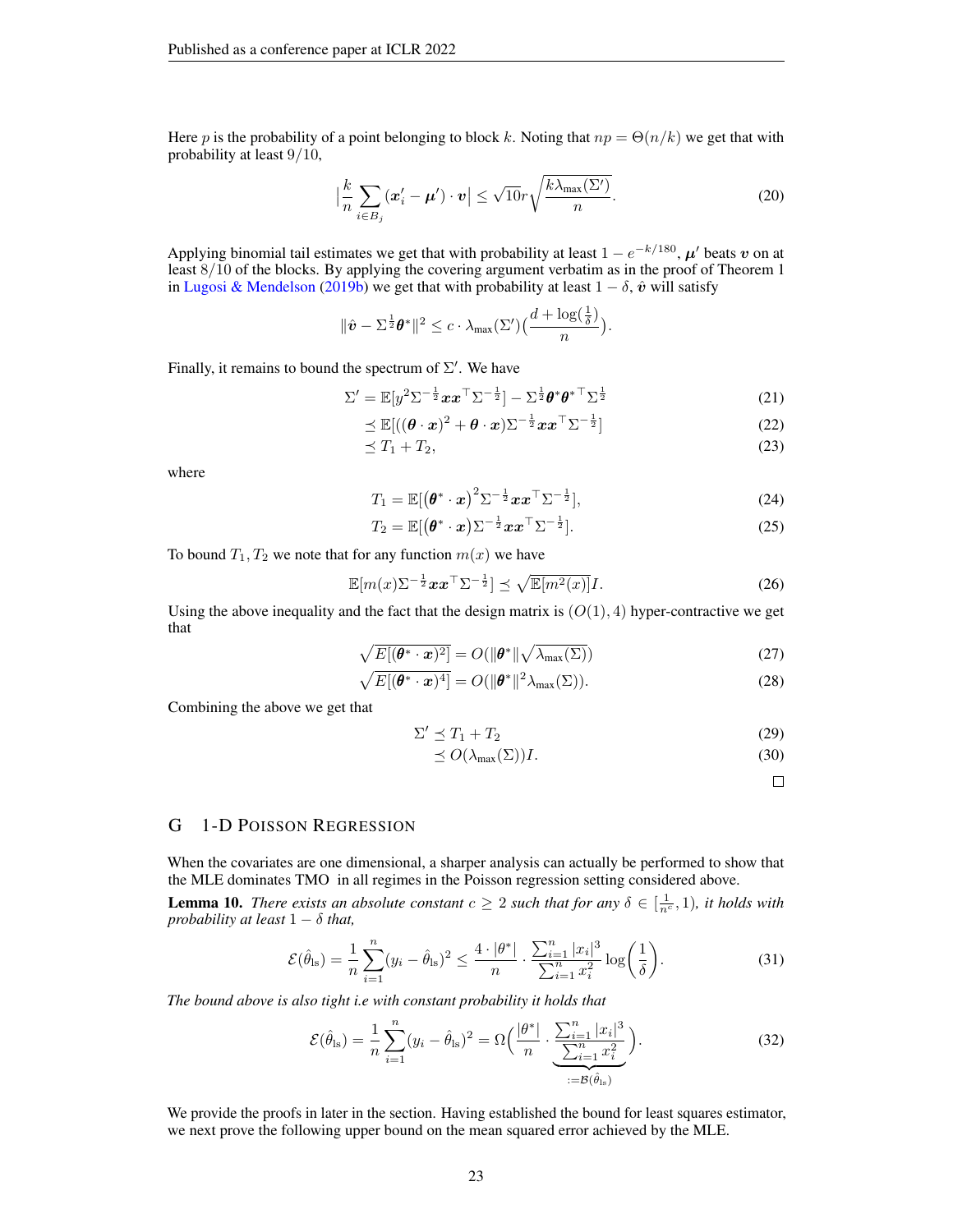**Theorem 5.** *There exists an absolute constant*  $c \geq 2$  *such that for any*  $\delta \in [\frac{1}{n^c}, 1)$ *, it holds with probability at least*  $1 - \delta$  *that,* 

<span id="page-23-0"></span>
$$
\mathcal{E}(\hat{\theta}_{\text{mle}}) = \frac{1}{n} \sum_{i=1}^{n} (y_i - \hat{\theta}_{\text{mle}})^2 \le \frac{4 \cdot |\theta^*|}{n} \cdot \left( \frac{\sum_{i=1}^{n} x_i^2}{\sum_{i=1}^{n} |x_i|} \right) \log \left( \frac{2}{\delta} \right).
$$
 (33)

It is easy to see that the covariate dependent term in the bound on the mean squared error achieved by  $\hat{\theta}_{\text{mle}}$  (defined in Eq. [32\)](#page-22-1) is always better the corresponding term in the bound achieved by  $\hat{\theta}_{\text{ls}}$  (defined in Eq. [33\)](#page-23-0). To see this notice that,

$$
\frac{\mathcal{B}(\hat{\theta}_{\text{ls}})}{\mathcal{B}(\hat{\theta}_{\text{mle}})} = \frac{(\sum_{i=1}^{n} |x_i|^3)(\sum_{i=1}^{n} |x_i|)}{(\sum_{i=1}^{n} x_i^2)^2} \ge 1.
$$
 (from Cauchy-Schwarz inequality.)

Furthermore, in many cases the bound achieved by  $\hat{\theta}_{\text{mle}}$  can be significantly better than the one achieved by  $\hat{\theta}_{\text{ls}}$ . As an example consider a skewed data distribution where  $\sqrt{n}$  of the  $x_i$ 's take a large achieved by  $v_{\text{ls}}$ . As an example consider a skewed data distribution where  $\sqrt{n}$  of the  $x_i$  s take a large value of  $\sqrt{n}$ , while the remaining data points take a value of  $n^{\epsilon}$ , where  $\epsilon$  is a small constant. In case we have that,

$$
\frac{\mathcal{B}(\hat{\theta}_{\text{ls}})}{\mathcal{B}(\hat{\theta}_{\text{mle}})} = \frac{(\sum_{i=1}^n x_i^3)(\sum_{i=1}^n x_i)}{(\sum_{i=1}^n x_i^2)^2} = \Omega(n^{\epsilon}).
$$

*Proof of Lemma [10.](#page-22-2)* Notice that

$$
\mathcal{E}(\hat{\theta}_{\text{ls}}) = \frac{1}{n} (\hat{\theta}_{\text{ls}} - \theta^*)^2 (\sum_{i=1}^n x_i^2).
$$
 (34)

Hence, it is enough to bound the parameter distance, i.e.,  $(\hat{\theta}_{ls} - \theta^*)^2$ . In order to do that we first notice that  $y_i x_i$  is a sub-exponential random variable with parameters  $\nu_i^2$ ,  $\alpha$  where where  $\nu_i^2 = 2\mu_i x_i^2$ ,  $\mu_i = \theta^* x_i$ , and  $\alpha_i = 0.56x_i$  [\(Rinaldo,](#page-11-15) [2019\)](#page-11-15). In other words,

$$
y_i x_i \in SE(\nu_i^2, \alpha),\tag{35}
$$

Thus from the bound on a sum of independent sub-exponential variables we have that,

$$
\sum_{i} y_i x_i \in SE(\nu^2 = \sum_{i} \nu_i^2, \alpha = 0.56 \max_i x_i).
$$
 (36)

Thus we have that,

$$
\mathbb{P}\left(|\sum_{i} y_i x_i - \sum_{i} \mu_i x_i| \ge t\right) \le \begin{cases} 2\exp\left(-\frac{t^2}{2\nu^2}\right) & \text{if } t \le \frac{\nu^2}{\alpha} \\ 2\exp\left(-\frac{t}{2\alpha}\right) & \text{otherwise} \end{cases}
$$

This means, that w.p at least  $1 - 2\delta$ ,

$$
|\sum_{i} y_i x_i - \sum_{i} \mu_i x_i| \leq 2\sqrt{\left(\sum_{i} \mu_i x_i^2\right) \log\left(\frac{1}{\delta}\right)}
$$

if

$$
\sqrt{\left(\sum_i \mu_i x_i^2\right) \log\left(\frac{1}{\delta}\right)} \le \frac{2 \sum \mu_i x_i^2}{0.56 \max_i x_i}
$$

The condition above is satisfied under our assumptions on  $x_i$  and  $\delta$ , thereby leading to the bound

$$
(\hat{\theta}_{\text{ls}} - \theta^*) \le 2\sqrt{w \log(1/\delta)} \frac{\sqrt{\sum x_i^3}}{\sum_i x_i^2}.
$$

The bound on the MSE claimed in the lemma then follows.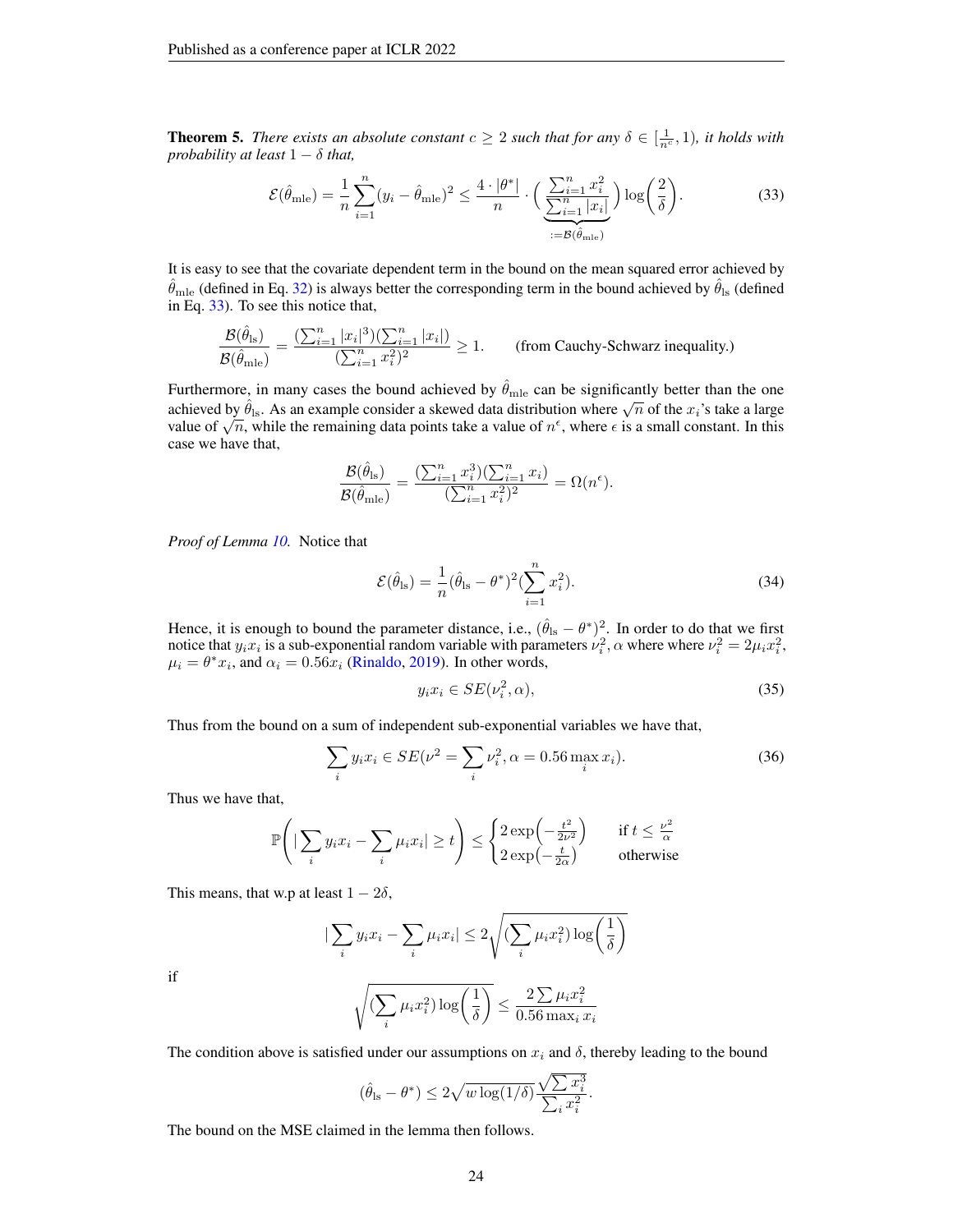Now we prove the lower bound. Again it is enough to show a lower bound on  $|\hat{\theta}_{ls} - \theta^*|$ . Notice that

$$
\hat{\theta}_{\text{ls}} - \theta^* = \frac{\sum_{i=1}^n (y_i - \mu_i)x_i}{\sum_{i=1}^n x_i^2}.
$$
\n(37)

Define the random variable  $Z = \sum_{i=1}^{n} (y_i - \mu_i)x_i$ . We will show anti-concentration for Z by computing the hyper-contractivity of the random variable. Recall that a random varibale Z is  $\eta$ -HC (hyper-contractive) if  $\mathbb{E}[Z^4] \leq \eta^4 \mathbb{E}[Z^2]^2$ . Next we have

$$
\mathbb{E}[Z^2] = \mathbb{E}[\sum_{i=1}^n (y_i - \mu_i)x_i]^2 = \sum_{i=1}^n \mu_i x_i^2.
$$
\n
$$
\mathbb{E}[Z^4] = \mathbb{E}[\sum_{i=1}^n (y_i - \mu_i)x_i]^2
$$
\n
$$
= \sum_{i=1}^n \mu_i (1 + 3\mu_i)x_i^4 + 2\sum_{i \neq j} \mu_i \mu_j x_i^2 x_j^2
$$
\n
$$
:= \Delta.
$$
\n(39)

Hence Z is  $\eta$ -HC with  $\eta^4$  =  $\left(\sum_{i=1}^n \mu_i x_i^2\right)^2$  $\frac{1}{\Delta}$ .

From anti-concentration of hyper-contractive random variables [\(O'Donnell,](#page-11-16) [2014\)](#page-11-16) we have

$$
\mathbb{P}(|Z| \ge \frac{1}{2}\sqrt{\mathbb{E}[Z^2]}) \ge \Omega(\eta^4). \tag{40}
$$

Hence we get that

$$
\mathbb{P}\left(|\sum_{i=1}^{n}(y_i - \mu_i)x_i| \ge \frac{1}{2}\sqrt{\sum_{i=1}^{n}\mu_i x_i^2}\right) \ge \Omega(\eta^4)
$$

$$
\ge \frac{\left(\sum_{i=1}^{n}\mu_i x_i^2\right)^2}{\Delta} \tag{41}
$$

(42)

Next notice that since  $\mu_i \ge \gamma$  for all i (Assumption [1\)](#page-4-2), we have that  $1 + 3\mu_i \le (3 + \frac{1}{\gamma})\mu_i$ . This implies that  $\Delta \leq (3 + \frac{1}{\gamma}) \left( \sum_{i=1}^n \mu_i x_i^2 \right)^2$ . Hence if  $\gamma$  is a constant then with probability at least  $\frac{1}{3+\frac{1}{\gamma}} = \Omega(1)$  we have

$$
\mathcal{E}(\hat{\theta}_{\text{ls}}) = \Omega\Big(\frac{1}{n} \cdot \frac{\left(\sum_{i=1}^{n} x_i^3\right)}{\sum_{i=1}^{n} x_i^2}\Big). \tag{43}
$$

 $\Box$ 

*Proof of Theorem [5.](#page-22-3)* Recall that  $\hat{\theta}_{mle}$  is defined as

$$
\hat{\theta}_{\text{mle}} = \underset{\theta \in \Theta}{\text{argmin}} \sum_{i=1}^{n} \theta x_i - y_i \log(\theta x_i). \tag{44}
$$

Setting the gradient of the objective to zero, we get the following closed form expression for  $\theta_{\rm mle}$ .

$$
\hat{\theta}_{\text{mle}} = \frac{\sum_{i=1}^{n} y_i}{\sum_{i=1}^{n} x_i}.
$$
\n(45)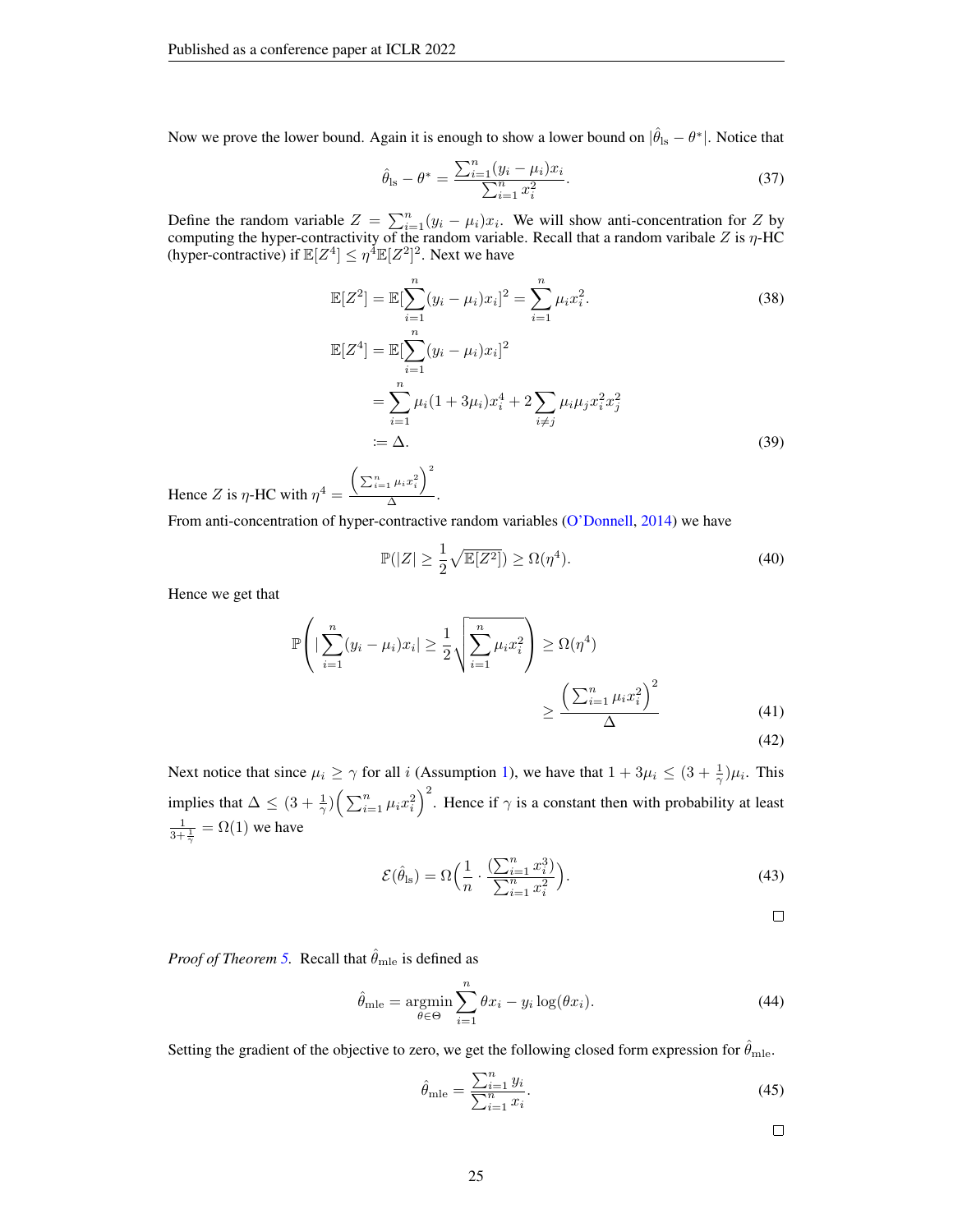Next, we note that  $Z = \sum_{i=1}^{n} y_i$ P ext, we note that  $Z = \sum_{i=1}^{n} y_i$  is a poission random random variable with parameter  $\mu = \sum_{i=1}^{n} \theta^* x_i$ . From tail bounds for Poisson random variables [\(Klar,](#page-10-18) [2000\)](#page-10-18) we have that for any  $\epsilon > 0$ ,

$$
\mathbb{P}[|Z - \mu| > \epsilon] \le 2e^{-\frac{\epsilon^2}{\mu + \epsilon}}.\tag{46}
$$

Taking  $\epsilon = c\sqrt{\mu} \log(\frac{1}{\delta})$ , we get that with probability at least  $1 - \delta$ ,

$$
|\sum_{i=1}^{n} y_i - \mu| \in \left(\frac{1}{2}, 2\right) \sqrt{\mu \log(\frac{1}{\delta})},\tag{47}
$$

provided that  $\log(\frac{1}{\delta}) < \mu$  (that holds for our choice  $\delta$ , once *n* is large enough). Hence we conclude that with probability at least  $1 - \delta$ , the mean squared error of  $\hat{\theta}_{\text{mle}}$  is bounded by

$$
|\hat{\theta}_{\text{mle}} - \theta^*| = \left| \frac{\sum_{i=1}^n \theta^* x_i}{\sum_{i=1}^n x_i} - \frac{\sum_{i=1}^n y_i}{\sum_{i=1}^n x_i} \right|
$$
  
=  $O\left(\frac{\sqrt{\mu \log(\frac{1}{\delta})}}{\sum_{i=1}^n x_i}\right)$   
=  $O\left(\frac{\sqrt{|\theta^*| \log(\frac{1}{\delta})}}{\sqrt{\sum_{i=1}^n x_i}}\right).$  (48)

The bound on the mean squared error follows from the above.

### <span id="page-25-0"></span>H COMPETITIVENESS FOR PARETO REGRESSION

<span id="page-25-2"></span>We verify the conditions of Theorem [2](#page-3-0) for the Pareto regression setting. **Lemma 11.** Let  $f(\cdot; \theta) = \prod_{i=1}^n p(\cdot | \boldsymbol{x}_i; \theta)$  where p is defined in Eq. [\(4\)](#page-5-0). If  $\|\theta - \theta'\|_2 \leq \delta$  then,

$$
\|f(\cdot;\boldsymbol{\theta}) - f(\cdot;\boldsymbol{\theta}')\|_1 \le \sqrt{\frac{2bn\delta R}{\gamma}}
$$

*Proof.* By Pinskers' inequality we have the following chain,

$$
||f(\cdot; \boldsymbol{\theta}) - f(\cdot; \boldsymbol{\theta}')||_1 \le \sqrt{2D_{\text{KL}}(f(\cdot; \boldsymbol{\theta}); f(\cdot; \boldsymbol{\theta}'))}
$$
  
\n
$$
= \sqrt{2\sum_{i=1}^n D_{\text{KL}}(p(\cdot|x_i; \boldsymbol{\theta}); p(\cdot|x_i; \boldsymbol{\theta}'))}
$$
  
\n
$$
\le \sqrt{\sum_{i=1}^n 2b |\log m_i - \log m'_i|}
$$
  
\n
$$
\le \sqrt{\sum_{i=1}^n \frac{2b |\langle \boldsymbol{\theta}, x_i \rangle - \langle \boldsymbol{\theta}', x_i \rangle|}{\gamma}}
$$
  
\n
$$
\le \sqrt{\frac{2bn \|\boldsymbol{\theta} - \boldsymbol{\theta}'\|_2 R}{\gamma}}.
$$

The second inequality follows from the fact that  $\log x$  is Lipschitz with parameter L if  $x > 1/L$ . The last inequality follows from Cauchy-Schwarz and the norm bound on  $x_i$ 's.  $\Box$ 

Now we prove the rest of the conditions.

<span id="page-25-1"></span>Lemma 12. *We have the following smoothness bound,*

$$
\lambda_{\max}(\nabla_{\boldsymbol{\theta}}^2 \mathcal{L}) \le \frac{(b-1)}{\gamma^2} \lambda_{\max}(\Sigma).
$$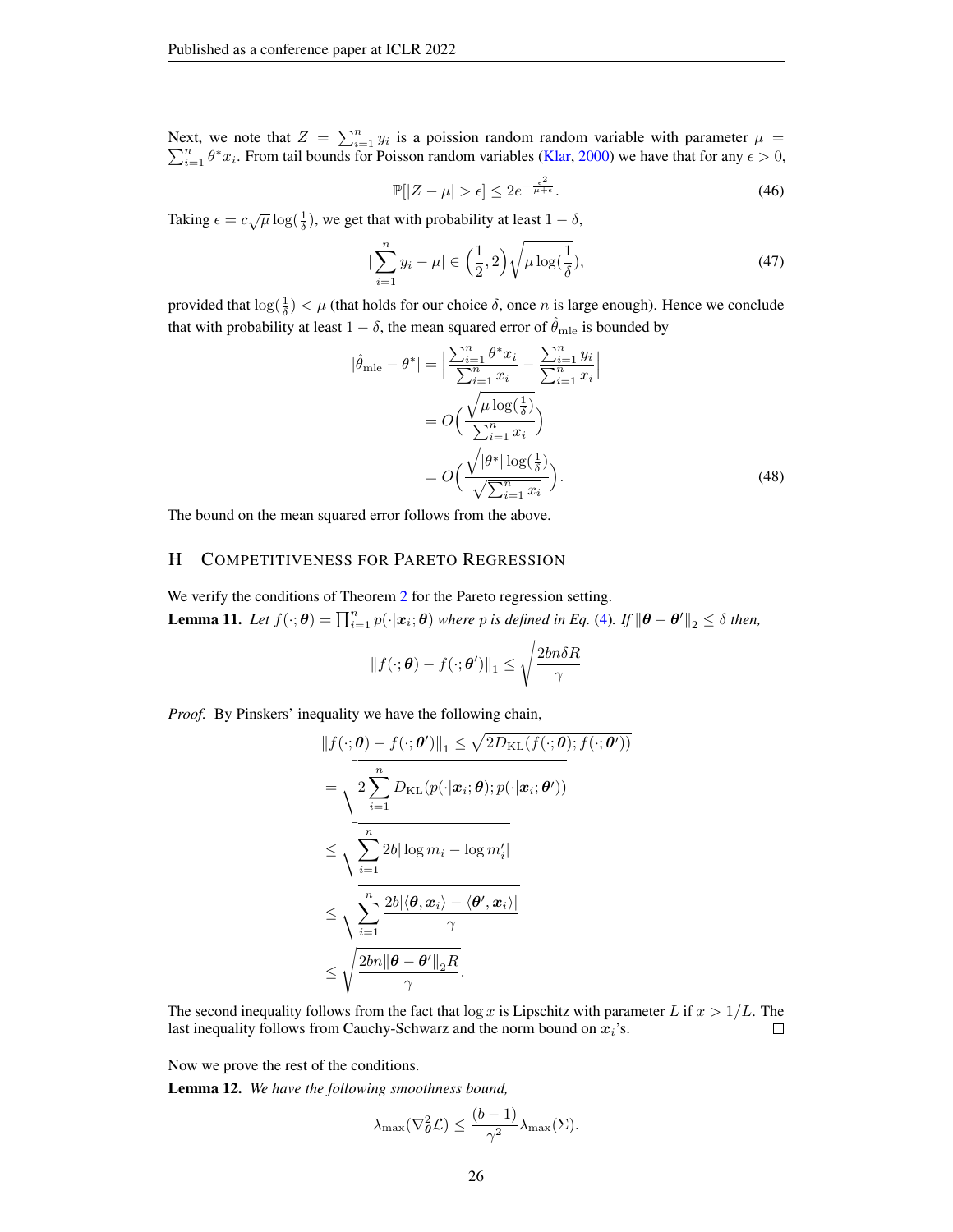*Proof.* We start by writing out the Hessian,

$$
\nabla_{\boldsymbol{\theta}}^2 \mathcal{L} = \sum_{i=1}^n \frac{\left(b-1\right)}{\left\langle\boldsymbol{\theta}, \boldsymbol{x}_i\right\rangle^2} \boldsymbol{x}_i \boldsymbol{x}_i^T := L(\boldsymbol{\theta})
$$

Using the fact that  $\langle \theta, x_i \rangle \ge \gamma$  gives us the result.

<span id="page-26-1"></span>Lemma 13. *We have the following strong convexity bound,*

$$
\lambda_{\min}(\nabla_{\theta}^2 \mathcal{L}) \ge \frac{(b-1)}{w^2 R^2} \lambda_{\min}(\Sigma).
$$

*Proof.* It follows from the expression of the Hessian in Lemma [12](#page-25-1) and using the fact  $\langle \theta, x_i \rangle \leq$  $\left\Vert \boldsymbol{\theta }\right\Vert _{2}\!\left\Vert \boldsymbol{x}_{i}\right\Vert _{2}$ 

*Proof of Corollary* [2.](#page-5-2) We show that the conditions of Theorem [2](#page-3-0) hold.

*Creating Nets:* First we need to create an  $\epsilon$ -net over the parameter space  $\Theta$ . We start by creating an  $\epsilon$ -net over the sphere with radius w. Now suppose,  $\epsilon < \gamma/2R$ . Then we remove all centers  $\theta_c$  if  $\exists i$ s.t  $\langle \theta_c, x_i \rangle < \gamma/2$ . This is a valid  $\epsilon$ -net over  $\Theta$  as all net partitions that are removed do not have any points lying in  $\Theta$ . In subsequent section, we will always follow this strategy to create  $\epsilon$ -nets over subsets of Θ.

*Strong Convexity and Smoothness:* From Lemma [13](#page-26-1) and [12](#page-25-1) we have that,

$$
\frac{\beta}{\alpha} = \frac{w^2 R^2}{\gamma^2} \zeta.
$$

*KL Divergence:* The L in Theorem [2](#page-3-0) is bounded by  $2bR/\gamma$  according to Lemma [11.](#page-25-2)

Combining the above into Theorem [2](#page-3-0) and using the estimator in [\(Hsu & Sabato,](#page-10-4) [2016\)](#page-10-4) we get our result.

### <span id="page-26-0"></span>I MORE ON EXPERIMENTS

We provide more experimental details in this section.

#### I.1 METRICS

The metrics and loss functions used are as follows:

MSE: The metric is

$$
\frac{1}{n}\sum_{i=1}^{n}(\hat{y}_i - y_i)^2.
$$

RMSE is just the square-root of this metric.

MAE: The metric is

$$
\frac{1}{n}\sum_{i=1}^n|\hat{y}_i - y_i|.
$$

WAPE: The metric is

$$
\frac{\sum_{i=1}^{n} |\hat{y}_i - y_i|}{\sum_{i=1}^{n} |y_i|}.
$$

MAPE: The metric is

$$
\frac{1}{n} \sum_{i:y_i\neq 0} \left| 1 - \frac{\hat{y}_i}{y_i} \right|.
$$

 $\Box$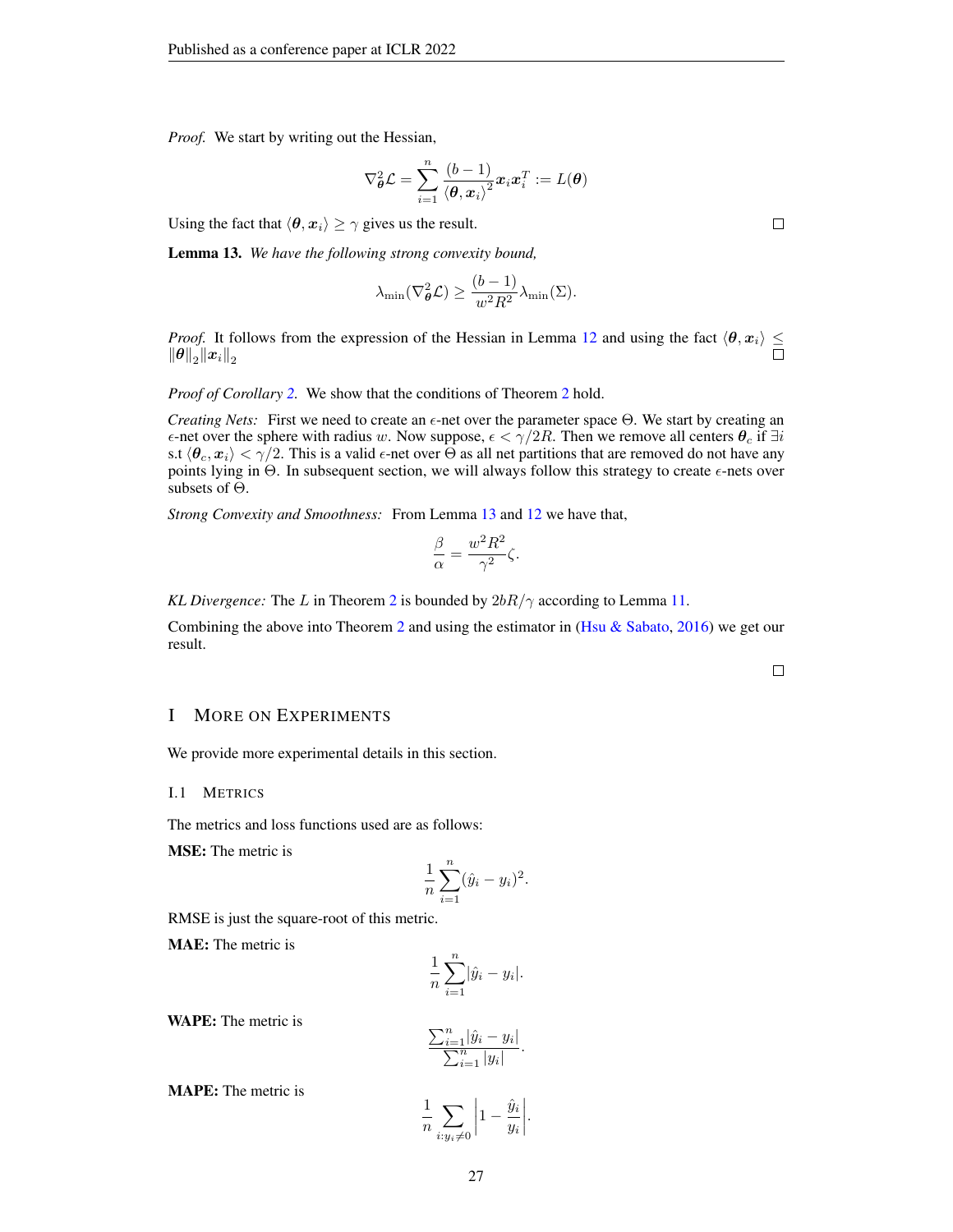Quantile Loss: The reported metrics in Table [3](#page-8-0) are the normalized quantile losses defined as,

$$
\sum_{i=1}^{n} \frac{2\rho(y_i - \hat{y}_i) \mathbb{I}_{y_i \ge \hat{y}_i} + 2\rho(\hat{y}_i - y_i) \mathbb{I}_{y_i < \hat{y}_i}}{\sum_{i=1}^{n} |y_i|}.
$$
\n(49)

During training the unnormalized version is used for quantile regression.

Huber Loss: The loss is given by,

$$
L_{\delta}(y, \hat{y}) = \begin{cases} \frac{1}{2}(y - \hat{y})^2, & \text{if } |y - \hat{y}| \le \delta \\ \delta |y - \hat{y}| - \frac{\delta^2}{2}, & \text{otherwise.} \end{cases}
$$

#### <span id="page-27-0"></span>I.2 MORE DETAILS ABOUT THE MIXTURE DISTRIBUTION

We use a mixture distribution between zero, a *continuous extension* of negative binomial (NB) distribution and Pareto. The continuous extension of negative binomial is such that the p.d.f at  $y$  is proportional to,

$$
p(y) \propto \frac{\Gamma(n+k)}{\Gamma(k+1)\Gamma(n)} (1-p)^n p^k
$$

given parameters n and p. That is, the p.m.f of a regular discrete NB distribution is written in terms of Gamma functions and then we extend that to non-integral points up to proportionality, such that the measure sums to 1. This definition of NB is the standard implementation in Tensorflow [\(Abadi](#page-9-16) [et al.,](#page-9-16) [2016;](#page-9-16) [Dillon et al.,](#page-9-13) [2017\)](#page-9-13), in order to support both discrete and continuous data . It has been used in many regression datasets before, especially in the field of genomics where the collected data is a discrete continuous mixture [\(Robinson & Smyth,](#page-11-17) [2008;](#page-11-17) [Chen et al.,](#page-9-17) [2016;](#page-9-17) [McCarthy et al.,](#page-11-18) [2012\)](#page-11-18).

#### *Why not use a discrete-continuous mixture of zero, discrete NB and Pareto?*

A mixture of these three distributions is a discrete continuous mixture, whose CDF is well-defined. It is possible to define a likelihood in a standard manner such that it has a component proportional to the pdf of Pareto at all points and to this we add dirac delta functions proportional to magnitude of the negative-binomial pmf at non-negative integral points. We have an extra mass at zero to account for the zero component. The sum of the dirac masses along with the integral of the Pareto density sums to one. However, such a likelihood is not very useful in practice. For instance, if the data is mostly continuous but not heavy tailed, the log-likelihood would mostly have the Pareto component (because non-integral points have no contribution from the other components) which is not a desirable outcome, as a NB distribution can better model sub-Gaussian and sub-Exponential data in terms of moments.

#### <span id="page-27-1"></span>I.3 MAPPING OF OUTPUTS FOR ZNBP

For the ZNBP model we require an output dimension size of 6. The first three dimensions are mapped through a softmax layer [\(Goodfellow et al.,](#page-10-19) [2016\)](#page-10-19) to mixture weights. The fourth dimension is mapped to the 'n' in negative-binomial likelihood through the link function,

$$
\phi(x) = \begin{cases} x+1, & \text{if } x > 0 \\ 1/(1-x) & \text{otherwise} \end{cases}
$$

The fifth dimension is mapped to 'p' of the negative-binomial though the sigmoid function. The last dimension is mapped to the scale parameter for the Pareto component using the  $\phi(x)$  link function above.

#### I.4 HARDWARE

We use the Tesla V100 architecture GPU for our experiments. We use Intel Xeon Silver 4216 16-Core, 32-Thread, 2.1 GHz (3.2 GHz Turbo) CPU and our post-hoc inference for MLE is parallelized over all the cores.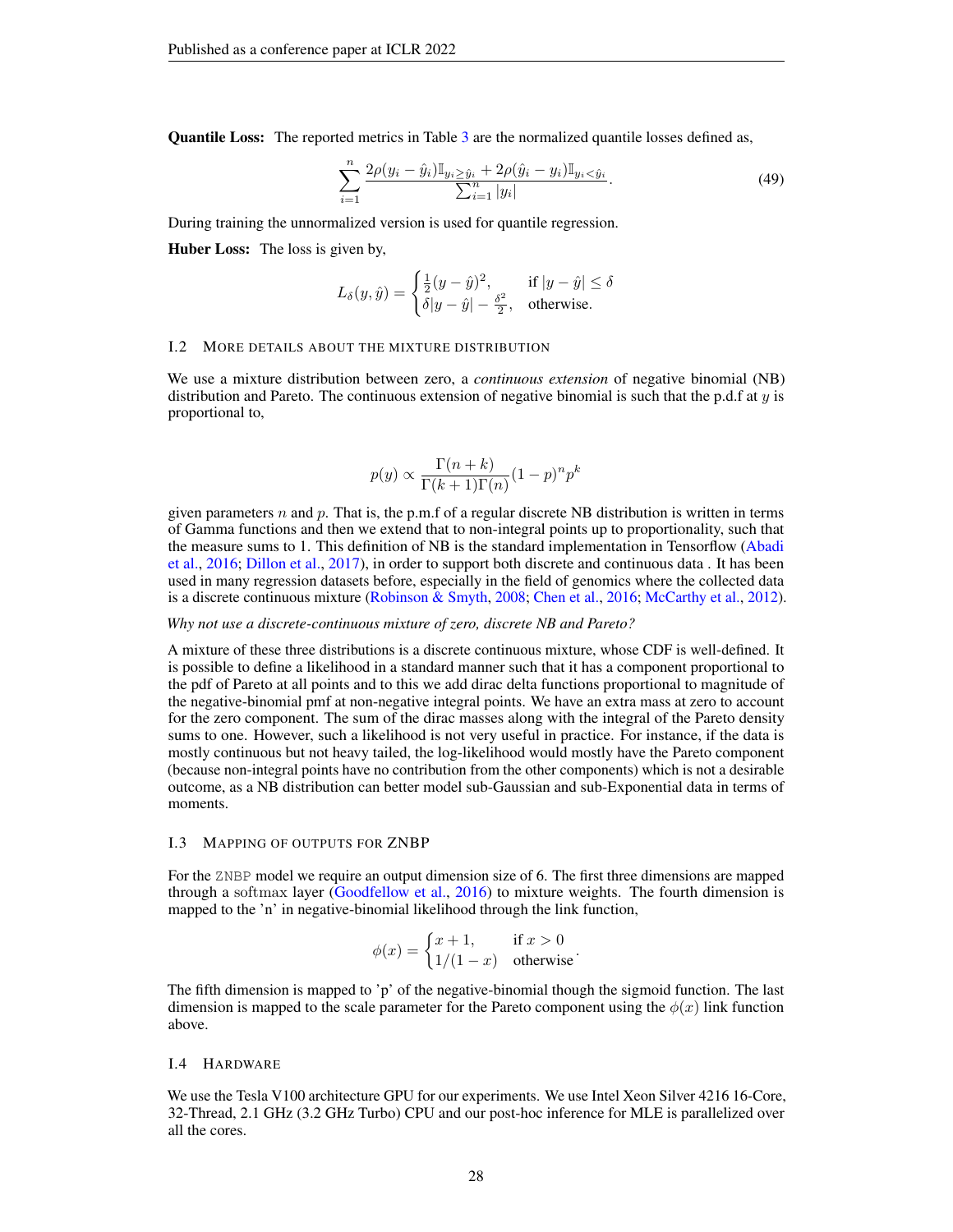#### <span id="page-28-0"></span>I.5 MORE DETAILS ABOUT INFERENCE FOR MLE

We follow the approach of monte-carlo sampling. For each inference sample  $x'$ , we generate 10 $k$ samples from the learnt distribution  $p(\cdot|\mathbf{x}'; \hat{\theta}_{\text{mle}})$ . Then we compute the correct statistics. For MSE, RMSE the statistic is just the mean and for WAPE, MAE it is the median. For a quantile, it is the corresponding quantile from the empirical distribution. For any loss of the form,

$$
\ell(y, \hat{y}) = \left| 1 - \left(\frac{y}{\hat{y}}\right)^{\beta} \right|
$$

the optimal statistic is the median from the distribution proportional to  $y^{\beta}p(y|\bm{x}';\hat{\bm{\theta}}_{\text{mle}})$  [\(Gneiting,](#page-10-6) [2011\)](#page-10-6). Note that the MAPE falls under the above with  $\beta = -1$  and relative error corresponds to  $\beta = 1$ . The statistic can be computed by importance weighing the empirical samples.

#### <span id="page-28-1"></span>I.6 MODELS, HYPERPARAMETERS AND TUNING



Figure 1: Time-Series Seq-2-Seq models. The MLE config is shown on the left and the TMO config is shown at the right. The main difference is the output dimension and the loss function. In order to keep the number of parameters the same, in the TMO model we add an extra layer of size 6 with Relu activation (shown as Adj. (adjustment))

For the time-series datasets, the model is a seq-2-seq model with one hidden layer LSTMs for both the encoder and the decoder. The hidden layer size is  $h = 256$ . The output layer of the LSTM is connected to the final output layer through one hidden layer also having  $h$  neurons. Note that  $h$  was tuned in the set [8, 16, 32, 64, 128, 256] and for all datasets and models 256 was chosen. In order to be keep the number of parameters exactly the same, in the TMO models we add an extra layer with ReLU with 6 neurons before the output.

We tuned the learning rate for Adam optimizer in the range [1e-5, 1e-1] in log-scale. The batch-size was also tuned in [64, 128, 256, 512] and the Huber- $\delta$  in [2<sup>*i*</sup> for i in range(-8, 8)]. The learning rate was eventually chosen as 2.77e-3 for both datasets, as it was close to the optimal values selected for all baseline models. The batch-size was chosen to be 512 and the Huber- $\delta$  was 32 and 64 for M5 and Favorita respectively.

For the regression datasets the model is a DNN with one hidden layer of size 32. For the Bicycle dataset the categorical features had there own embedding layer. The features [season, month, weekday, weathersit] had embedding layer sizes [2,4,4,2].

We tuned the learning rate for Adam optimizer in the range [1e-5, 1e-1] in log-scale. The batch-size was also tuned in [64, 128, 256, 512] and the Huber- $\delta$  in [2<sup>*i*</sup> for i in range(-8, 8)]. The learning rate was eventually chosen as 3e-3 for the gas turbine dataset based on the best perforamce of the baseline models and 1.98e-3 for the gas turbine dataset. The batch-size was chosen to be 512 and the Huber- $\delta$ was 128 and 32 for Bicyle Share and Gas turbine respectively.

For the ZNBP model we also tune the  $\alpha$  parameter in the pareto component between [3, 4, 5]. The value of 3 was selected for all datasets, except for gas turbine where we used  $\alpha = 5$ .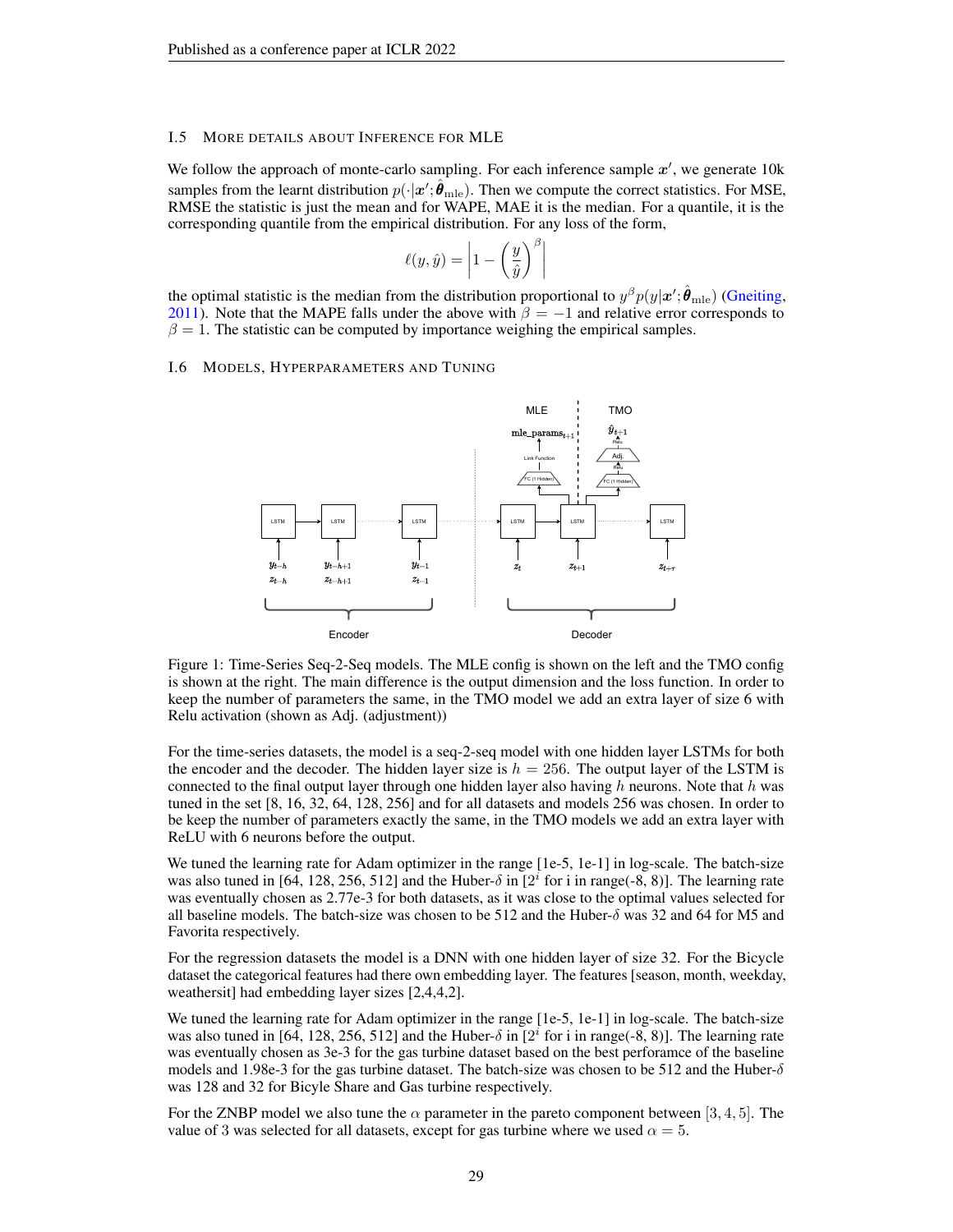<span id="page-29-0"></span>

<span id="page-29-1"></span>Figure 2: Fully connected network for regression models. The MLE config is shown on the left and the TMO config is shown at the right. The main difference is output dimension and the loss function.

| Dataset        | $\boldsymbol{n}$ | d.  |
|----------------|------------------|-----|
| M <sub>5</sub> | 1879             | 256 |
| Favorita       | 1653             | 256 |
| Bicycle        | 584              | 32  |
| Gas Turbine    | 22039            | 32  |

Table 5: Note that here d refers to the dimension of the last layer of the architecture used in the respective datasets.

We used a batched version of GP-UCB [\(Srinivas et al.,](#page-11-19) [2009\)](#page-11-19) to tune the hyper-parameters. We used Tensorflow [\(Abadi et al.,](#page-9-16) [2016\)](#page-9-16) to train our models. In Table [5,](#page-29-1) we provide the number of samples and the dimension of the last layer in each of our datasets.

#### I.7 DATASETS

For the Favorita and M5 dataset we used the product hierarchy over the item-level time series. Along with the item-level (leaf) time-series, we also add all the higher-level (parent) time-series from the product hierarchy (i.e. we add family and class level time-series for Favorita, and department and category level time series for M5). The time-series for a parent time-series is obtained as the mean of the time-series of its children. This is closer to a real forecasting setting in practice where one is interested in all levels of the hierarchy. The metrics reported are over all the time-series (both parents and leaves) treated equally. The history length for our predictions is set to 28.

For the M5 dataset the validation scores are computed using the predictions from time steps 1886 to 1899, and test scores on steps 1900 to 1913. For the Favorita dataset the validation scores are computed using the predictions from time steps 1660 to 1673, and test scores on steps 1674 to 1687.

The train test splits are as mentioned in the main paper. For the Gas turbine dataset we use the official train test split. For the Bicycle share data there is no official split, but we use a randomly chosen fixed 10% as the test set for all our experiments.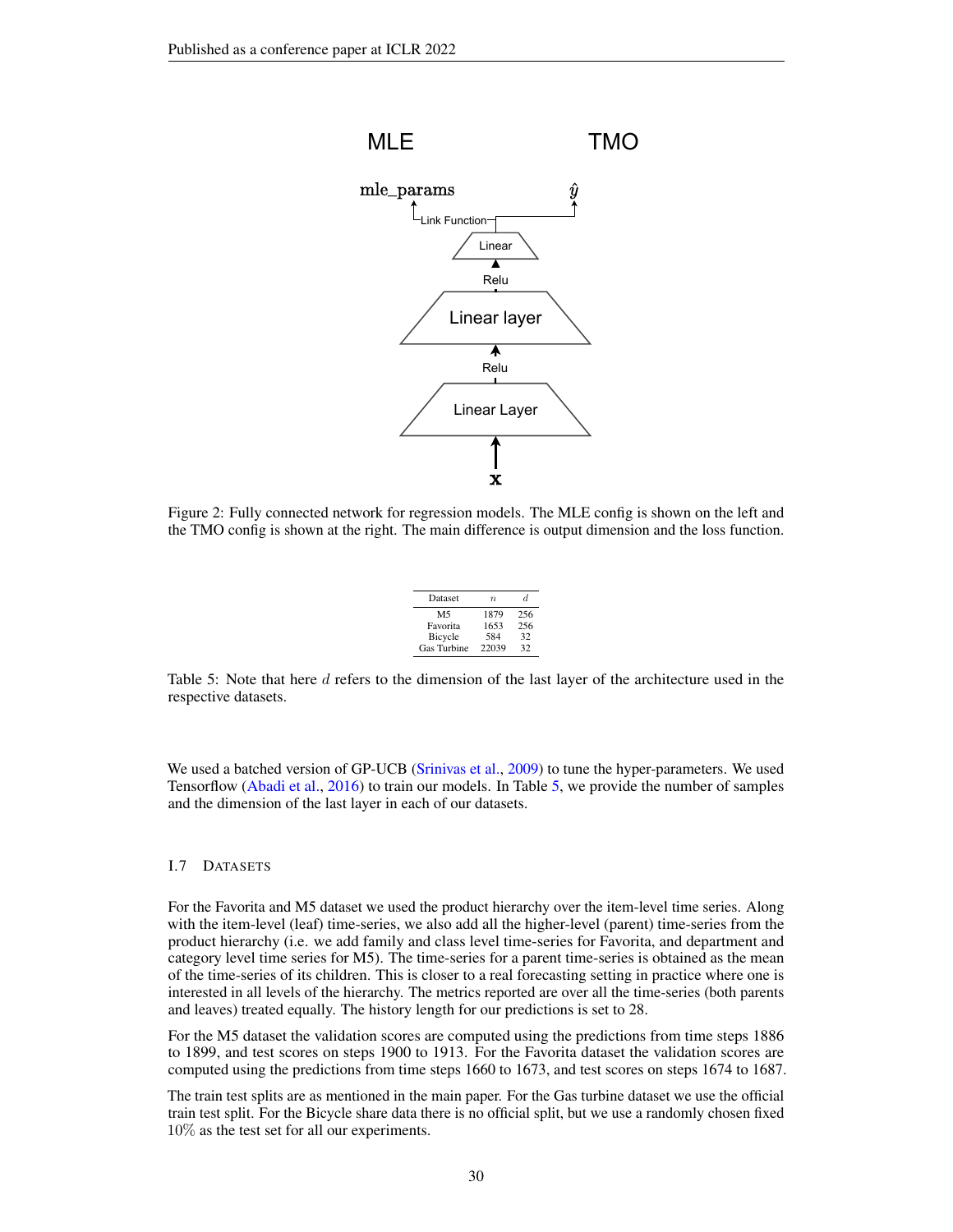#### <span id="page-30-0"></span>I.8 ADDITIONAL EXPERIMENTS AND FIGURES

In order to show the dependency of  $\lambda_{\max}(\Sigma)$  in the bound in Corollary [1](#page-5-1) we perform a simulated experiment. We generate a dataset with  $n = 5000$  and  $d = 10$  such that each coordinate of x is distributed i.i.d from a uniform distribution between  $[0, U]$ . In out experiment, we vary U in  $\{1, 2, \dots, 9\}$ . Then y is genearted from a Poisson distribution with rate  $\langle \theta^*, \mathbf{x} \rangle$  for a fixed  $\theta^*$ . This varies  $\lambda_{\max}(\Sigma)$  which is equal to  $U^2/12$ . We train and validate on 2500 samples with early stopping and plot the squared loss achieved on the test by the  $\theta_{\text{mle}}$  based estimator in Figure [3](#page-30-3) versus  $\lambda_{\text{max}}(\Sigma)$ . We can clearly see a linear relationship which further validates our theoretical results.

<span id="page-30-3"></span>In Figure [4,](#page-30-1) we plot the average training loss as a function of training iterations for the MLE (ZNBP) model. We can see that the loss converges to a minima.



<span id="page-30-1"></span>Figure 3: Test squared error versus  $\lambda_{\text{max}}(\Sigma)$ . We can clearly see a linear relationship. Each point in the plot is averaged over 10 runs and we plot the standard error bars.



Figure 4: We plot the average training loss for the  $MLE$  (ZNBP) model as a function of training iterations. We can observe that the training curve converges.

### <span id="page-30-2"></span>J EXTENDED DISCUSSION AND LIMITATIONS

We advocate for MLE with a suitably chosen likelihood family followed by post-hoc inference tuned to the target metric of interest, in favor of ERM directly with the target metric. On the theory side, we prove a general result that shows competitiveness of MLE with any estimator for a target metric under fairly general conditions. Application of the bound in the case of MSE for Poisson regression and Pareto regression is shown. We believe that our general result is of independent interest and can be used as a tool to prove competitiveness of MLE for a wide variety of problems. Such applications can be an interesting direction of future work.

On the empirical side we show that a well designed mixture likelihood like the one from Section [5](#page-6-0) can adapt quite well to different datasets as the mixture weights are trained. As we have mentioned before,